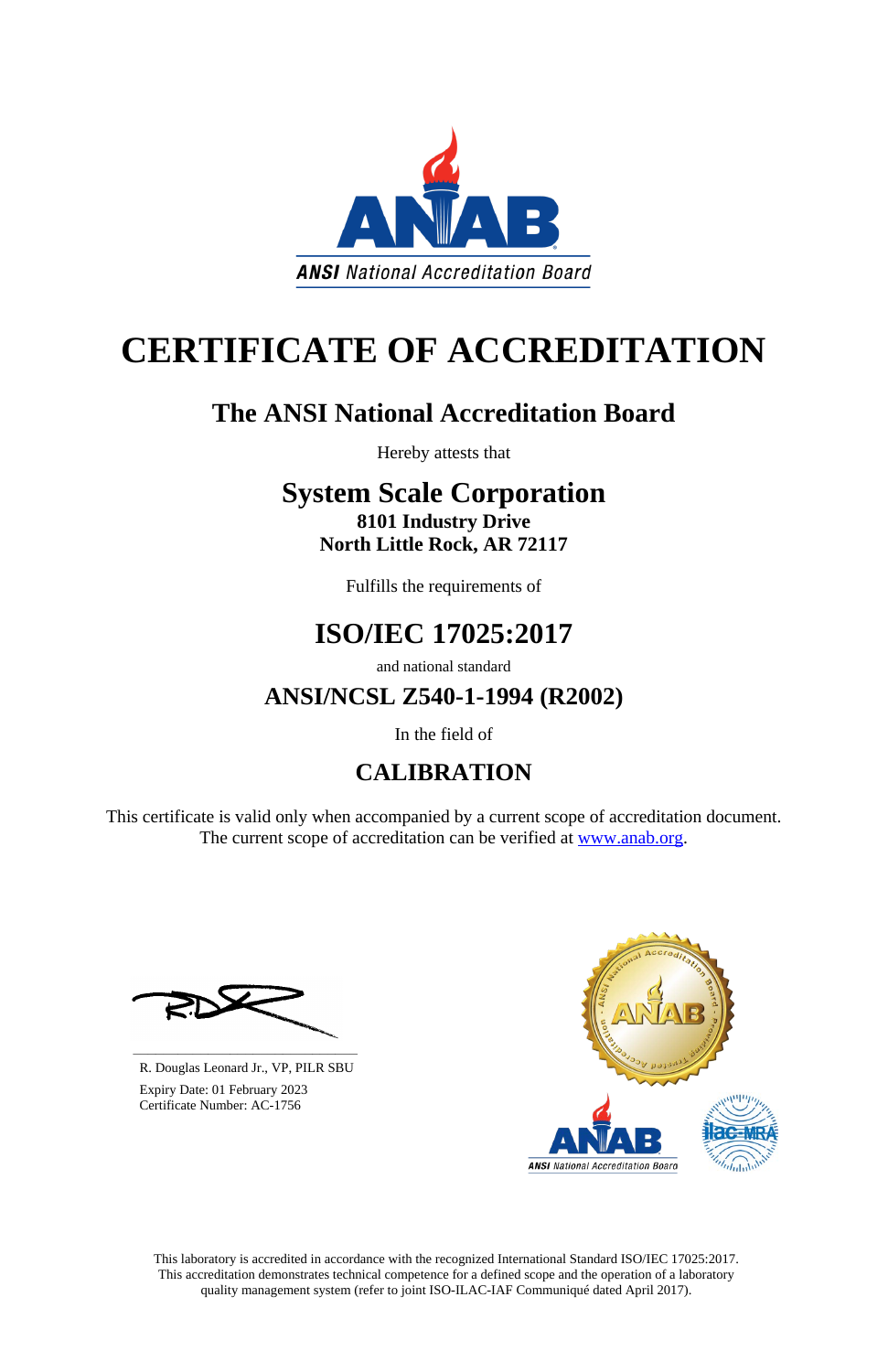

### **SCOPE OF ACCREDITATION T`O ISO/IEC 17025:2017**

### **AND**

**ANSI/NCSL Z540-1-1994 (R2002)**

### **System Scale Corporation**

8101 Industry Drive North Little Rock, AR 72117 Sean Rainey 501-562-2900 srainey@system-scale.com

### **CALIBRATION**

Valid to: **February 1, 2023** Certificate Number: **AC-1756** 

### **Acoustics and Vibration**

| Parameter/Equipment | Range                 | <b>Expanded Uncertainty of</b><br><b>Measurement</b> $(+/-)$ | <b>Reference Standard,</b><br>Method, and/or<br>Equipment |
|---------------------|-----------------------|--------------------------------------------------------------|-----------------------------------------------------------|
| Sound Level Meter   | kHz<br>94 dB<br>114dB | $0.61$ dB<br>$0.61$ dB                                       | Sound Calibrator                                          |

### **Chemical Quantities**

| Parameter/Equipment      | Range          | <b>Expanded Uncertainty of</b><br>Measurement $(+/-)$ | <b>Reference Standard,</b><br>Method, and/or<br>Equipment |
|--------------------------|----------------|-------------------------------------------------------|-----------------------------------------------------------|
|                          | $4$ pH         | $0.021$ pH                                            |                                                           |
| $pH$ Meters <sup>1</sup> | $7$ pH         | $0.021$ pH                                            | Accredited pH Solutions                                   |
|                          | 10pH           | $0.021$ pH                                            |                                                           |
|                          | $10 \mu S$     | $0.68 \mu S$                                          |                                                           |
| Conductivity Meters $1$  | $100 \mu S$    | $2.2 \mu S$                                           | <b>Accredited Conductivity</b>                            |
|                          | $1000 \mu S$   | $5.5 \mu S$                                           | Solutions                                                 |
|                          | $10000 \mu S$  | $50 \mu S$                                            |                                                           |
|                          | $100000 \mu S$ | $470 \mu S$                                           |                                                           |



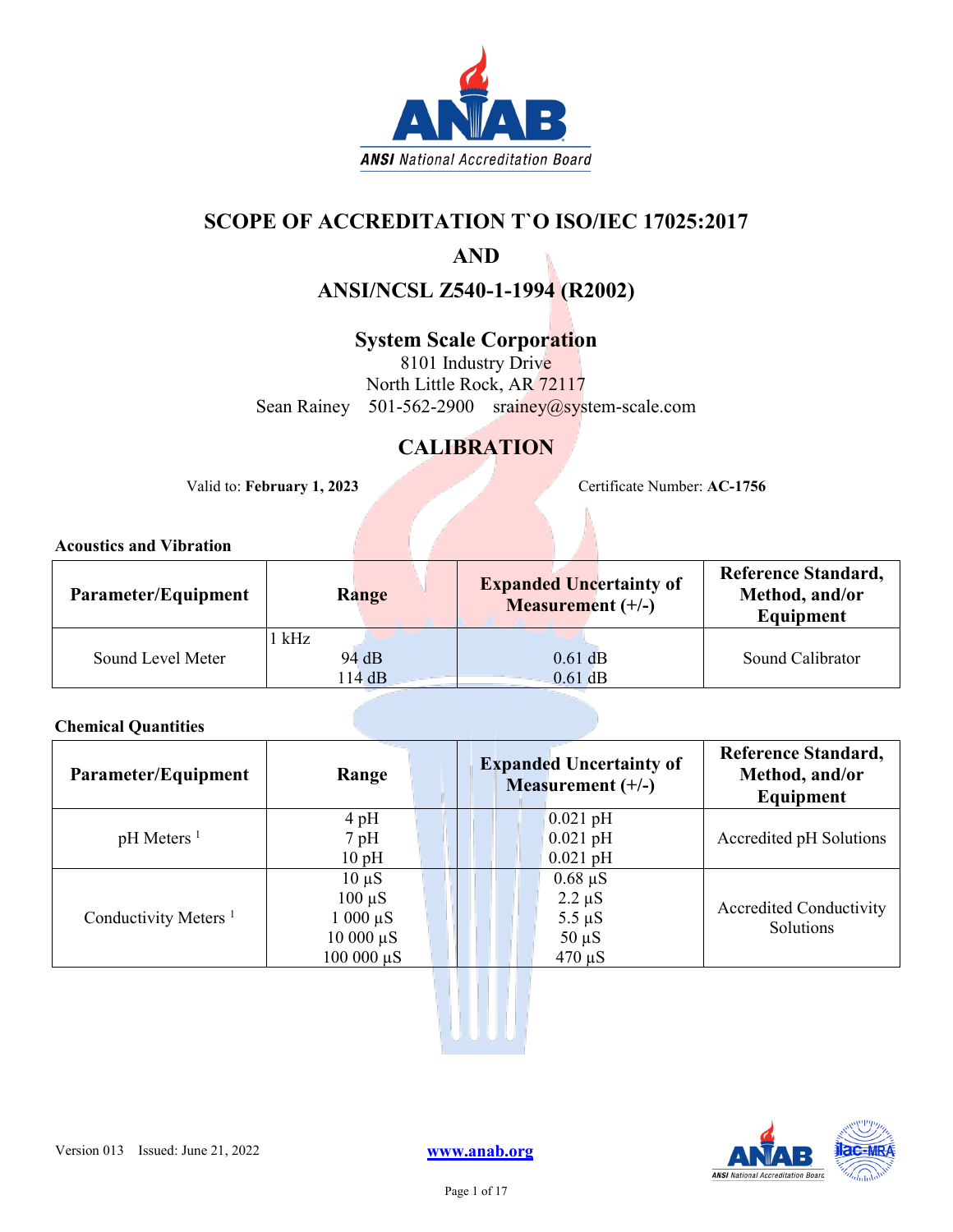

| Parameter/Equipment                | Range                                                                                                                                                                                                                                                                                                                                                                                                                            | <b>Expanded Uncertainty of</b><br>Measurement $(+/-)$                                                                                                                                                                                                                                                                                                                                                                                                          | <b>Reference Standard,</b><br>Method, and/or<br><b>Equipment</b>                            |
|------------------------------------|----------------------------------------------------------------------------------------------------------------------------------------------------------------------------------------------------------------------------------------------------------------------------------------------------------------------------------------------------------------------------------------------------------------------------------|----------------------------------------------------------------------------------------------------------------------------------------------------------------------------------------------------------------------------------------------------------------------------------------------------------------------------------------------------------------------------------------------------------------------------------------------------------------|---------------------------------------------------------------------------------------------|
| DC Voltage – Measure $1$           | $(0 to 100)$ mV<br>$100$ mV to $1$ V<br>(1 to 10) V<br>$(10 \text{ to } 100)$ V<br>$(100 \text{ to } 1000) \text{ V}$                                                                                                                                                                                                                                                                                                            | $16 \mu V/V + 0.4 \mu V$<br>$17 \mu V/V + 0.1 \mu V$<br>$17 \mu V/V + 4.4 \mu V$<br>$16 \mu V/V + 67 \mu V$<br>$17 \mu V/V + 1.2 \ mV$                                                                                                                                                                                                                                                                                                                         | HP 3458 opt 002<br>8.5 Digit Multimeter                                                     |
| DC Voltage – Source $1$            | $(0 to 329.9)$ mV<br>$(0 \text{ to } 3.299)$ V<br>$(0 \text{ to } 32.999)$ V<br>(30 to 329.999) V<br>$(100 \text{ to } 1020) \text{ V}$                                                                                                                                                                                                                                                                                          | $15.5 \mu V/V + 1.2 \mu V$<br>$10.2 \mu V/V + 2.5 \mu V$<br>$10.6 \mu V/V + 20 \mu V$<br>$14.8 \mu V/V + 0.11 \text{ mV}$<br>$14 \mu V/V + 1.7 \ mV$                                                                                                                                                                                                                                                                                                           | Fluke 5522A/6<br>Multiproduct Calibrator<br>with 600 MHz<br>Scope Option<br>(Ranges Locked) |
| DC Current – Measure $1$           | $(10 \text{ to } 100) \mu A$<br>$(0.1 \text{ to } 1) \text{ mA}$<br>$(1 to 10)$ mA<br>$(10 \text{ to } 100) \text{ mA}$<br>$(0.1 \text{ to } 1)$ A                                                                                                                                                                                                                                                                               | $29 \mu A/A + 1.4 nA$<br>$26 \mu A/A + 12 nA$<br>$27 \mu A/A + 0.12 \mu A$<br>$47 \mu A/A + 1.1 \mu A$<br>$0.14 \text{ mA/A} + 14 \mu\text{A}$                                                                                                                                                                                                                                                                                                                 | HP 3458 opt 002<br>8.5 Digit Multimeter                                                     |
| $DC$ Current – Source <sup>1</sup> | (0 to $329.9$ ) $\mu$ A<br>$(0 to 3.2999)$ mA<br>$(0 \text{ to } 32.999) \text{ mA}$<br>$(0 \text{ to } 329.99) \text{ mA}$<br>(0 to 1.0999) A<br>$(1.1 \text{ to } 2.999)$ A<br>(0 to 10.99) A<br>$(11 \text{ to } 20.5)$ A                                                                                                                                                                                                     | $0.11$ mA/A + 17 nA<br>93.3 $\mu$ A/A + 43 nA<br>$80 \mu A/A + 0.27 \mu A$<br>$88 \mu A/A + 2.2 \mu A$<br>$0.17$ mA/A + 36 µA<br>$0.39$ mA/A + 0.2 mA<br>$0.39$ mA/A + 0.45 mA<br>$7.1 \text{ mA/A} + 23 \text{ mA}$                                                                                                                                                                                                                                           | Fluke 5522A/6<br>Multiproduct Calibrator<br>with 600 MHz<br>Scope Option<br>(Ranges Locked) |
| AC Voltage – Measure $1$           | $(10 \text{ to } 100) \text{ mV}$<br>(1 to 40) Hz<br>40 Hz to 1 kHz<br>$(1 to 20)$ kHz<br>$(20 \text{ to } 50) \text{ kHz}$<br>(50 to 100) kHz<br>(100 to 300) kHz<br>100 kHz to 1 MHz<br>(1 to 4) MHz<br>(4 to 8) MHz<br>$(0.1 \text{ to } 10) \text{ V}$<br>(1 to 40) Hz<br>40 Hz to 1 kHz<br>(1 to 20) kHz<br>$(20 \text{ to } 50) \text{ kHz}$<br>$(50 \text{ to } 100) \text{ kHz}$<br>(100 to 300) kHz<br>300 kHz to 1 MHz | $0.33$ mV/V + 3.8 µV<br>$0.2$ mV/V + 1.9 $\mu$ V<br>$0.31$ mV/V + 1.9 µV<br>$1.1$ mV/V + $1.9 \mu$ V<br>$5.7$ mV/V + 1.7 $\mu$ V<br>$47$ mV/V + 2.4 $\mu$ V<br>$14$ mV/V + 5.9 $\mu$ V<br>$80 \text{ mV/V} + 17 \text{ }\mu\text{V}$<br>$0.24$ V/V + 14 $\mu$ V<br>$0.13$ mV/V + 5.1 $\mu$ V<br>$[0.11 \text{ mV/V} + 5.1 \text{ \mu V}]$<br>$0.19$ mV/V + 3 $\mu$ V<br>$0.37$ mV/V + 1 $\mu$ V<br>$0.95$ mV/V + 1 $\mu$ V<br>$3.6$ mV/V<br>$11$ mV/V + 7.1 mV | HP 3458 opt 002<br>8.5 Digit Multimeter                                                     |

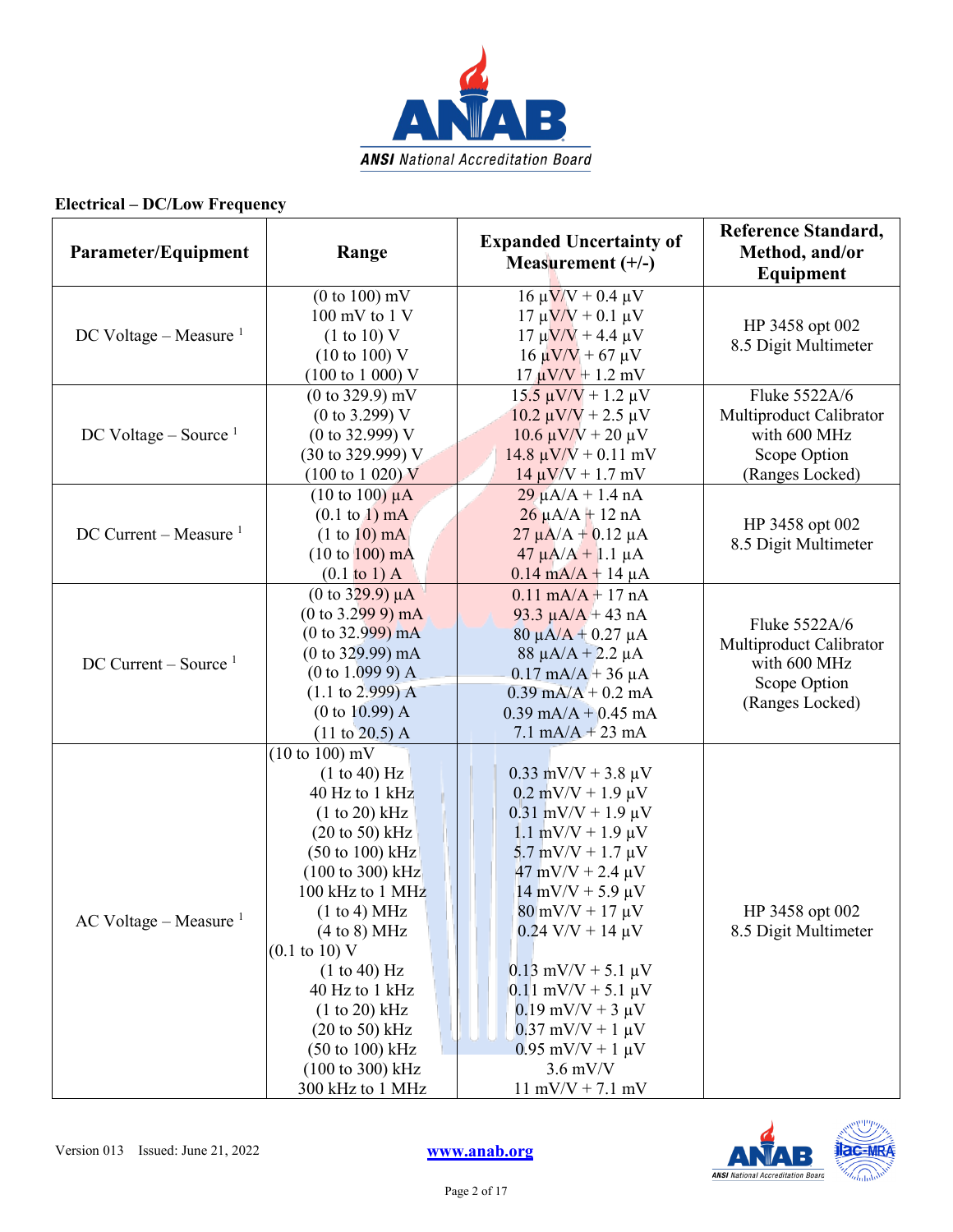

| Parameter/Equipment      | Range                                                                                                                                                                                                                                                                                                                                                                                                                                                                                                                                                                                                                 | <b>Expanded Uncertainty of</b><br>Measurement $(+/-)$                                                                                                                                                                                                                                                                                                                                                                                                                                                | <b>Reference Standard,</b><br>Method, and/or<br>Equipment                |
|--------------------------|-----------------------------------------------------------------------------------------------------------------------------------------------------------------------------------------------------------------------------------------------------------------------------------------------------------------------------------------------------------------------------------------------------------------------------------------------------------------------------------------------------------------------------------------------------------------------------------------------------------------------|------------------------------------------------------------------------------------------------------------------------------------------------------------------------------------------------------------------------------------------------------------------------------------------------------------------------------------------------------------------------------------------------------------------------------------------------------------------------------------------------------|--------------------------------------------------------------------------|
| AC Voltage – Measure $1$ | $(0.1 \text{ to } 10) \text{ V}$<br>(1 to 2) MHz<br>(1 to 4) MHz<br>(4 to 8) MHz<br>$(8 \text{ to } 10) \text{ MHz}$<br>$(10 \text{ to } 100)$ V<br>(1 to 40) Hz<br>40 Hz to 1 kHz<br>$(1 to 20)$ kHz<br>$(20 \text{ to } 50) \text{ kHz}$<br>$(50 \text{ to } 100) \text{ kHz}$<br>$(100 \text{ to } 300) \text{ kHz}$<br>300 kHz to 1 MHz<br>$(100 \text{ to } 1000) \text{ V}$<br>(1 to 40) Hz<br>40 Hz to 1 kHz<br>(1 to 20) kHz<br>$(20 \text{ to } 50)$ kHz<br>$(50 \text{ to } 100) \text{ kHz}$                                                                                                               | $17 \text{ mV/V} + 6.6 \text{ mV}$<br>1.1 $mV/V + 8 mV$<br>$1.3$ mV/V + 8 mV<br>$1.7$ mV/V + 8 mV<br>$0.22$ mV/V + 6 mV<br>$0.22$ mV/V + 4 mV<br>$0.22$ mV/V + 4 mV<br>$0.4$ mV/V + 3.7 mV<br>$1.5$ mV/V + 2.2 mV<br>$4.7$ mV/V $+$ 11 mV<br>$18$ mV/V + 11 mV<br>$0.46$ mV/V + 48 mV<br>$0.46$ mV/V + 24 mV<br>$0.7$ mV/V + 24 mV<br>$1.5$ mV/V + 22 mV<br>$3.5$ mV/V + 22 mV                                                                                                                       | HP 3458 opt 002<br>8.5 Digit Multimeter                                  |
| AC Voltage – Source $1$  | (1 to 32.99) mV<br>(10 to 40) Hz<br>45 Hz to 10 kHz<br>$(10 to 20)$ kHz<br>$(20 \text{ to } 50)$ kHz<br>$(50 \text{ to } 100) \text{ kHz}$<br>$(100 \text{ to } 500) \text{ kHz}$<br>$(33 \text{ to } 329.99) \text{ mV}$<br>$(10 \text{ to } 45) \text{ Hz}$<br>45 Hz to 10 kHz<br>$(10 to 20)$ kHz<br>$(20 \text{ to } 50) \text{ kHz}$<br>$(50 \text{ to } 100) \text{ kHz}$<br>$(100 \text{ to } 500) \text{ kHz}$<br>$(0.33 \text{ to } 3.299) \text{ V}$<br>(10 to 45) Hz<br>45 Hz to 10 kHz<br>$(10 to 20)$ kHz<br>$(20 \text{ to } 50) \text{ kHz}$<br>$(50 \text{ to } 100) \text{ kHz}$<br>(100 to 500) kHz | $0.94$ mV/V + 7.1 $\mu$ V<br>$0.18$ mV/V + 7.1 µV<br>$0.23$ mV/V + 7.6 $\mu$ V<br>$1.1 \text{ mV/V} + 9.3 \text{ }\mu\text{V}$<br>4.1 mV/V + 16.6 $\mu$ V<br>9.4 mV/V + 62 $\mu$ V<br>$0.37$ mV/V + 8.9 µV<br>$0.17$ mV/V + 10 $\mu$ V<br>$0.18$ mV/V + 12 $\mu$ V<br>$0.41$ mV/V + 14 $\mu$ V<br>$0.95$ mV/V + 37 $\mu$ V<br>$2.3$ mV/V + 83 $\mu$ V<br>$0.34$ mV/V + 66 $\mu$ V<br>$0.18$ mV/V + 72 µV<br>$0.21$ mV/V + 0.1 mV<br>$0.33$ mV/V + 0.1 mV<br>$0.79$ mV/V + 0.2 mV<br>$2.7$ mV/V+ 1 mV | Fluke 5522A/6<br>Multiproduct Calibrator<br>with 600 MHz<br>Scope Option |

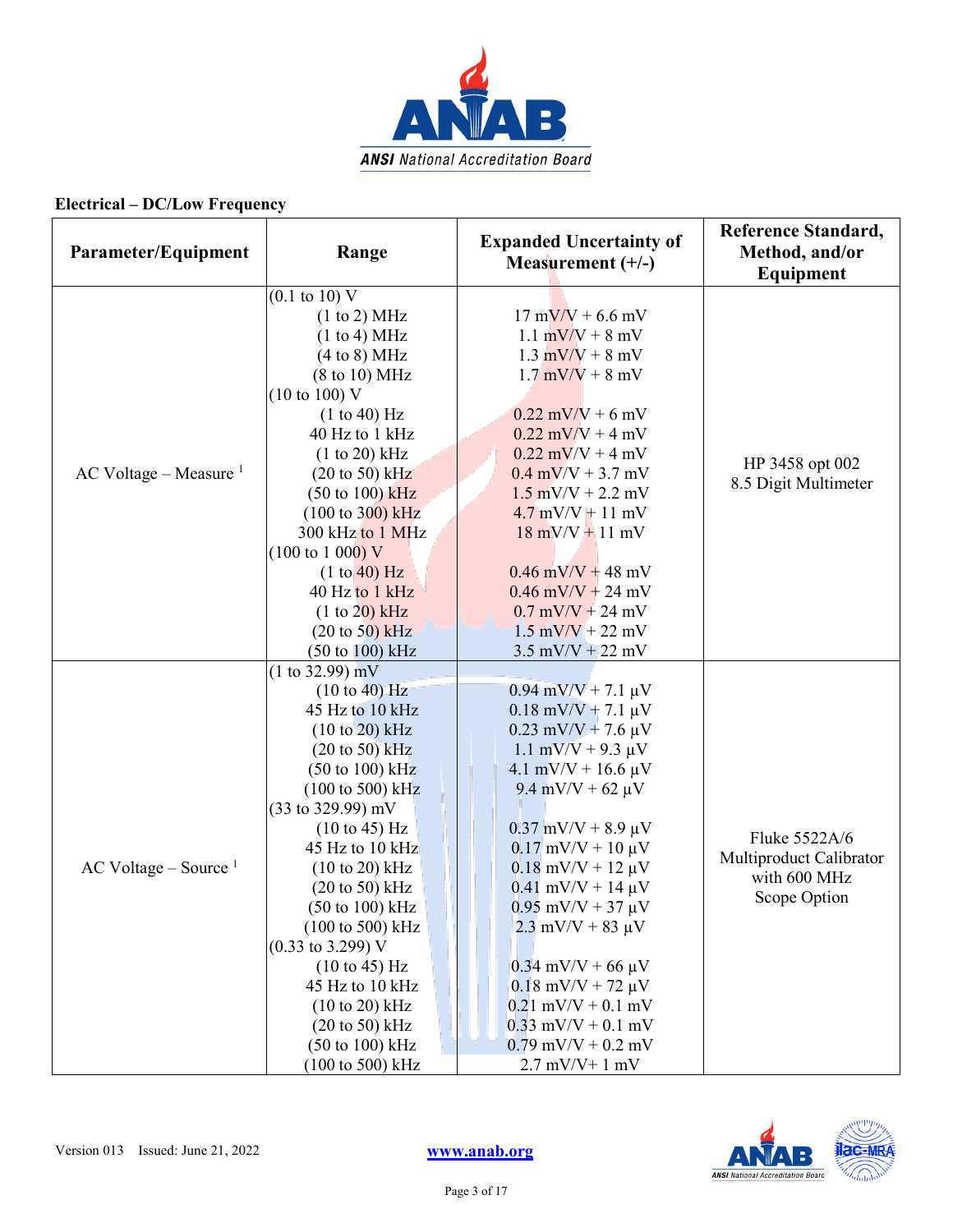

| Parameter/Equipment                     | Range                                                                                                                                                                                                                                                                                                                                                                                                                                                                                                                       | <b>Expanded Uncertainty of</b><br>Measurement $(+/-)$                                                                                                                                                                                                                                                     | <b>Reference Standard,</b><br>Method, and/or<br>Equipment                |
|-----------------------------------------|-----------------------------------------------------------------------------------------------------------------------------------------------------------------------------------------------------------------------------------------------------------------------------------------------------------------------------------------------------------------------------------------------------------------------------------------------------------------------------------------------------------------------------|-----------------------------------------------------------------------------------------------------------------------------------------------------------------------------------------------------------------------------------------------------------------------------------------------------------|--------------------------------------------------------------------------|
| $AC$ Voltage – Source <sup>1</sup>      | $(3.3 \text{ to } 32.99) \text{ V}$<br>(10 to 45) Hz<br>45 Hz to 10 kHz<br>$(10 to 20)$ kHz<br>20 to 50 kHz<br>50 to 100 kHz<br>$(33 \text{ to } 329.99) \text{ V}$<br>45 Hz to 1 kHz<br>(1 to 10) kHz<br>$(10 \text{ to } 20) \text{ kHz}$<br>$(20 \text{ to } 50)$ kHz<br>$(50 \text{ to } 100) \text{ kHz}$<br>$(330 \text{ to } 1020) \text{ V}$<br>45 Hz to 1 kHz<br>(1 to 5) kHz<br>(5 to 10) kHz                                                                                                                     | $0.38$ mV/V + 0.66 mV<br>$0.18$ mV/V + 0.72 mV<br>$0.27$ mV/V + 1 mV<br>$0.39$ mV/V + 1.1 mV<br>$1$ mV/V + 2.4 mV<br>$0.22$ mV/V + 2.3 mV<br>$0.24$ mV/V + 7.2 mV<br>$0.3$ mV/V + 11 mV<br>$0.32$ mV/V + 26 mV<br>$2.3$ mV/V + 64 mV<br>$0.34$ mV/V + 17 mV<br>$0.28$ mV/V + 26 mV<br>$0.34$ mV/V + 17 mV | Fluke 5522A/6<br>Multiproduct Calibrator<br>with 600 MHz<br>Scope Option |
| AC Voltage – Source $1$<br>(AUX Output) | $(10 \text{ to } 329.99) \text{ mV}$<br>(10 to 20) Hz<br>$(20 \text{ to } 45)$ Hz<br>45 Hz to 1 kHz<br>(1 to 5) kHz<br>(5 to 10) kHz<br>$(10 to 30)$ kHz<br>$(0.33 \text{ to } 3.299) \text{ V}$<br>$(10 \text{ to } 20)$ Hz<br>$(20 \text{ to } 45)$ Hz<br>45 Hz to 1 kHz<br>(1 to 5) kHz<br>$(5 \text{ to } 10) \text{ kHz}$<br>$(10 to 30)$ kHz<br>$(3.3 \text{ to } 5) \text{ V}$<br>$(10 \text{ to } 20)$ Hz<br>$(20 \text{ to } 45) \text{ Hz}$<br>45 Hz to 1 kHz<br>(1 to 5) kHz<br>$(5 \text{ to } 10) \text{ kHz}$ | $0.53$ mV<br>$0.43 \text{ mV}$<br>$0.43$ mV<br>$0.52 \text{ mV}$<br>$0.52 \text{ mV}$<br>$1.1 \text{ mV}$<br>$0.71$ mV<br>$0.55$ mV<br>$0.57$ mV<br>$1.7 \text{ mV}$<br>$1.7 \text{ mV}$<br>$3.3 \text{ mV}$<br>8.1 mV<br>$0.61$ mV<br>$0.64$ mV<br>$1.7 \text{ mV}$<br>$1.8 \text{ mV}$                  | Fluke 5522A/6<br>Multiproduct Calibrator<br>with 600 MHz<br>Scope Option |
| AC Current – Measure $1$                | $(10 \text{ to } 100) \mu A$<br>(10 to 20) Hz<br>$(20 \text{ to } 45) \text{ Hz}$<br>$(45 \text{ to } 100) \text{ Hz}$<br>100 Hz to 5 kHz                                                                                                                                                                                                                                                                                                                                                                                   | $4.6 \text{ mA/A} + 36 \text{ nA}$<br>$1.7 \text{ mA/A} + 37 \text{ nA}$<br>$0.73$ mA/A + 37 nA<br>$0.73$ mA/A + 37 nA                                                                                                                                                                                    | HP 3458 opt 002<br>8.5 Digit Multimeter                                  |

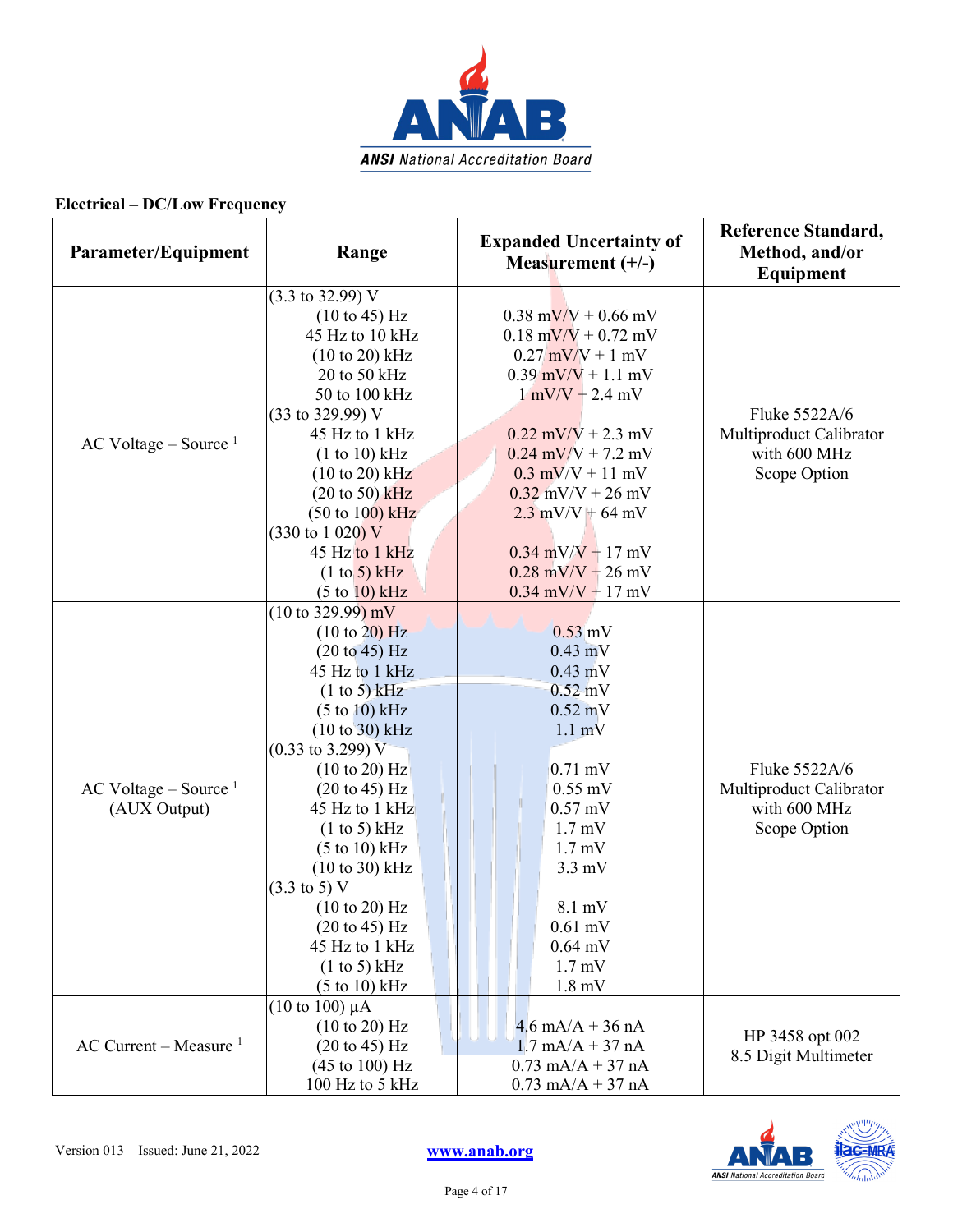

| Parameter/Equipment      | Range                                 | <b>Expanded Uncertainty of</b><br>Measurement $(+/-)$    | <b>Reference Standard,</b><br>Method, and/or<br>Equipment |
|--------------------------|---------------------------------------|----------------------------------------------------------|-----------------------------------------------------------|
|                          | (1 to 100) mA                         |                                                          |                                                           |
|                          | (10 to 20) Hz                         | $4.7 \text{ mA/A} + 23 \text{ }\mu\text{A}$              |                                                           |
|                          | $(20 \text{ to } 45) \text{ Hz}$      | $1.8 \text{ mA/A} + 23 \mu\text{A}$                      |                                                           |
|                          | $(45 \text{ to } 100) \text{ Hz}$     | $0.7 \text{ mA/A} + 23 \mu\text{A}$                      |                                                           |
|                          | 100 Hz to 5 kHz                       | $0.35$ mA/A + 24 µA                                      |                                                           |
|                          | $(5 \text{ to } 20)$ kHz              | $0.7 \text{ mA/A} + 23 \mu\text{A}$                      |                                                           |
|                          | $(20 \text{ to } 50)$ kHz             | $4.7 \text{ mA}/\text{A} + 46 \text{ }\mu\text{A}$       | HP 3458 opt 002                                           |
| AC Current – Measure $1$ | $(50 \text{ to } 100) \text{ kHz}$    | $6.4 \text{ mA/A} + 0.17 \text{ mA}$                     | 8.5 Digit Multimeter                                      |
|                          | 100 mA to 1 A                         |                                                          |                                                           |
|                          | $(10 \text{ to } 20)$ Hz              | $4.7 \text{ mA/A} + 0.23 \text{ mA}$                     |                                                           |
|                          | $(20 \text{ to } 45)$ Hz              | $1.9 \text{ mA/A} + 0.23 \text{ mA}$                     |                                                           |
|                          | $(45 \text{ to } 100) \text{ Hz}$     | $1 \text{ mA}/A + 0.23 \text{ mA}$                       |                                                           |
|                          | 100 Hz to 5 kHz                       | $1.2 \text{ mA/A} + 0.23 \text{ mA}$                     |                                                           |
|                          | $(5 \text{ to } 20)$ kHz              | $3.5 \text{ mA/A} + 0.23 \text{ mA}$                     |                                                           |
|                          | $(20 \text{ to } 50) \text{ kHz}$     | $11 \text{ mA/A} + 0.56 \text{ mA}$                      |                                                           |
|                          | (29 to 329.99) $\mu$ A                |                                                          |                                                           |
|                          | (10 to 20) Hz                         | $2.3 \text{ mA/A} + 0.14 \mu\text{A}$                    |                                                           |
|                          | $(20 \text{ to } 45) \text{ Hz}$      | $1.7 \text{ mA/A} + 0.14 \text{ }\mu\text{A}$            |                                                           |
|                          | 45 Hz to 1 kHz                        | $1.5 \text{ mA/A} + 0.12 \text{ }\mu\text{A}$            |                                                           |
|                          | (1 to 5) kHz                          | $3.7 \text{ mA/A} + 0.19 \mu\text{A}$                    |                                                           |
|                          | (5 to 10) kHz                         | $9.3 \text{ mA/A} + 0.23 \text{ }\mu\text{A}$            |                                                           |
|                          | $(10 \text{ to } 30)$ kHz             | $18 \text{ mA/A} + 0.55 \mu\text{A}$                     |                                                           |
|                          | $(0.33 \text{ to } 3.299) \text{ mA}$ |                                                          |                                                           |
|                          | (10 to 20) Hz                         | $2.2 \text{ mA}/\text{\AA} + 0.57 \text{ }\mu\text{\AA}$ | Fluke 5522A/6                                             |
|                          | $(20 \text{ to } 45)$ Hz              | $1.4 \text{ mA/A} + 0.38 \text{ }\mu\text{A}$            | Multiproduct Calibrator                                   |
| AC Current – Source $1$  | 45 Hz to 1 kHz                        | $1.2$ mA/A + 0.18 $\mu$ A                                | with 600 MHz                                              |
|                          | $(1 \text{ to } 5)$ kHz               | $2.3$ mA/A + 0.23 µA                                     | Scope Option                                              |
|                          | $(5 \text{ to } 10) \text{ kHz}$      | $5.4 \text{ mA/A} + 2.1 \text{ }\mu\text{A}$             |                                                           |
|                          | $(10 \text{ to } 30) \text{ kHz}$     | $12 \text{ mA/A} + 0.8 \mu\text{A}$                      |                                                           |
|                          | $(3.3 \text{ to } 32.99) \text{ mA}$  |                                                          |                                                           |
|                          | (10 to 20) Hz                         | $2$ mA/A + 43 $\mu$ A                                    |                                                           |
|                          | $(20 \text{ to } 45) \text{ Hz}$      | $1 \text{ mA}/A + 39 \mu A$                              |                                                           |
|                          | 45 Hz to 1 kHz                        | $0.47$ mA/A + 23 µA                                      |                                                           |
|                          | (1 to 5) kHz                          | $1.2 \text{ mA/A} + 58 \text{ }\mu\text{A}$              |                                                           |
|                          | $(5 \text{ to } 10) \text{ kHz}$      | $2.3 \text{ mA/A} + 0.15 \text{ mA}$                     |                                                           |
|                          | $(10 \text{ to } 30)$ kHz             | $4.7 \text{ mA/A} + 0.23 \text{ mA}$                     |                                                           |

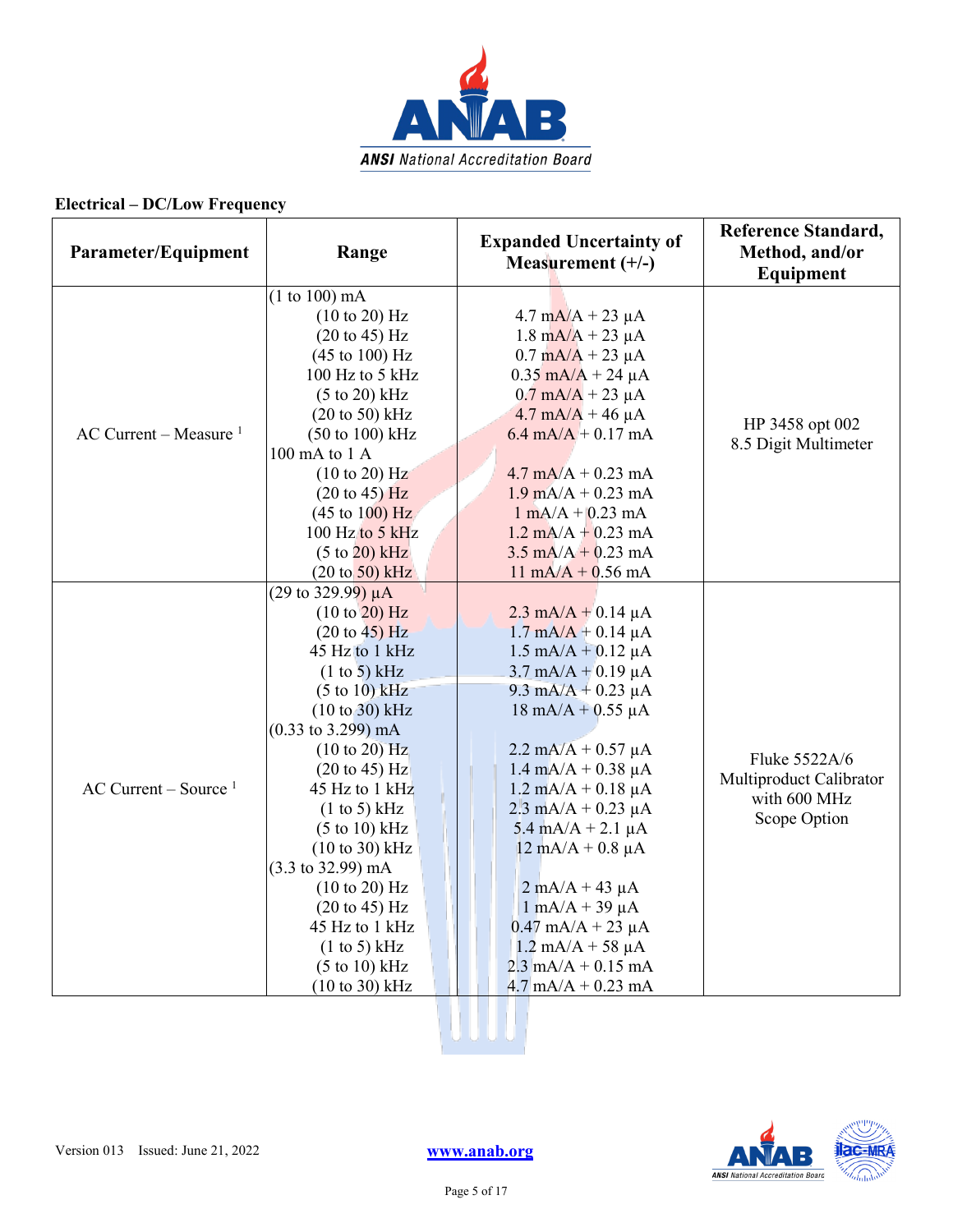

| Parameter/Equipment      | Range                                                                          | <b>Expanded Uncertainty of</b><br>Measurement $(+/-)$                       | <b>Reference Standard,</b><br>Method, and/or<br>Equipment |
|--------------------------|--------------------------------------------------------------------------------|-----------------------------------------------------------------------------|-----------------------------------------------------------|
|                          | (33 to 329.99) mA                                                              |                                                                             |                                                           |
|                          | (10 to 20) Hz                                                                  | $2 \text{ mA}/A + 43 \text{ }\mu\text{A}$                                   |                                                           |
|                          | $(20 \text{ to } 45) \text{ Hz}$                                               | $1 \text{ mA}/A + 39 \mu A$                                                 |                                                           |
|                          | 45 Hz to 1 kHz                                                                 | $0.47$ mA/A + 23 µA                                                         |                                                           |
|                          | (1 to 5) kHz                                                                   | $1.2 \text{ mA/A} + 58 \mu\text{A}$                                         |                                                           |
|                          | $(5 \text{ to } 10) \text{ kHz}$                                               | $2.3 \text{ mA/A} + 0.15 \text{ mA}$                                        |                                                           |
|                          | $(10 \text{ to } 30)$ kHz                                                      | $4.7 \text{ mA}/A + 0.23 \text{ mA}$                                        |                                                           |
|                          | $(0.33 \text{ to } 1.099 \text{ 9}) \text{ A}$                                 |                                                                             |                                                           |
|                          | $(10 \text{ to } 45)$ Hz                                                       | $2.1 \text{ mA/A} + 0.13 \text{ mA}$                                        |                                                           |
|                          | 45 Hz to $1$ kHz                                                               | $0.6$ mA/A + 0.11 mA                                                        |                                                           |
|                          | $(1 to 5)$ kHz                                                                 | $6.9 \text{ mA/A} + 1.2 \text{ mA}$                                         | Fluke 5522A/6                                             |
|                          | $(5 \text{ to } 10)$ kHz                                                       | $28 \text{ mA/A} + 6.6 \text{ mA}$                                          | Multiproduct Calibrator                                   |
| AC Current – Source $1$  | $(1.1 \text{ to } 2.999) \text{ A}$                                            |                                                                             | with 600 MHz                                              |
|                          | $(10 \text{ to } 45)$ Hz                                                       | $2.1$ mA/A + 0.34 mA                                                        | Scope Option                                              |
|                          | 45 Hz to $1$ kHz                                                               | $0.8 \text{ mA/A} + 16 \mu\text{A}$                                         |                                                           |
|                          | (1 to 5) kHz                                                                   | 6.9 mA/A + 1.2 mA                                                           |                                                           |
|                          | (5 to 10) kHz                                                                  | $29 \text{ mA/A} + 6.2 \text{ mA}$                                          |                                                           |
|                          | $(3 \text{ to } 10.99)$ A                                                      |                                                                             |                                                           |
|                          | $(45 \text{ to } 100) \text{ Hz}$                                              | $0.64$ mA/A + 3.2 mA                                                        |                                                           |
|                          | 100 Hz to 1 kHz                                                                | $1.3 \text{ mA/A} + 2 \text{ mA}$                                           |                                                           |
|                          | (1 to 5) kHz                                                                   | $34 \text{ mA}/A + 7.1 \text{ mA}$                                          |                                                           |
|                          | $(11 \text{ to } 20.5) \text{ A}$                                              |                                                                             |                                                           |
|                          | $(45 \text{ to } 100) \text{ Hz}$                                              | $1.3 \text{ mA/A} + 7.3 \text{ mA}$                                         |                                                           |
|                          | 100 Hz to 1 kHz                                                                | $1.8 \text{ mA/A} + 5.4 \text{ mA}$                                         |                                                           |
|                          | $(1 to 5)$ kHz                                                                 | $34 \text{ mA}/A + 11 \text{ mA}$                                           |                                                           |
|                          | (0 to 10) $\Omega$                                                             | $21 \mu\Omega/\Omega$ + 0.17 m $\Omega$                                     |                                                           |
|                          | $(10 \text{ to } 100) \Omega$                                                  | $24 \mu\Omega/\Omega + 1.2 \text{ mA}$                                      |                                                           |
|                          | $(0.1 \text{ to } 1) \text{ k}\Omega$                                          | $19 \mu\Omega/\Omega + 1.3 \text{ mA}$                                      |                                                           |
| Resistance – Measure $1$ | $(1 \text{ to } 10) \text{ k}\Omega$<br>$(10 \text{ to } 100) \text{ k}\Omega$ | $19 \mu\Omega/\Omega + 13 \mu\Omega$                                        | HP 3458 opt 002                                           |
|                          | $(0.1 \text{ to } 1) \text{ M}\Omega$                                          | $19 \mu\Omega/\Omega + 0.13 \Omega$<br>$24 \mu\Omega/\Omega$ + 4.7 $\Omega$ | 8.5 Digit Multimeter                                      |
|                          | (1 to 10) $M\Omega$                                                            | 99 μ $\Omega/\Omega$ + 0.11 kΩ                                              |                                                           |
|                          | $(10 \text{ to } 100) \text{ M}\Omega$                                         | $11 \mu\Omega/\Omega + 1.1 \kOmega$                                         |                                                           |
|                          | $(0.1 \text{ to } 1) \text{ G}\Omega$                                          | $17 \text{ k}\Omega$                                                        |                                                           |
|                          | (0 to 10.9) $\Omega$                                                           | $37 \mu\Omega/\Omega + 0.8 \text{ m}\Omega$                                 |                                                           |
|                          | $(11 \text{ to } 32.9) \Omega$                                                 | $13 \mu\Omega/\Omega$ + 22 $\mu\Omega$                                      |                                                           |
|                          | (33 to 109.99) $\Omega$                                                        | 59 $\mu\Omega/\Omega$ + 1.8 m $\Omega$                                      | Fluke 5522A/6                                             |
| Resistance – Source $1$  | $(110 \text{ to } 329.99) \Omega$                                              | $23 \mu\Omega/\Omega + 1.6 \text{ mA}$                                      | Multiproduct Calibrator                                   |
|                          | $(0.33 \text{ to } 1.09) \text{ k}\Omega$                                      | $24 \mu\Omega/\Omega + 1.3 \text{ m}\Omega$                                 | with 600 MHz                                              |
|                          | $(1.1 \text{ to } 3.299) \text{ k}\Omega$                                      | $28 \mu\Omega/\Omega + 10 \text{ m}\Omega$                                  | Scope Option                                              |
|                          | $(3.3 \text{ to } 10.99) \text{ k}\Omega$                                      | $23 \mu\Omega/\Omega + 19 \text{ mA}$                                       |                                                           |
|                          | (11 to 32.999) kΩ                                                              | $23 \mu\Omega/\Omega + 0.16\Omega$                                          |                                                           |

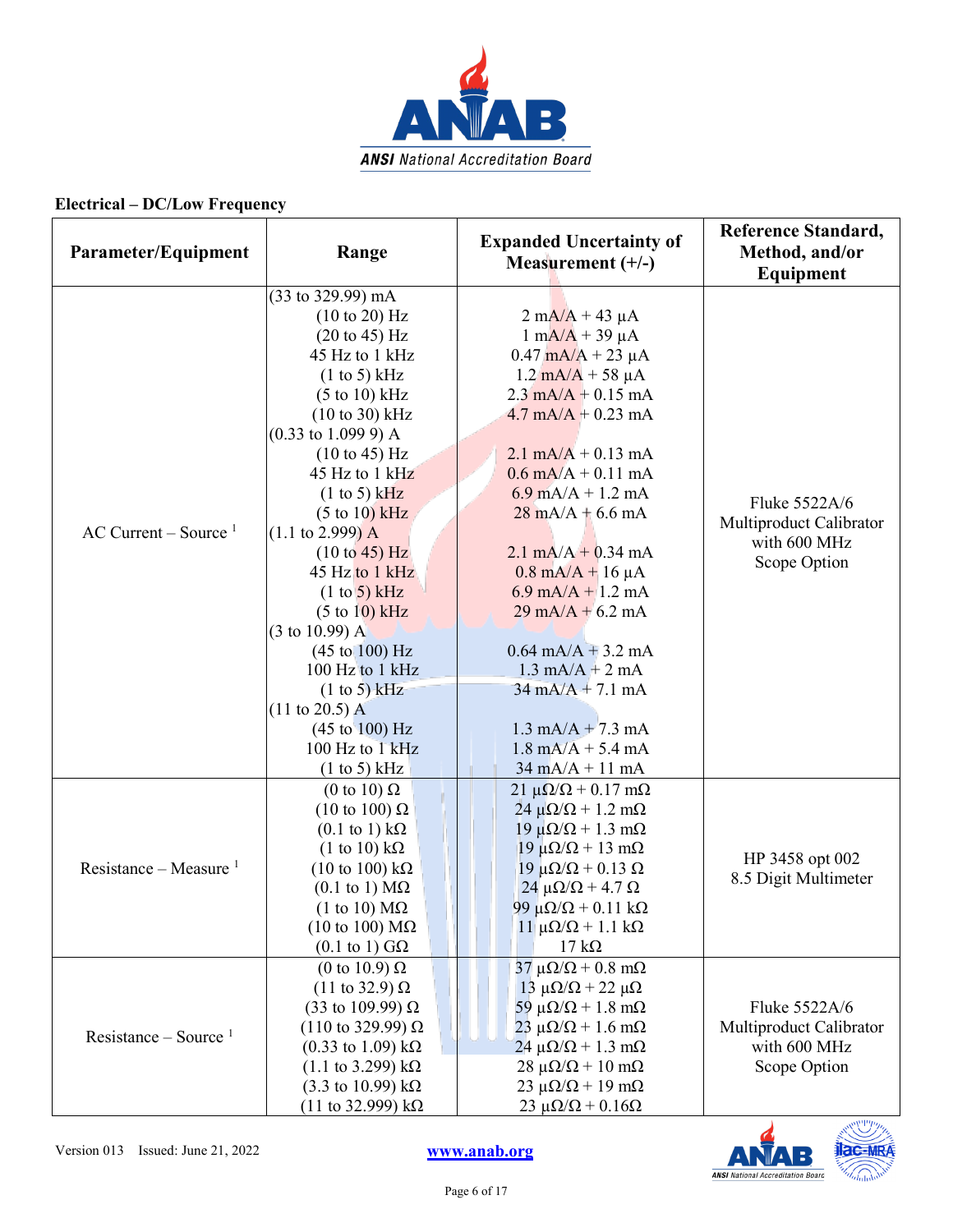

| Parameter/Equipment                                                                          | Range                                                                                                                                                                                                                                                                                                                                                                                                                                                                                                                                                                                                                                                                                                                                                                                                                    | <b>Expanded Uncertainty of</b><br>Measurement $(+/-)$                                                                                                                                                                                                                                                                                                                                                                             | Reference Standard,<br>Method, and/or<br>Equipment                       |
|----------------------------------------------------------------------------------------------|--------------------------------------------------------------------------------------------------------------------------------------------------------------------------------------------------------------------------------------------------------------------------------------------------------------------------------------------------------------------------------------------------------------------------------------------------------------------------------------------------------------------------------------------------------------------------------------------------------------------------------------------------------------------------------------------------------------------------------------------------------------------------------------------------------------------------|-----------------------------------------------------------------------------------------------------------------------------------------------------------------------------------------------------------------------------------------------------------------------------------------------------------------------------------------------------------------------------------------------------------------------------------|--------------------------------------------------------------------------|
| Resistance – Source <sup>1</sup>                                                             | (33 to 109.99) $k\Omega$<br>$(110 \text{ to } 329.9) \text{ k}\Omega$<br>$(0.33 \text{ to } 1.09) \text{ MΩ}$<br>$(1.1 \text{ to } 3.29) \text{ M}\Omega$<br>$(3.3 \text{ to } 10.9) \text{ M}\Omega$<br>$(11$ to 32.99) ΜΩ<br>(33 to 109.99) $MΩ$<br>$(110 \text{ to } 329.99) \text{ M}\Omega$<br>$(330 \text{ to } 1100) \text{ M}\Omega$                                                                                                                                                                                                                                                                                                                                                                                                                                                                             | $24 \mu \Omega / \Omega + 0.13 \Omega$<br>$24 \mu \Omega / \Omega + 2.5 \Omega$<br>42 $\mu\Omega/\Omega$ + 2.9 $\Omega$<br>$0.11 \text{ m}\Omega/\Omega$ + 45 $\Omega$<br>$0.19 \text{ m}\Omega/\Omega + 0.11 \text{ k}\Omega$<br>$0.52 \text{ m}\Omega/\Omega$ + 2.1 k $\Omega$<br>$0.43 \text{ m}\Omega/\Omega + 1.7 \text{ k}\Omega$<br>$2.3 \text{ mA}/\Omega + 82 \text{ k}\Omega$<br>$13 \text{ mA}/\Omega$ + 59 k $\Omega$ | Fluke 5522A/6<br>Multiproduct Calibrator<br>with 600 MHz<br>Scope Option |
| Electrical Simulation of<br>Thermocouple Indicating<br>Devices – Measure/Source <sup>1</sup> | Type E<br>$(-250 \text{ to } -100) \text{ °C}$<br>$(-100 \text{ to } -25)$ °C<br>$(-25 \text{ to } 350)$ °C<br>$(350 \text{ to } 650)$ °C<br>$(650 \text{ to } 1000)$ °C<br>Type J<br>$(-210 \text{ to } -100)$ °C<br>$(-100 \text{ to } -30)$ °C<br>$(-30 \text{ to } 150)$ °C<br>$(150 \text{ to } 760)$ °C<br>$(760 \text{ to } 1200)$ °C<br>Type K<br>$(-200 \text{ to } -100)$ °C<br>$(-100 \text{ to } -25)^{\circ}C$<br>$(-25 \text{ to } 120)$ °C<br>$(120 \text{ to } 1000)$ °C<br>$(1\ 000\ \text{to}\ 1\ 372)$ °C<br>Type N<br>$(-200 \text{ to } -100)$ °C<br>$(-100 \text{ to } -25)$ °C<br>$(-25 \text{ to } 120)$ °C<br>$(120 \text{ to } 410)$ °C<br>(410 to 1 300) °C<br>Type R<br>(0 to 250) $^{\circ}$ C<br>$(250 \text{ to } 400)$ °C<br>(400 to 1 000) $^{\circ}$ C<br>$(1000 \text{ to } 1767)$ °C | 0.58 °C<br>$0.19$ °C<br>$0.17$ °C<br>0.19 °C<br>0.25 °C<br>$0.32 \degree C$<br>$0.19$ °C<br>0.17 °C<br>$0.21\degree C$<br>$0.27$ °C<br>0.39 °C<br>$0.22$ °C<br>$0.19$ °C<br>$0.31$ °C<br>0.47 °C<br>0.47 °C<br>$0.26$ °C<br>$0.23$ °C<br>$0.22$ °C<br>$0.32$ °C<br>0.66 °C<br>$0.41$ °C<br>$0.39$ °C<br>0.47 °C                                                                                                                   | Fluke 5522A/6<br>Multiproduct Calibrator<br>with 600 MHz<br>Scope Option |



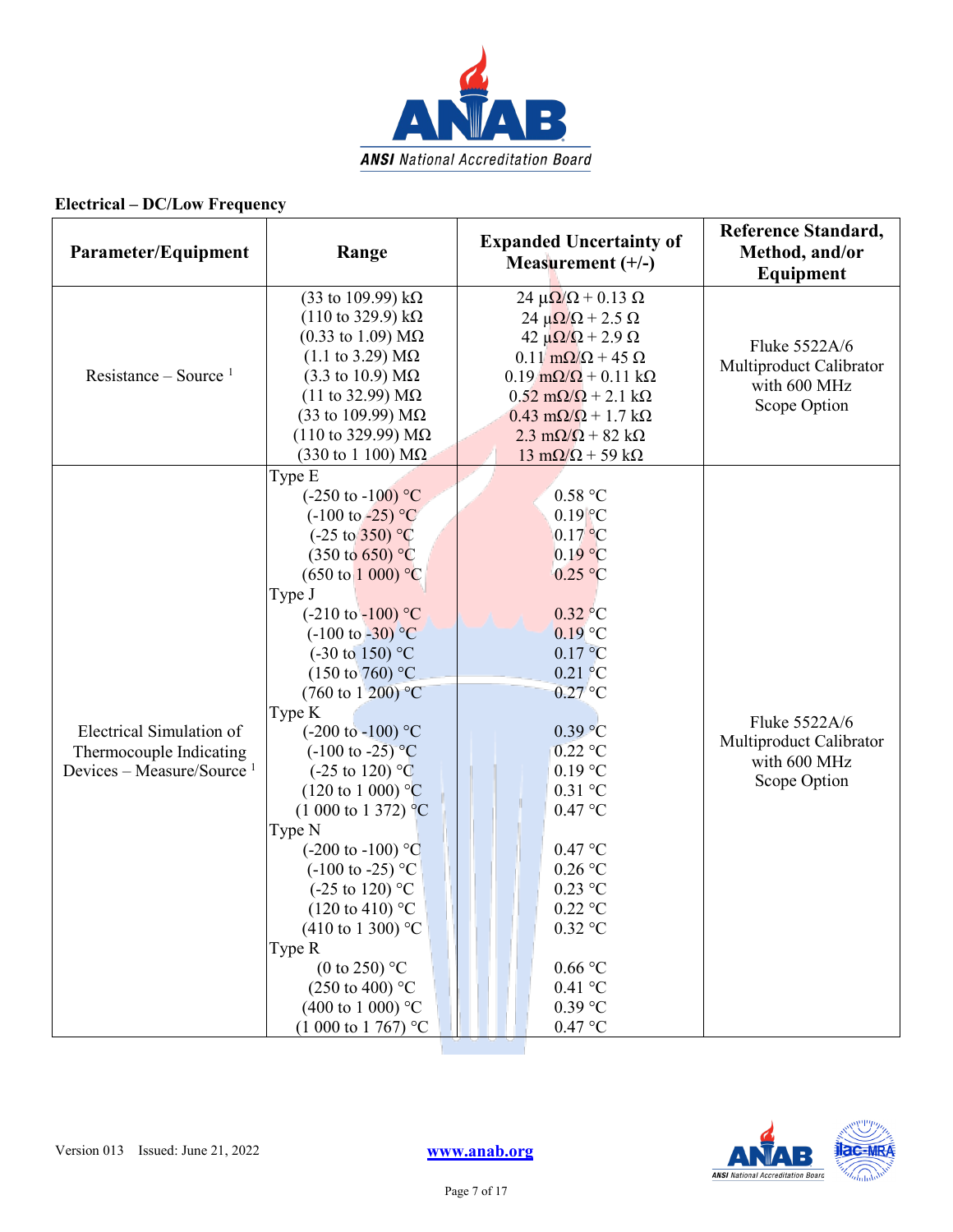

| Parameter/Equipment                                                                                    | Range                                                                                                                                                                                                                                                                                                                                                                                                                                                                                                                                                                                                                                                                                                                                    | <b>Expanded Uncertainty of</b><br>Measurement $(+/-)$                                                                                                                                                                                                                                                                                                                                                                        | <b>Reference Standard,</b><br>Method, and/or<br>Equipment                |
|--------------------------------------------------------------------------------------------------------|------------------------------------------------------------------------------------------------------------------------------------------------------------------------------------------------------------------------------------------------------------------------------------------------------------------------------------------------------------------------------------------------------------------------------------------------------------------------------------------------------------------------------------------------------------------------------------------------------------------------------------------------------------------------------------------------------------------------------------------|------------------------------------------------------------------------------------------------------------------------------------------------------------------------------------------------------------------------------------------------------------------------------------------------------------------------------------------------------------------------------------------------------------------------------|--------------------------------------------------------------------------|
| Electrical Simulation of<br>Thermocouple Indicating<br>Devices – Measure/Source <sup>1</sup>           | Type S<br>(0 to 250) $^{\circ}$ C<br>$(250 \text{ to } 1000)$ °C<br>$(1000 \text{ to } 1400)$ °C<br>$(1400 \text{ to } 1767)$ °C<br>Type T<br>$(-250 \text{ to } -150)$ °C<br>$(-150 \text{ to } 0)$ °C<br>(0 to 120) $^{\circ}$ C<br>$(120 \text{ to } 400)$ °C                                                                                                                                                                                                                                                                                                                                                                                                                                                                         | $0.55$ °C<br>$0.42$ °C<br>$0.43$ °C<br>$0.54$ °C<br>$0.73$ °C<br>$0.29$ °C<br>$0.19$ °C<br>$0.17$ °C                                                                                                                                                                                                                                                                                                                         | Fluke 5522A/6<br>Multiproduct Calibrator<br>with 600 MHz<br>Scope Option |
| Electrical Simulation of<br>RTD Indicating Devices -<br>Source <sup>1</sup>                            | Pt 385, 100 $\Omega$<br>$(-200 \text{ to } -80)$ °C<br>$(-80 \text{ to } 0)$ °C<br>(0 to 100) $^{\circ}$ C<br>$(100 \text{ to } 300)$ °C<br>$(300 \text{ to } 400)$ °C<br>$(400 \text{ to } 630)$ °C<br>$(630 \text{ to } 800)$ °C                                                                                                                                                                                                                                                                                                                                                                                                                                                                                                       | $0.06$ °C<br>$0.06$ °C<br>$0.083$ °C<br>$0.11$ °C<br>$0.12 \text{ °C}$<br>$0.14\degree C$<br>$0.27$ °C                                                                                                                                                                                                                                                                                                                       | Fluke 5522A/6<br>Multiproduct Calibrator<br>with 600 MHz<br>Scope Option |
| Capacitance – Source $1$                                                                               | $(220 \text{ to } 399.9) \text{ pF}$<br>$(0.4 \text{ to } 1.099) \text{ nF}$<br>$(1.1 \text{ to } 3.2999) \text{ nF}$<br>$(3.3 \text{ to } 10.999) \text{ nF}$<br>(11 to 32.999) nF<br>$(33 \text{ to } 109.99) \text{ nF}$<br>$(110 \text{ to } 329.99) \text{ nF}$<br>$(0.33 \text{ to } 1.099 \text{ 9}) \mu \text{F}$<br>$(1.1 \text{ to } 3.299) \mu\text{F}$<br>$(3.3 \text{ to } 10.999) \,\mu\text{F}$<br>$(11 \text{ to } 32.999) \mu F$<br>$(33 \text{ to } 109.99) \,\mu\text{F}$<br>$(110 \text{ to } 329.99) \mu F$<br>$(0.33 \text{ to } 1.099 \text{ 9}) \text{ mF}$<br>$(1.1 \text{ to } 3.299 \text{ 9}) \text{ mF}$<br>$(3.3 \text{ to } 10.999) \text{ mF}$<br>(11 to 32.999) mF<br>$(33 \text{ to } 110) \text{ mF}$ | 5.6 pF/F + 12 pF<br>$5$ pF/F + 13 pF<br>$5$ pF/F + 17 pF<br>$2.7$ pF/F + 16 pF<br>2.3 pF/F + $0.17$ nF<br>$2.7$ pF/F + 0.16 nF<br>$1.8$ pF/F + 1.2 nF<br>$2.7$ pF/F + 1.6 nF<br>$1.8$ pF/F + 12 nF<br>$2.7$ pF/F + 16 nF<br>$3.6$ pF/F + 0.11 µF<br>$5.2$ pF/F + 0.14 µF<br>4.1 $pF/F + 1.1 \mu F$<br>5.1 pF/F + $1.5 \mu$ F<br>4.1 pF/F + 11 $\mu$ F<br>5.1 pF/F + 14 $\mu$ F<br>7.3 $pF/F + 0.1$ mF<br>$13$ pF/F + 0.13 mF | Fluke 5522A/6<br>Multiproduct Calibrator<br>with 600 MHz<br>Scope Option |
| Oscilloscopes <sup>1</sup><br>Amplitude - DC<br>into 50 $\Omega$ load<br>into $1 \text{ M}\Omega$ load | $(0 \text{ to } 6.6)$ V<br>$(0 \text{ to } 130)$ V                                                                                                                                                                                                                                                                                                                                                                                                                                                                                                                                                                                                                                                                                       | $3$ mV/V + 47 $\mu$ V<br>$0.59$ mV/V + 47 $\mu$ V                                                                                                                                                                                                                                                                                                                                                                            | Fluke 5522A/6<br>Multiproduct Calibrator<br>with 600 MHz<br>Scope Option |

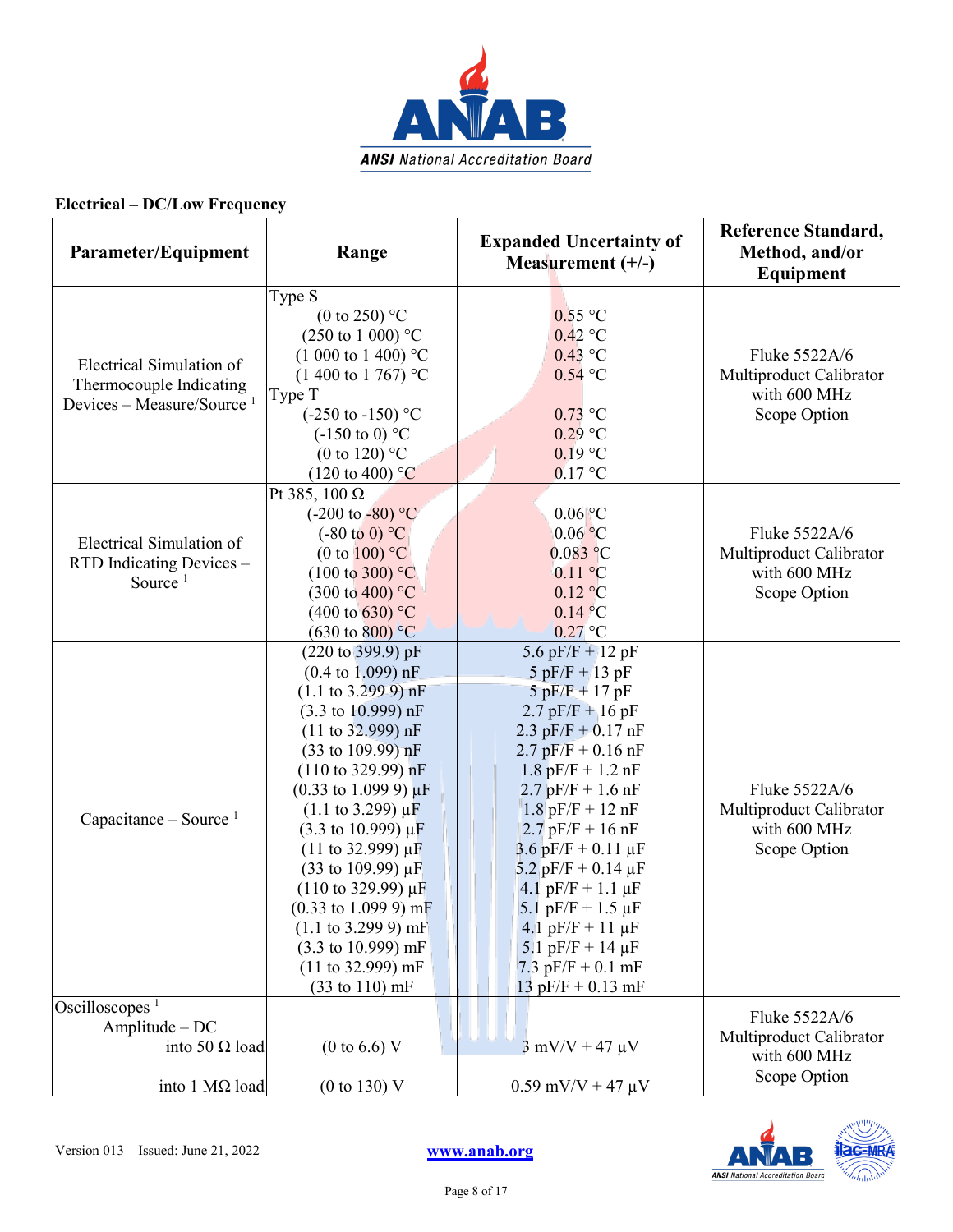

| Parameter/Equipment                                                                                                                                  | Range                                                                                                                                                                                                                                                                                                                                                                              | <b>Expanded Uncertainty of</b><br>Measurement $(+/-)$                                                                                                                                                                                                                                         | <b>Reference Standard,</b><br>Method, and/or<br>Equipment                |
|------------------------------------------------------------------------------------------------------------------------------------------------------|------------------------------------------------------------------------------------------------------------------------------------------------------------------------------------------------------------------------------------------------------------------------------------------------------------------------------------------------------------------------------------|-----------------------------------------------------------------------------------------------------------------------------------------------------------------------------------------------------------------------------------------------------------------------------------------------|--------------------------------------------------------------------------|
| Oscilloscopes <sup><math>1</math></sup><br>Amplitude – Square Wave<br>into 1 MΩ load<br>Amplitude – Edge<br>Leveled Sine Wave<br><b>Time Markers</b> | into 50 $\Omega$ load 10 Hz to 100 kHz<br>$\pm$ 1 mVp-p to $\pm$ 6 Vp-p<br>$\pm$ 1 mVp-p to 130 Vp-p<br>5 mV to 2.5 V<br>into 50 $\Omega$ load 5 mVp-p to 5.5 Vp-p<br>$50$ kHz<br>50 kHz to 100 MHz<br>$(100 \text{ to } 300) \text{ MHz}$<br>$(300 \text{ to } 600) \text{ MHz}$<br>$(2 \text{ to } 5)$ ns<br>10 <sub>ns</sub><br>$(20 \text{ to } 50)$ ns<br>$100$ ns to $20$ ms | $3 \text{ mV/V} + 47 \text{ }\mu\text{V}$<br>$1.2 \text{ mV/V} + 47 \text{ }\mu\text{V}$<br>$24$ mV/V + 0.23 mV<br>$24$ mV/V + 0.37 mV<br>$24$ mV/V + 0.37 mV<br>$47 \text{ mV/V} + 0.37 \text{ mV}$<br>$71 \text{ mV/V} + 0.37 \text{ mV}$<br>$0.12$ ns<br>$0.12$ ns<br>$0.12$ ns<br>$11$ ns | Fluke 5522A/6<br>Multiproduct Calibrator<br>with 600 MHz<br>Scope Option |
|                                                                                                                                                      | 50 ms to $5s$                                                                                                                                                                                                                                                                                                                                                                      | $29 \mu s$                                                                                                                                                                                                                                                                                    |                                                                          |

### **Length – Dimensional Metrology**

| Parameter/Equipment           | Range                                          | <b>Expanded Uncertainty of</b><br>Measurement $(+/-)$ | <b>Reference Standard,</b><br>Method, and/or<br>Equipment       |
|-------------------------------|------------------------------------------------|-------------------------------------------------------|-----------------------------------------------------------------|
| Gage Blocks $3$               | Up to $4 \text{ in}$<br>$(5 \text{ to } 6)$ in | $(4.1 + 1.3L) \,\mu$ in<br>$(12 + 2L) \,\mu$ in       | Master Gage Blocks,<br>Mitutoyo Gage<br><b>Block Comparator</b> |
| Plain Ring Gages <sup>3</sup> | $(0.04 \text{ to } 12)$ in                     | $(26 + 12L)$ µin                                      | LabMaster Laser<br>Measuring System                             |
| Plug Gages $3$                | Up to $14$ in                                  | $(9.1 + 0.7L)$ µin                                    | LabMaster Laser<br>Measuring System                             |
| Reference Spheres             | Up to $4 \text{ in}$                           | $(4.8 + 8.7L) \,\mu \text{in}$                        | LabMaster Laser<br>Measuring System                             |
| Pin Gages                     | Up to $1$ in                                   | $9 \mu$ in                                            | LabMaster Laser<br>Measuring System                             |
| Indicators                    | Up to $1$ in                                   | $120 \mu$ in                                          | Gage Blocks,<br><b>Indicator Calibrator</b>                     |

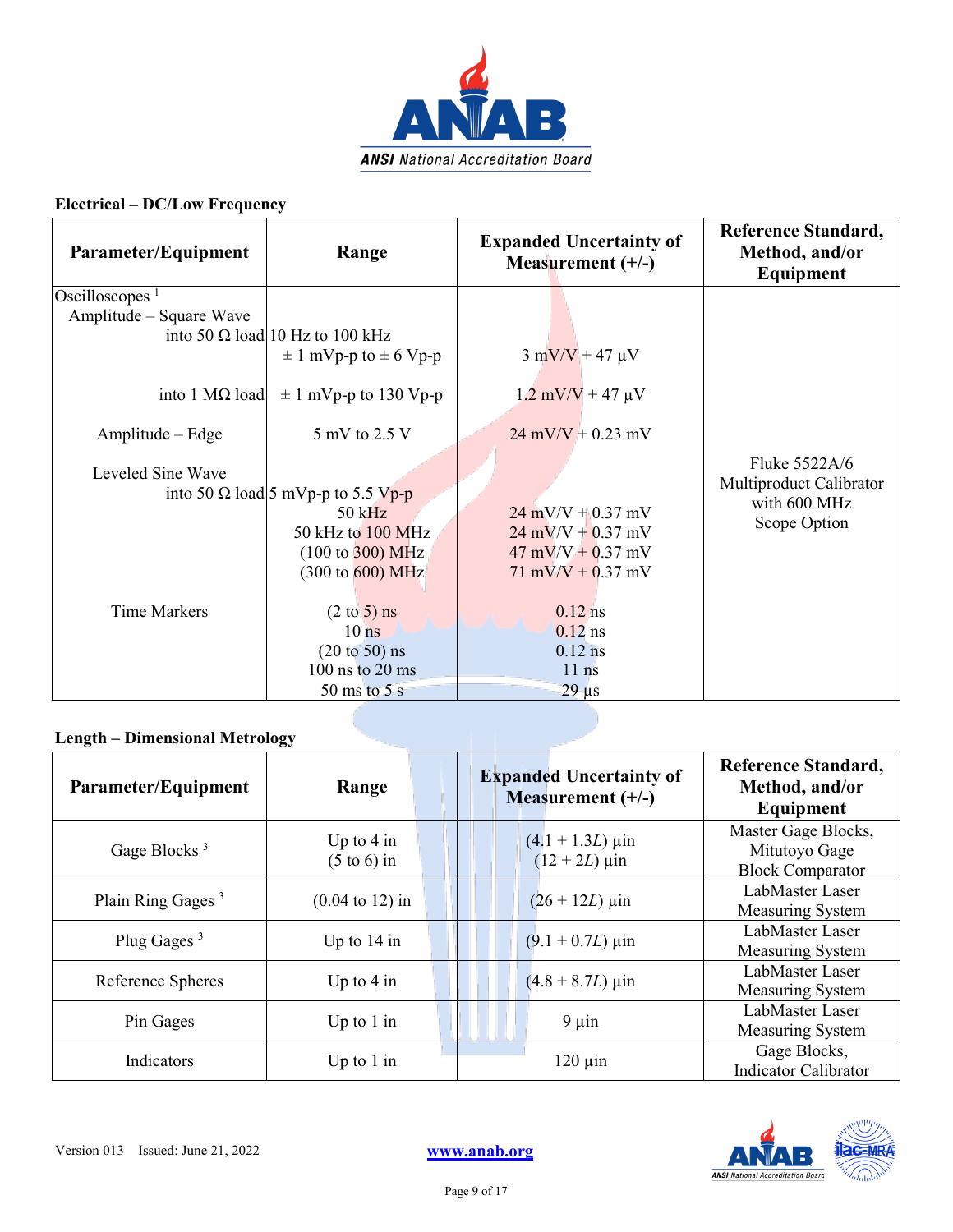

### **Length – Dimensional Metrology**

| Parameter/Equipment                                                            | Range                                                                  | <b>Expanded Uncertainty of</b><br>Measurement $(+/-)$ | <b>Reference Standard,</b><br>Method, and/or<br>Equipment |
|--------------------------------------------------------------------------------|------------------------------------------------------------------------|-------------------------------------------------------|-----------------------------------------------------------|
| Indicators $1$                                                                 | Up to $1 \text{ in}$<br>$(1 to 5)$ in                                  | $60 \mu$ in<br>$71 \mu$ in                            | Gage Blocks                                               |
| Micrometers,<br>Depth Micrometers <sup>1,3</sup>                               | Up to 20 in                                                            | $(57 + 8.1L)$ µin                                     | Gage Blocks                                               |
| Calipers <sup>1,3</sup>                                                        | Up to 80 in                                                            | $(287 + 2.8L) \,\mu \text{in}$                        | Gage Blocks                                               |
| Height Gages <sup>1,3</sup>                                                    | Up to $40$ in                                                          | $(13 + 8.7L) \,\mu \text{in}$                         | Gage Blocks                                               |
| Shims                                                                          | Up to 250 mils                                                         | $11 \mu$ in                                           | LabMaster Laser<br>Measuring System                       |
| Thickness Coating Gage <sup>1</sup>                                            | Up to 206 mils                                                         | $(12 + 48L)$ µin                                      | Shims                                                     |
| Optical Comparators <sup>1,3</sup><br>Linearity<br>Angularity<br>Magnification | Up to $16$ in<br>Up to $180^\circ$<br>$(10 \text{ to } 100) \text{ X}$ | $220 \mu$ in<br>47"<br>$0.0021$ in                    | Inspection Master,<br>Angle Block                         |
| Microscopes <sup>1</sup>                                                       | Up to $1.0$ in                                                         | $1200 \mu$ in                                         | Stage Micrometer I1110,<br>Ruler                          |
| <b>Precision Rules</b>                                                         | $(6 \text{ to } 72)$ in                                                | $0.014$ in                                            | Precision Rule,<br>Microscope                             |
| <b>Measuring Tapes</b>                                                         | $(6 \text{ to } 100) \text{ ft}$                                       | $0.073$ in                                            | Precision Rule,<br>Microscope                             |
| Roughness Gage                                                                 | $16.1 \mu$ in Ra<br>119.5 µin Ra                                       | $1.9 \mu$ in<br>$4.5 \mu$ in                          | Roughness Standard                                        |
| Surface Plate <sup>1,3</sup><br><b>Overall Flatness</b><br>Local Area Flatness | Up to $161$ DL<br>Up to $0.001$ in                                     | $(5.4 - 0.97DL) \,\mu \text{in}$<br>$26 \mu$ in       | <b>Electronic Leveling System</b><br>Repeat-O-Meter       |
| 60 Degree Thread Plugs<br>Pitch Diameter                                       | Up to $8$ in                                                           | $150 \mu$ in                                          | Labmaster Laser<br>Measuring System,<br>Thread Wires      |
| 60 Degree Thread Plugs <sup>3,4</sup><br>Major Diameter                        | $(0.118 \text{ to } 3.9) \text{ in}$                                   | $110 \mu$ in                                          |                                                           |
| Pitch Diameter                                                                 | $(0.118 \text{ to } 3.9) \text{ in}$                                   | $130 \mu$ in                                          |                                                           |
| Lead Pitch                                                                     | $(0.118 \text{ to } 3.9) \text{ in}$                                   | $54 \mu$ in                                           | <b>IAC</b> MasterScanner                                  |
| <b>Flank Angles</b>                                                            | $60^\circ$ (Up to 0.3 in)                                              | 7'                                                    |                                                           |
| Taper                                                                          | $(0.118 \text{ to } 3.9) \text{ in}$                                   | $39 \mu$ in                                           |                                                           |

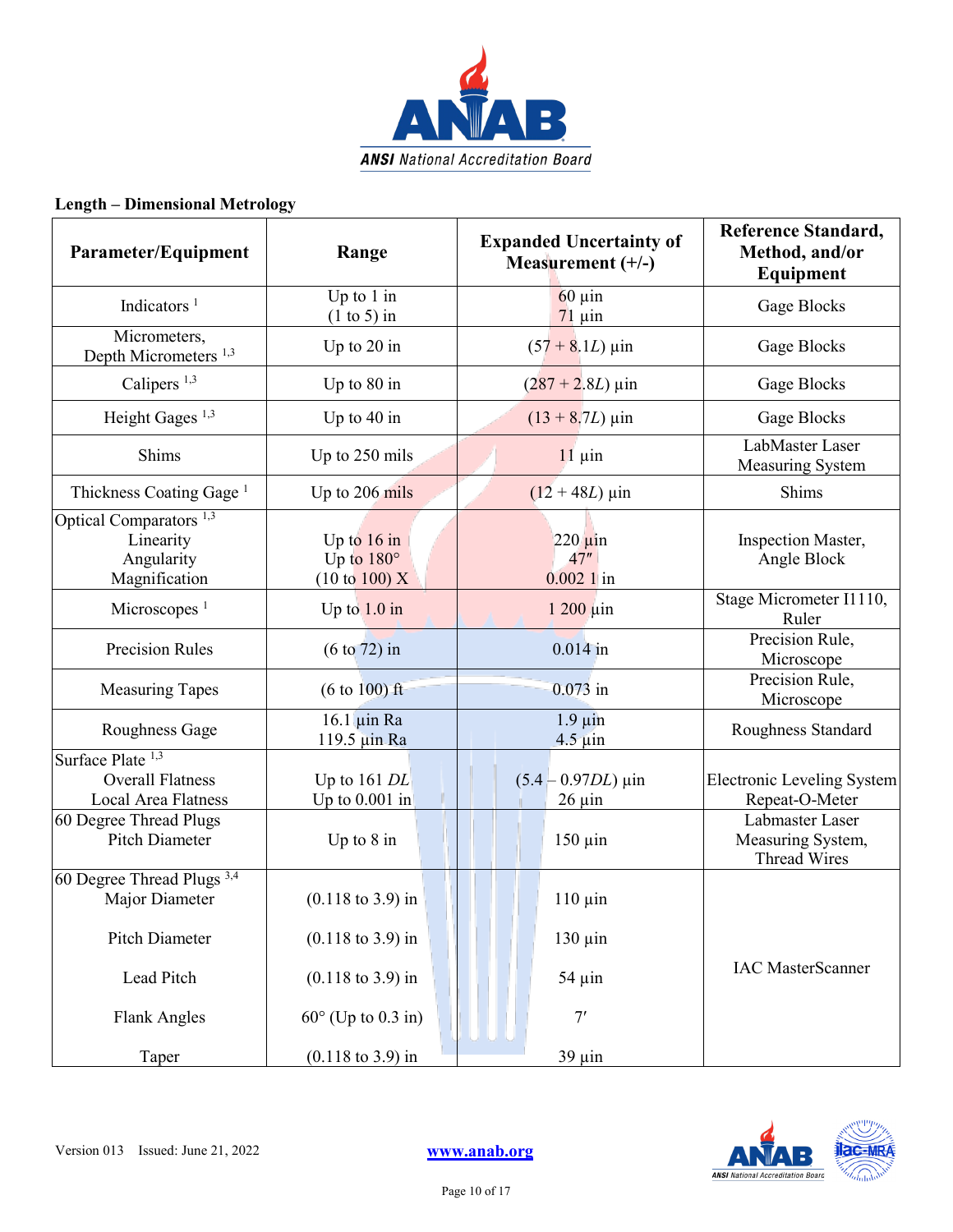

### **Length – Dimensional Metrology**

| Parameter/Equipment                                     | Range                                | <b>Expanded Uncertainty of</b><br>Measurement $(+/-)$ | <b>Reference Standard,</b><br>Method, and/or<br>Equipment |
|---------------------------------------------------------|--------------------------------------|-------------------------------------------------------|-----------------------------------------------------------|
| 60 Degree Thread Plugs <sup>3,4</sup><br>Major Diameter | $(0.118 \text{ to } 3.9) \text{ in}$ | $110 \mu$ in                                          |                                                           |
| Pitch Diameter                                          | $(0.118 \text{ to } 3.9) \text{ in}$ | $130 \mu$ in                                          |                                                           |
| Lead Pitch                                              | $(0.118 \text{ to } 3.9) \text{ in}$ | $53 \mu$ in                                           | <b>IAC MasterScanner</b>                                  |
| Flank Angles                                            | $60^{\circ}$ (Up to 0.3 in)          | 6.3'                                                  |                                                           |
| Taper                                                   | $(0.118 \text{ to } 3.9) \text{ in}$ | $38 \mu$ in                                           |                                                           |
| Thread Wires                                            | Up to $0.15$ in                      | $29 \mu$ in                                           | LabMaster Laser<br>Measuring System                       |
| Angle $3$                                               | Up to $90^\circ$                     | 1.9'                                                  | <b>Optical Comparator</b>                                 |
| Digital Protractors <sup>3</sup>                        | Up to $360^\circ$                    | 0.37'                                                 | Angle Blocks,<br>Height Gage                              |
| Dial Protractors <sup>1,3</sup>                         | Up to $360^\circ$                    | 10'                                                   | Angle Blocks                                              |
| Length Measurements                                     | Up to $100$ in                       | $(113 + 7.2L)$ µin                                    | Comparison to<br>Gage Blocks                              |
|                                                         |                                      |                                                       |                                                           |

| Parameter/Equipment       | Range                |                | <b>Expanded Uncertainty of</b><br>Measurement $(+/-)$ | <b>Reference Standard,</b><br>Method, and/or<br>Equipment |
|---------------------------|----------------------|----------------|-------------------------------------------------------|-----------------------------------------------------------|
| Balances <sup>1,2</sup>   |                      |                |                                                       |                                                           |
| $(0.000 01$ g resolution) | Up to $200 g$        |                | $0.27$ mg                                             |                                                           |
| $(0.0001)$ g resolution)  | Up to $100 g$        |                | $0.33$ mg                                             | ASTM E617 Class 1                                         |
|                           | Up to $210 g$        |                | $0.69$ mg                                             | Weights and NIST                                          |
|                           | Up to $320 g$        |                | $1.1 \text{ mg}$                                      | Handbook 44 utilized for<br>the calibration of the        |
| $(0.001$ g resolution)    | Up to $100 g$        |                | $1.1 \text{ mg}$                                      | weighing system.                                          |
|                           | Up to $500 g$        |                | $2 \text{ mg}$                                        |                                                           |
|                           | Up to $1 \text{ kg}$ |                | $3.7 \text{ mg}$                                      |                                                           |
|                           | Up to $5 \text{ kg}$ |                | $5.1 \text{ mg}$                                      |                                                           |
|                           |                      | سياسي المتعارض |                                                       |                                                           |

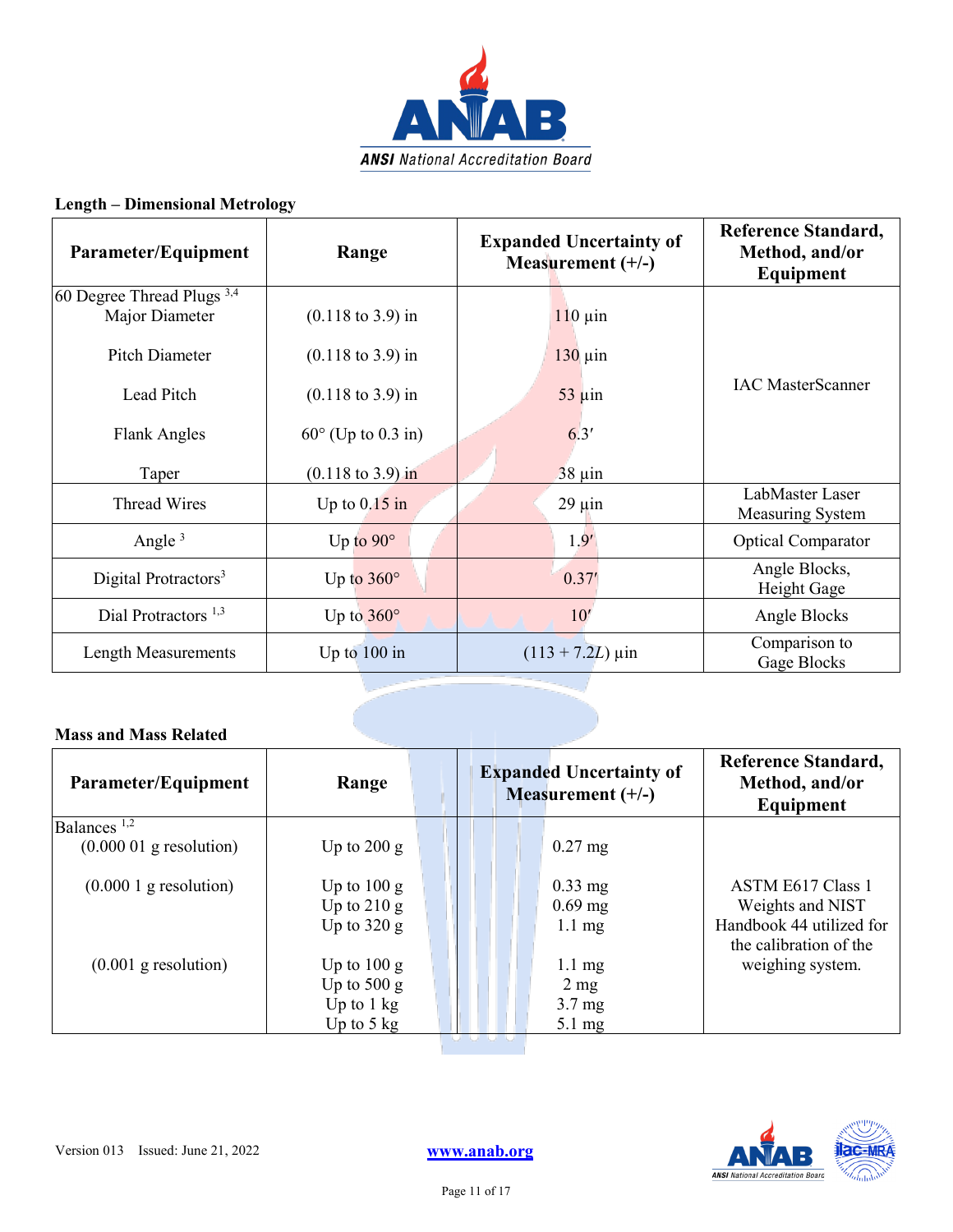

| Parameter/Equipment     | Range                 | <b>Expanded Uncertainty of</b><br>Measurement $(+/-)$ | <b>Reference Standard,</b><br>Method, and/or<br>Equipment |
|-------------------------|-----------------------|-------------------------------------------------------|-----------------------------------------------------------|
| Balances <sup>1,2</sup> |                       |                                                       |                                                           |
| $(0.01$ g resolution)   | Up to $100 g$         | 9 <sub>mg</sub>                                       |                                                           |
|                         | Up to $500 g$         | $9.9 \text{ mg}$                                      |                                                           |
|                         | Up to $2$ kg          | $15 \text{ mg}$                                       | <b>ASTM E617 Class 1</b>                                  |
|                         | Up to $6 \text{ kg}$  | $25 \text{ mg}$                                       | Weights and NIST                                          |
| $(0.1$ g resolution)    | Up to $1 \text{ kg}$  | 98 mg                                                 | Handbook 44 utilized for                                  |
|                         | Up to $5 \text{ kg}$  | 99 mg                                                 | the calibration of the                                    |
|                         | Up to $10 \text{ kg}$ | $0.11$ g                                              | weighing system.                                          |
|                         |                       |                                                       |                                                           |
| (1 g resolution)        | Up to $2 \text{ kg}$  | 1.2 <sub>g</sub>                                      |                                                           |
|                         | Up to $6 \text{ kg}$  | 1.5  <sub>g</sub>                                     |                                                           |
| Balances <sup>1,2</sup> |                       |                                                       | NIST Class F Weights and                                  |
| $(0.1$ g resolution)    | Up to $24$ kg         | 2.8 <sub>g</sub>                                      | NIST Handbook 44 utilized                                 |
|                         |                       |                                                       | for the calibration of the                                |
| (1 g resolution)        | Up to $35$ kg         | 2.8 <sub>g</sub>                                      | weighing system.                                          |
| Scales $\frac{1}{2}$    |                       |                                                       |                                                           |
| $(0.001$ lb resolution) | Up to $50$ lb         | 0.00741                                               |                                                           |
|                         | Up to 100 lb          | $0.016$ lb                                            |                                                           |
| $(0.01$ lb resolution)  | Up to $50$ lb         | $0.017$ lb                                            | ASTM E617 Class 6, NIST                                   |
|                         | Up to 100 lb          | $0.022$ lb                                            | Class F Weights and NIST                                  |
|                         | Up to 300 lb          | $0.052$ lb                                            | Handbook 44 utilized for<br>the calibration of the        |
| $(0.1$ lb resolution)   | Up to $50$ lb         | $0.082$ lb                                            | weighing system.                                          |
|                         | Up to 300 lb          | $0.11$ lb                                             |                                                           |
|                         | Up to 500 lb          | $0.12$ lb                                             |                                                           |
|                         | Up to 1 000 lb        | $0.2$ lb                                              |                                                           |
|                         | Up to 5 000 lb        | 0.7 <sub>lb</sub>                                     |                                                           |
| Scales $1,2$            |                       |                                                       |                                                           |
| (1 lb resolution)       | Up to 500 lb          | $0.82$ lb                                             |                                                           |
|                         | Up to $1000$ lb       | $1.4$ lb                                              | ASTM E617 Class 6, NIST                                   |
|                         | Up to 5 000 lb        | $1.4$ lb                                              | Class F Weights and NIST                                  |
|                         | Up to 10 000 lb       | 1.7 <sub>lb</sub>                                     | Handbook 44 utilized for                                  |
|                         |                       |                                                       | the calibration of the                                    |
| (10 lb resolution)      | Up to 20 000 lb       | 8.3 lb                                                | weighing system.                                          |
|                         | Up to 100 000 lb      | 8.7 lb                                                |                                                           |
| (20 lb resolution)      | Up to 200 000 lb      | 24 lb                                                 |                                                           |

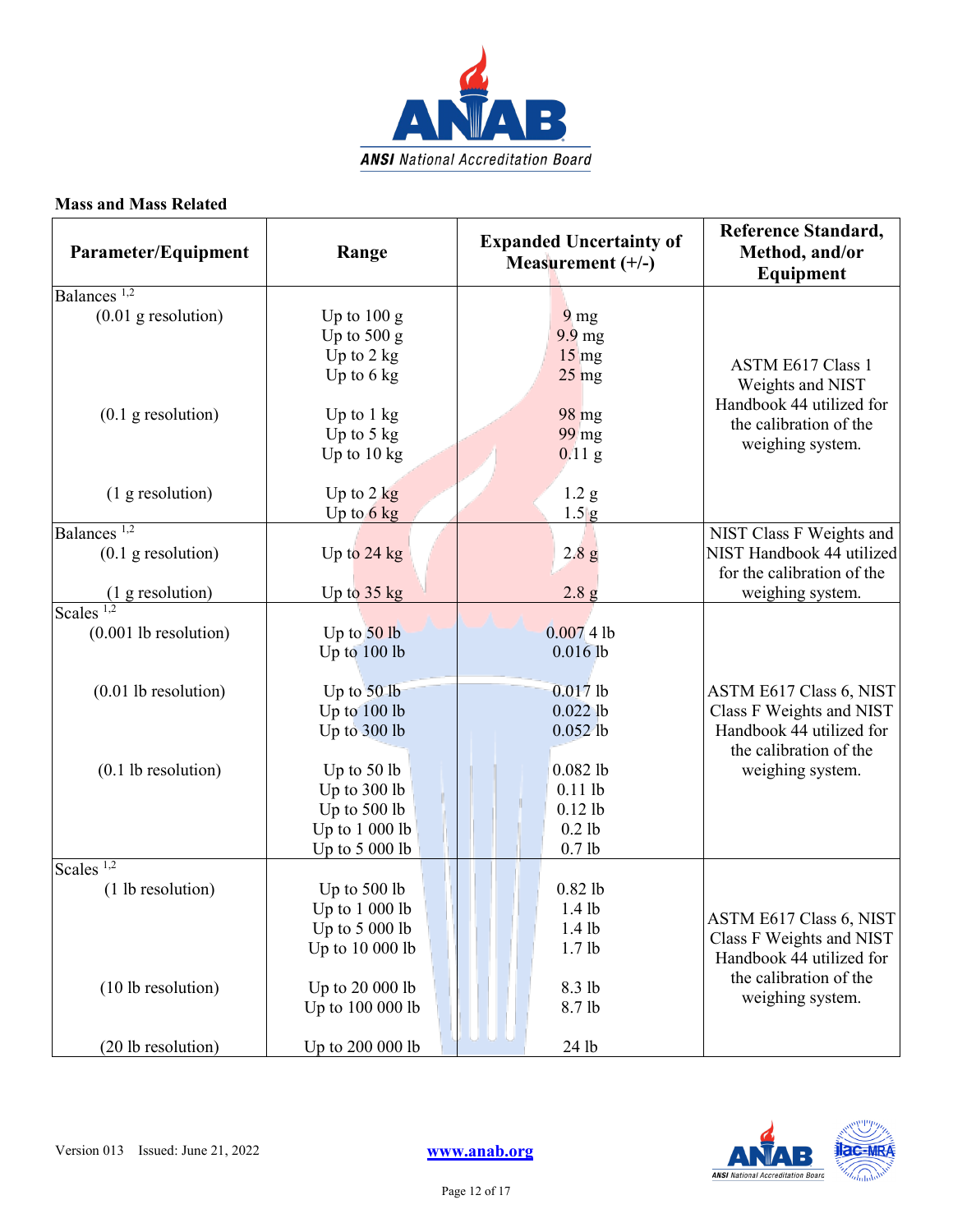

| Parameter/Equipment                                                                   | Range                                                                                                                                             | <b>Expanded Uncertainty of</b><br>Measurement $(+/-)$                                                                                                                | <b>Reference Standard,</b><br>Method, and/or<br>Equipment |
|---------------------------------------------------------------------------------------|---------------------------------------------------------------------------------------------------------------------------------------------------|----------------------------------------------------------------------------------------------------------------------------------------------------------------------|-----------------------------------------------------------|
| <b>Mass Determination</b><br>(ASTM E617 Classes 5, 6, 7,<br>and NIST Class F Weights) | 1 <sub>g</sub><br>$2\ \mathrm{g}$<br>5g<br>10 <sub>g</sub><br>20 g<br>50 g<br>100 g<br>200 g<br>500 g<br>$1 \text{ kg}$<br>2 kg<br>$5 \text{ kg}$ | $0.6$ mg<br>$0.6$ mg<br>$0.6$ mg<br>$0.6$ mg<br>$0.6$ mg<br>$0.6$ mg<br>$0.6$ mg<br>$0.6$ mg<br>$3.4$ mg<br>$3.4 \text{ mg}$<br>$3.5 \text{ mg}$<br>$4.6 \text{ mg}$ | Balance,<br>ASTM E617<br>Class 1 Weights                  |
| Vacuum <sup>1</sup>                                                                   | Up to $29$ in Hg                                                                                                                                  | $0.0076$ in Hg                                                                                                                                                       | Master Vacuum Transducer                                  |
| Pressure Gages <sup>1</sup><br>(Pneumatic)                                            | Up to $50$ in $H_2O$                                                                                                                              | $0.035$ in $H2O$                                                                                                                                                     | <b>Master Pressure Transducer</b>                         |
| Pressure Gages <sup>1</sup><br>(Pneumatic)                                            | Up to 30 psig<br>Up to $100$ psig<br>Up to $500$ psig<br>Up to $1\,000$ psig<br>Up to 3 000 psig                                                  | $0.012$ psi<br>0.016 psi<br>$0.064$ psi<br>$0.13$ psi<br>$0.39$ psi                                                                                                  | <b>Master Pressure Transducer</b>                         |
|                                                                                       | $(5.8 \text{ to } 1000) \text{ psig}$                                                                                                             | $0.015 \%$ of reading + 0.019 psi                                                                                                                                    | Deadweight Tester                                         |
| Pressure Gages <sup>1</sup><br>(Hydraulic)                                            | Up to $10000$ psig                                                                                                                                | 3.2 psi                                                                                                                                                              | <b>Master Pressure Transducer</b>                         |
| Air Velocity                                                                          | 492 ft/min<br>984 ft/min<br>1969 ft/ $min$<br>2953 ft/min                                                                                         | $25$ ft/min<br>27 ft/min<br>30 ft/min<br>35 ft/min                                                                                                                   | Master Anemometer,<br>Open Jet Wind Tunnel                |
| Force Gages <sup>1</sup><br>(Compression and Tension)                                 | Up to 100 lbf<br>$(100 \text{ to } 500)$ lbf<br>$(500 \text{ to } 1000)$ lbf<br>$(1000 to 10000)$ lbf<br>$(1000 to 100000)$ lbf                   | $0.17$ lbf<br>$0.26$ lbf<br>$0.84$ lbf<br>$2.1$ lbf<br>4.5 lbf                                                                                                       | Load Cells,<br>Master Weights                             |
| Force Gages<br>(Compression and Tension)                                              | Up to $1000$ lbf<br>Up to 10 000 lbf                                                                                                              | $0.024$ lbf<br>$0.17$ lbf                                                                                                                                            | Ultra-precision Load Cells                                |
|                                                                                       |                                                                                                                                                   |                                                                                                                                                                      |                                                           |



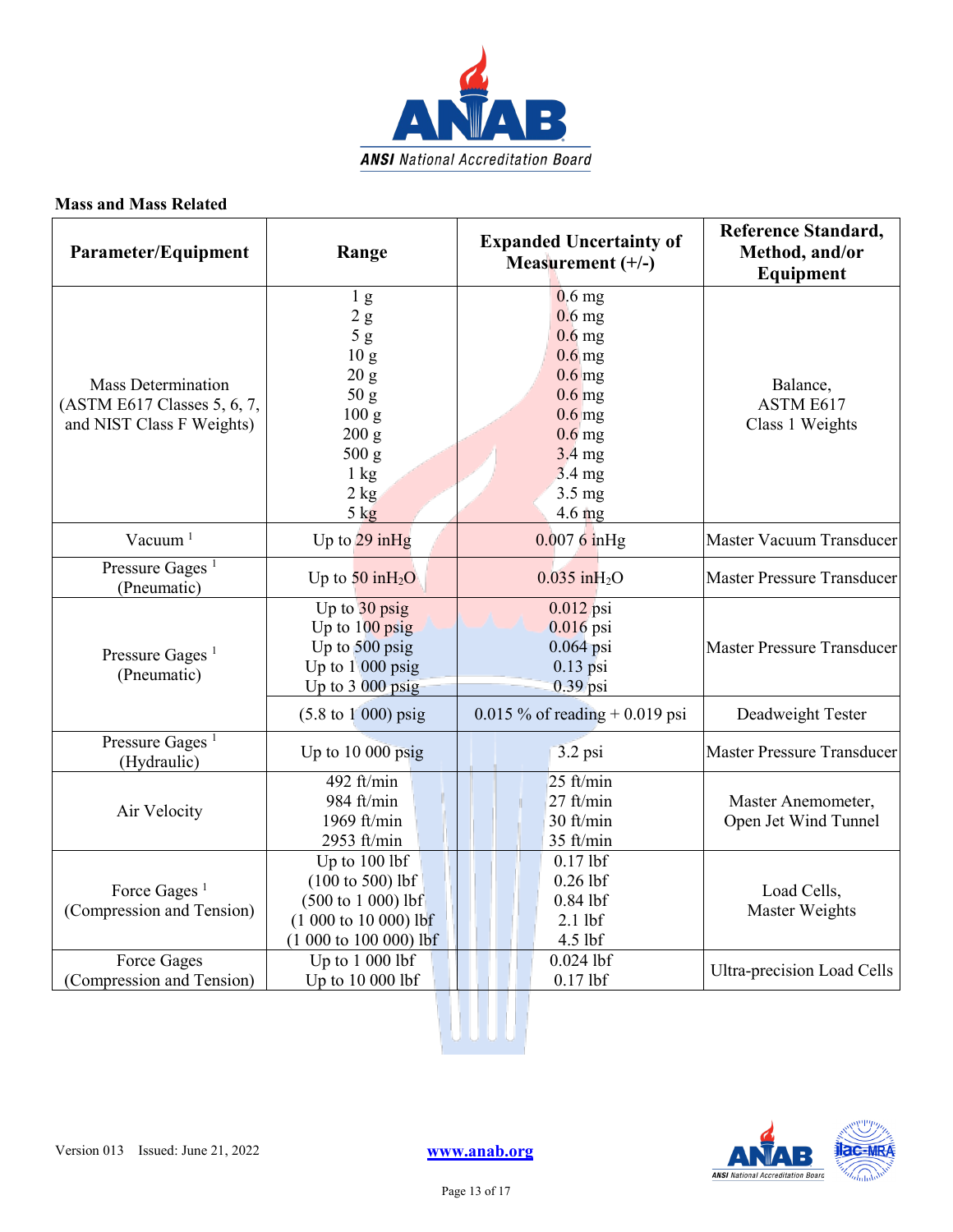

| Parameter/Equipment                    | Range                                                                                                               | <b>Expanded Uncertainty of</b><br>Measurement $(+/-)$                                                         | <b>Reference Standard,</b><br>Method, and/or<br><b>Equipment</b> |
|----------------------------------------|---------------------------------------------------------------------------------------------------------------------|---------------------------------------------------------------------------------------------------------------|------------------------------------------------------------------|
| Durometers                             |                                                                                                                     |                                                                                                               | Direct verification to                                           |
| <b>Indenter Dimensions</b>             |                                                                                                                     |                                                                                                               | ASTM D2240                                                       |
| Extension                              | Up to $0.1$ in                                                                                                      | $280 \mu$ in                                                                                                  | <b>Optical Projection</b>                                        |
| Diameter/Length                        | Up to $0.15$ in                                                                                                     | $280 \,\mathrm{\upmu}$ in                                                                                     |                                                                  |
| Radius                                 | Up to $0.05$ in                                                                                                     | $280 \mu$ in                                                                                                  |                                                                  |
| Angle                                  | $(25 \text{ to } 40)^{\circ}$                                                                                       | $0.0014^{\circ}$                                                                                              |                                                                  |
| <b>Spring Force</b>                    |                                                                                                                     |                                                                                                               |                                                                  |
| Types A, B, E, O                       | Up to $8.05$ N                                                                                                      | 0.098N                                                                                                        | Master Weights                                                   |
| Types D, C, DO                         | Up to $44.45$ N                                                                                                     | 0.58 <sub>N</sub>                                                                                             |                                                                  |
| Brinell Hardness Testers <sup>1</sup>  | (72 to 277) HBW                                                                                                     | 3.4 HBW                                                                                                       | Indirect verification per<br>ASTM E10 using<br>Hardness Blocks.  |
| Rockwell Hardness Testers <sup>1</sup> | <b>HRA</b><br>Low<br>Middle<br>High                                                                                 | <b>1.2 HRA</b><br>1.3 HRA<br><b>1.2 HRA</b>                                                                   | Indirect verification per<br>ASTM E18 using<br>Hardness Blocks.  |
| Rockwell Hardness Testers <sup>1</sup> | <b>HRBW</b><br>Low<br>Middle<br>High<br><b>HRC</b><br>Low<br>Middle<br>High<br><b>HREW</b><br>Low<br>Middle<br>High | 1.9 HRBW<br>1.2 HRBW<br><b>1.2 HRBW</b><br>1.3 HRC<br>1.3 HRC<br>0.66 HRC<br>1.3 HREW<br>1.3 HREW<br>1.5 HREW | Indirect verification per<br>ASTM E18 using<br>Hardness Blocks.  |





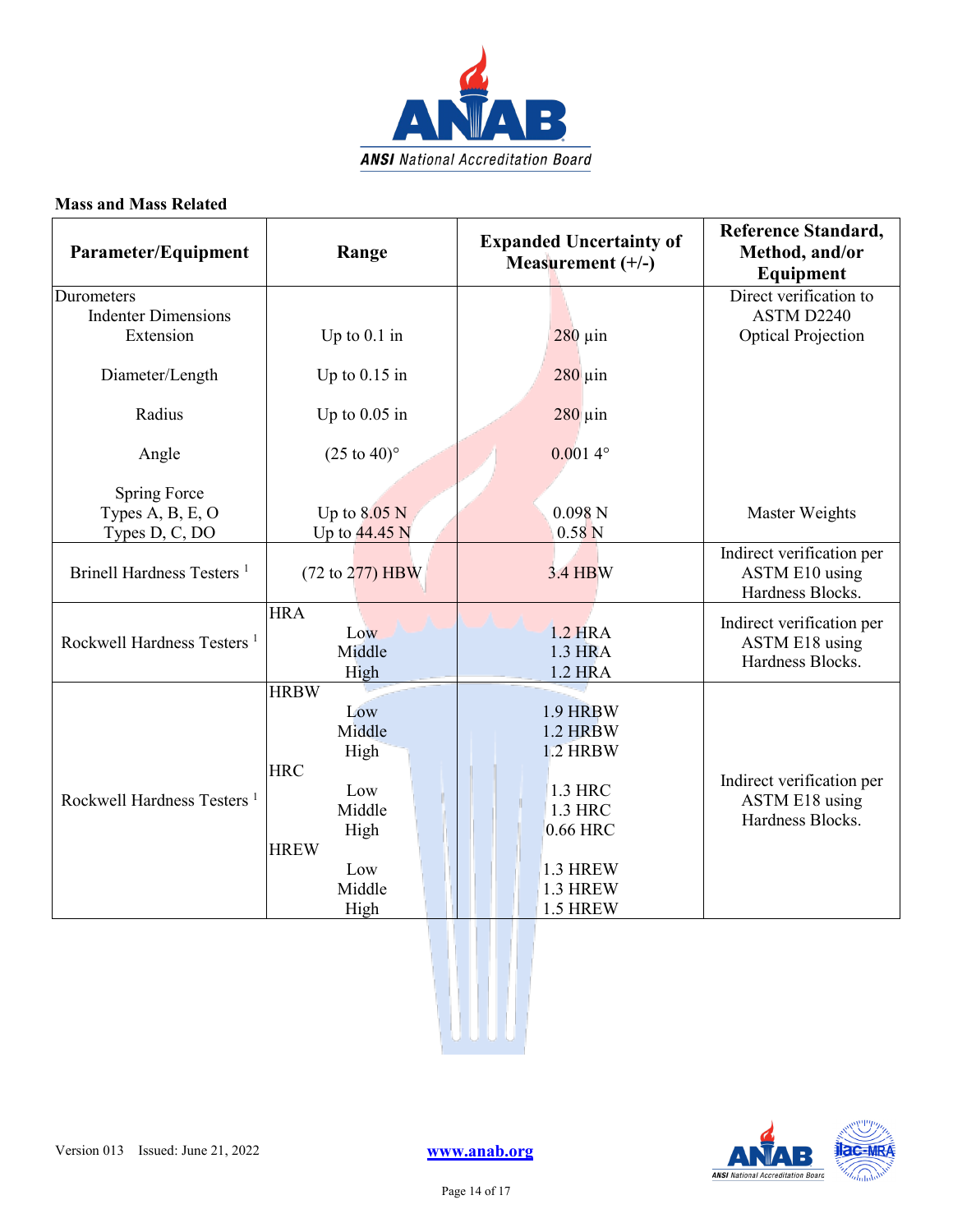

| Parameter/Equipment                                   | Range                                 | <b>Expanded Uncertainty of</b><br>Measurement $(+/-)$ | <b>Reference Standard,</b><br>Method, and/or<br>Equipment |
|-------------------------------------------------------|---------------------------------------|-------------------------------------------------------|-----------------------------------------------------------|
|                                                       | HR15N                                 |                                                       |                                                           |
|                                                       | Low                                   | 1.3 HR15N                                             |                                                           |
|                                                       | Middle                                | 1.3 HR15N                                             |                                                           |
|                                                       | High                                  | 0.92 HR15N                                            |                                                           |
|                                                       | <b>HR30N</b>                          |                                                       |                                                           |
|                                                       | Low                                   | 1.3 HR30N                                             |                                                           |
|                                                       | Middle                                | 1.3 HR30N                                             |                                                           |
|                                                       | High                                  | 1.3 HR30N                                             |                                                           |
|                                                       | HR45N                                 |                                                       | Indirect verification per                                 |
| Rockwell Superficial<br>Hardness Testers <sup>1</sup> | Low<br>Middle                         | 1.3 HR45N<br>1.3 HR45N                                | ASTM E18 using                                            |
|                                                       | High                                  | 0.89 HR45N                                            | Hardness Blocks.                                          |
|                                                       | HR15TW                                |                                                       |                                                           |
|                                                       | Low                                   | 1.8 HR15TW                                            |                                                           |
|                                                       | Middle                                | 1.3 HR15TW                                            |                                                           |
|                                                       | High                                  | 1.3 HR15TW                                            |                                                           |
|                                                       | HR30TW                                |                                                       |                                                           |
|                                                       | Low                                   | 1.8 HR30TW                                            |                                                           |
|                                                       | Middle                                | 1.8 HR30TW                                            |                                                           |
|                                                       | High                                  | 1.3 HR30TW                                            |                                                           |
|                                                       | $(5 \text{ to } 50)$ lbf·in           | $0.29$ lbf·in                                         |                                                           |
|                                                       | $(10 to 100)$ lbf·in                  | $0.29$ lbf·in                                         |                                                           |
| Torque Tools <sup>1</sup>                             | $(10 to 100)$ lbf·ft                  | $0.3$ lbf $\cdot$ ft                                  | <b>Torque Transducers</b>                                 |
|                                                       | $(25 \text{ to } 250)$ lbf $\cdot$ ft | $0.73$ lbf $\cdot$ ft                                 |                                                           |
|                                                       | $(100 \text{ to } 1000)$ lbf·ft       | $2.9$ lbf $\cdot$ ft                                  |                                                           |
|                                                       | $(5 \text{ to } 50)$ lbf·in           | $0.03\%$ of reading + 0.006 lbf·in                    |                                                           |
|                                                       | $(10 to 100)$ lbf·in                  | $0.026\%$ of reading + 0.017 lbf·in                   |                                                           |
|                                                       | $(10 to 100)$ lbf $\cdot$ ft          | $0.047\%$ of reading + 0.011 lbf ft                   | Torque Arm,                                               |
| <b>Torque Transducers</b>                             | $(25 \text{ to } 250)$ lbf·ft         | $0.048$ lbf $\cdot$ ft                                | Master Weights                                            |
|                                                       | $(80 \text{ to } 800)$ lbf $\cdot$ ft | $0.028\%$ of reading + 0.2 lbf ft                     |                                                           |
|                                                       | $(100 to 1 000)$ lbf ft               | $0.18$ lbf $\cdot$ ft                                 |                                                           |





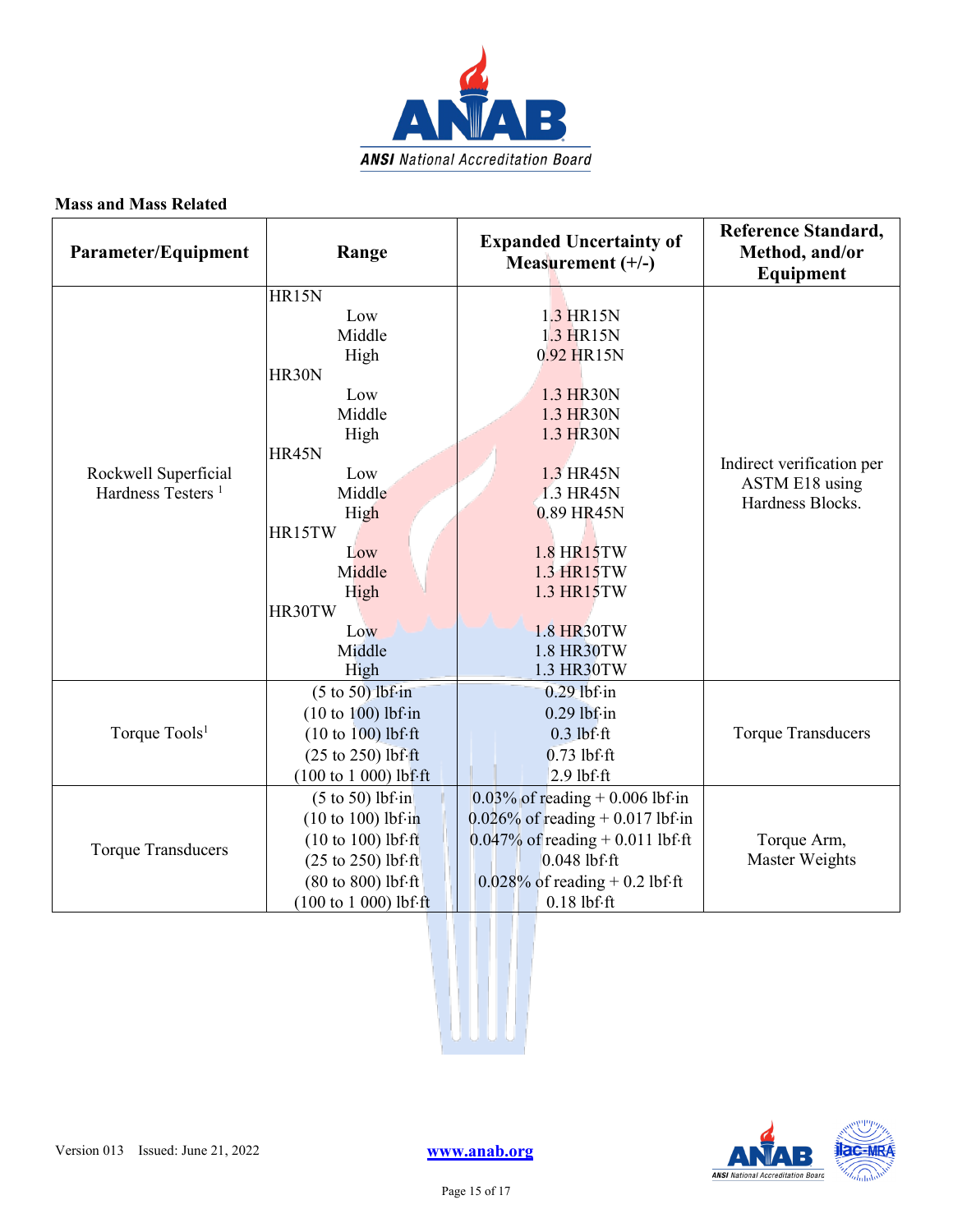

### **Thermodynamic**

| Parameter/Equipment                                        | Range                                                   | <b>Expanded Uncertainty of</b><br>Measurement $(+/-)$                        | Reference Standard,<br>Method, and/or<br>Equipment                                                                 |
|------------------------------------------------------------|---------------------------------------------------------|------------------------------------------------------------------------------|--------------------------------------------------------------------------------------------------------------------|
| Infrared Devices <sup>1</sup>                              | 50 °C<br>125 °C<br>250 °C<br>375 °C<br>500 °C           | $0.52$ °C<br>0.8 °C<br>$1.4 \text{ °C}$<br>$1.9^{\circ}C$<br>$2.5^{\circ}$ C | <b>Blackbody Source</b><br>(Flat Plate)<br>$\epsilon$ = 0.95, $\lambda$ = (8 to 14) $\mu$ m                        |
|                                                            | 600 °C<br>800 °C<br>$1000 \degree C$<br>1 200 °C        | $8.4\degree$ C<br>$9.6$ °C<br>10.8 °C<br>12 °C                               | <b>Blackbody Source</b><br>(Cavity)<br>$\mathcal{E} = 0.99$ , $\lambda = (0.9 \text{ to } 14) \text{ }\mu\text{m}$ |
| Temperature – Measure $1$                                  | $(-200 \text{ to } 1 \frac{372}{} )$ °C                 | $0.26$ °C                                                                    | Thermocouple Calibrator,<br>Datalogger,<br>Temperature Probe                                                       |
| <b>Temperature Probes</b><br>(Source)                      | $(-45 \text{ to } 125)$ °C<br>(0 to 1 200) $^{\circ}C$  | $0.14\text{ °C}$<br>$0.054$ % of reading + 0.32 °C                           | Dry-well,<br>PRT,<br>Type S Thermocouple,<br><b>Environmental Chamber</b>                                          |
| <b>Chart Recorders</b><br>Relative Humidity<br>Temperature | $(20 \text{ to } 90)$ %RH<br>$(-17 \text{ to } 177)$ °C | $1.8\%RH$<br>$0.53$ °C                                                       | Environmental Chamber,<br>Datalogger                                                                               |

### **Time and Frequency**

| Parameter/Equipment        | Range                                  | <b>Expanded Uncertainty of</b><br>Measurement $(+/-)$ | <b>Reference Standard,</b><br>Method, and/or<br>Equipment                |
|----------------------------|----------------------------------------|-------------------------------------------------------|--------------------------------------------------------------------------|
| Frequency – Measure $1$    | (1 to 40) Hz                           | $0.06\%$ of reading + 0.7 mHz                         | HP 3458 opt 002                                                          |
|                            | 40 Hz to 10 MHz                        | $0.012\%$ of reading + 1.2 Hz                         | 8.5 Digit Multimeter                                                     |
|                            | 10 mHz to 119.99 Hz                    | $1.3 \text{ mHz}$                                     |                                                                          |
|                            | $(120 \text{ to } 1199.9) \text{ Hz}$  | $12 \text{ mHz}$                                      | Fluke $5522A/6$                                                          |
|                            | $(1.2 \text{ to } 11.999) \text{ kHz}$ | $0.12$ Hz                                             | Multiproduct Calibrator                                                  |
| Frequency – Source $1$     | $(12 \text{ to } 119.99) \text{ kHz}$  | $1.2 \text{ Hz}$                                      | with 600 MHz                                                             |
|                            | $(120 \text{ to } 1199.9) \text{ kHz}$ | $12 \text{ Hz}$                                       | Scope Option                                                             |
|                            | $(1.2 \text{ to } 2) \text{ MHz}$      | $0.12$ kHz                                            |                                                                          |
| Stopwatches                | 5 ms to 24 h                           | 0.87 s                                                | Stopwatch Calibrator                                                     |
| <b>Optical Tachometers</b> | $(1 to 100 000)$ rpm                   | $0.0022\%$ of reading + 0.21 rpm                      | Fluke 5522A/6<br>Multiproduct Calibrator<br>with 600 MHz<br>Scope Option |

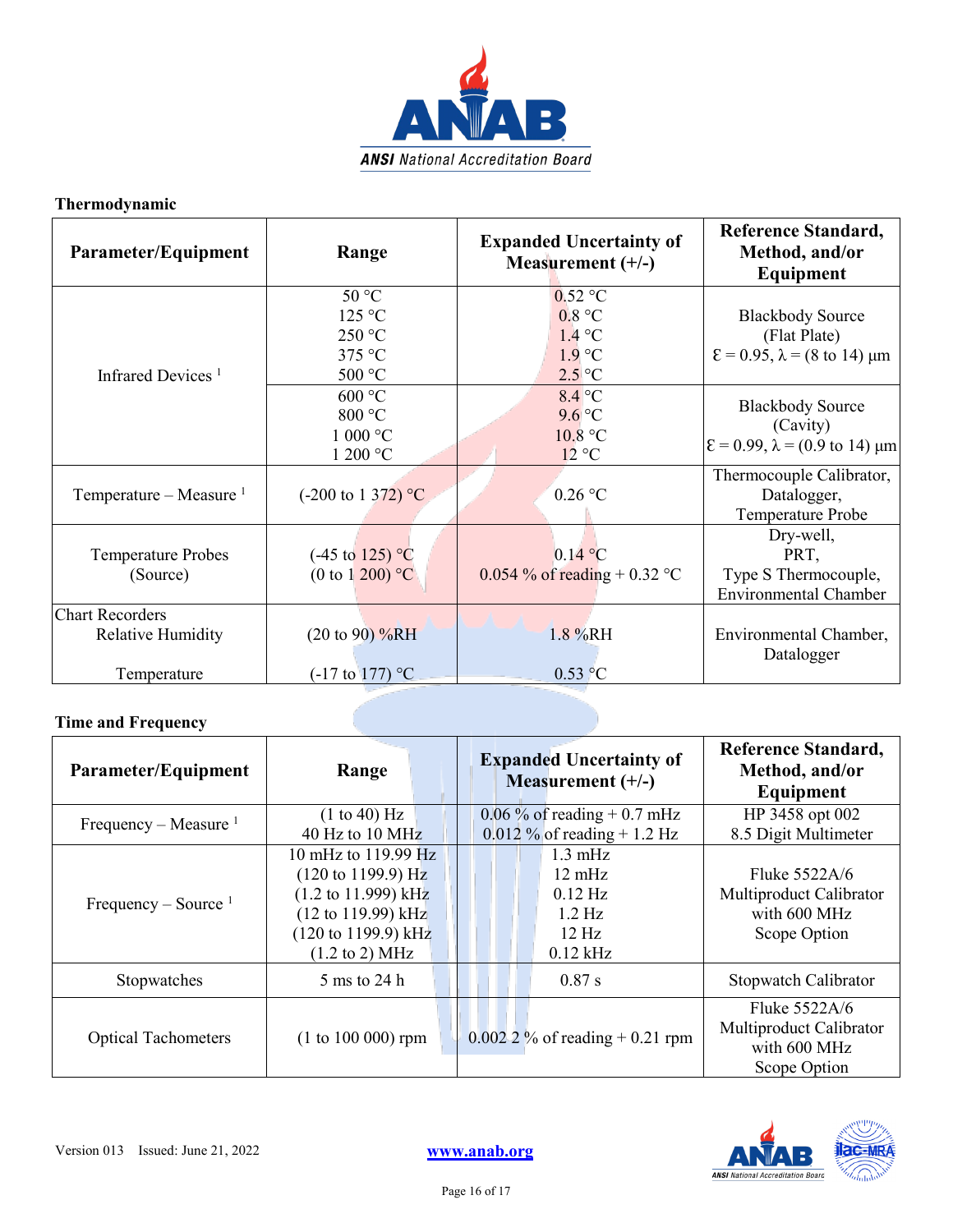

Calibration and Measurement Capability (CMC) is expressed in terms of the measurement parameter, measurement range, expanded uncertainty of measurement and reference standard, method, and/or equipment. The expanded uncertainty of measurement is expressed as the standard uncertainty of the measurement multiplied by a coverage factor of 2 (*k*=2), corresponding to a confidence level of approximately 95%.

Notes:

- 1. On-site calibration service is available for this parameter, since on-site conditions are typically more variable than those in the laboratory, larger measurement uncertainties are expected on-site than what is reported on the accredited scope.
- 2. Scale calibration performed on-site only.
- 3.  $L =$  length in inches;  $DL =$  diagonal length in inches;  $' =$  arc-minute;  $'' =$  arc-second.
- 4. This value is an approximate value. The actual value will be used in the calculation of the Measurement Uncertainty (MU).
- 5. This scope is formatted as part of a single document including Certificate of Accreditation No. AC-1756.



R. Douglas Leonard Jr., VP, PILR SBU





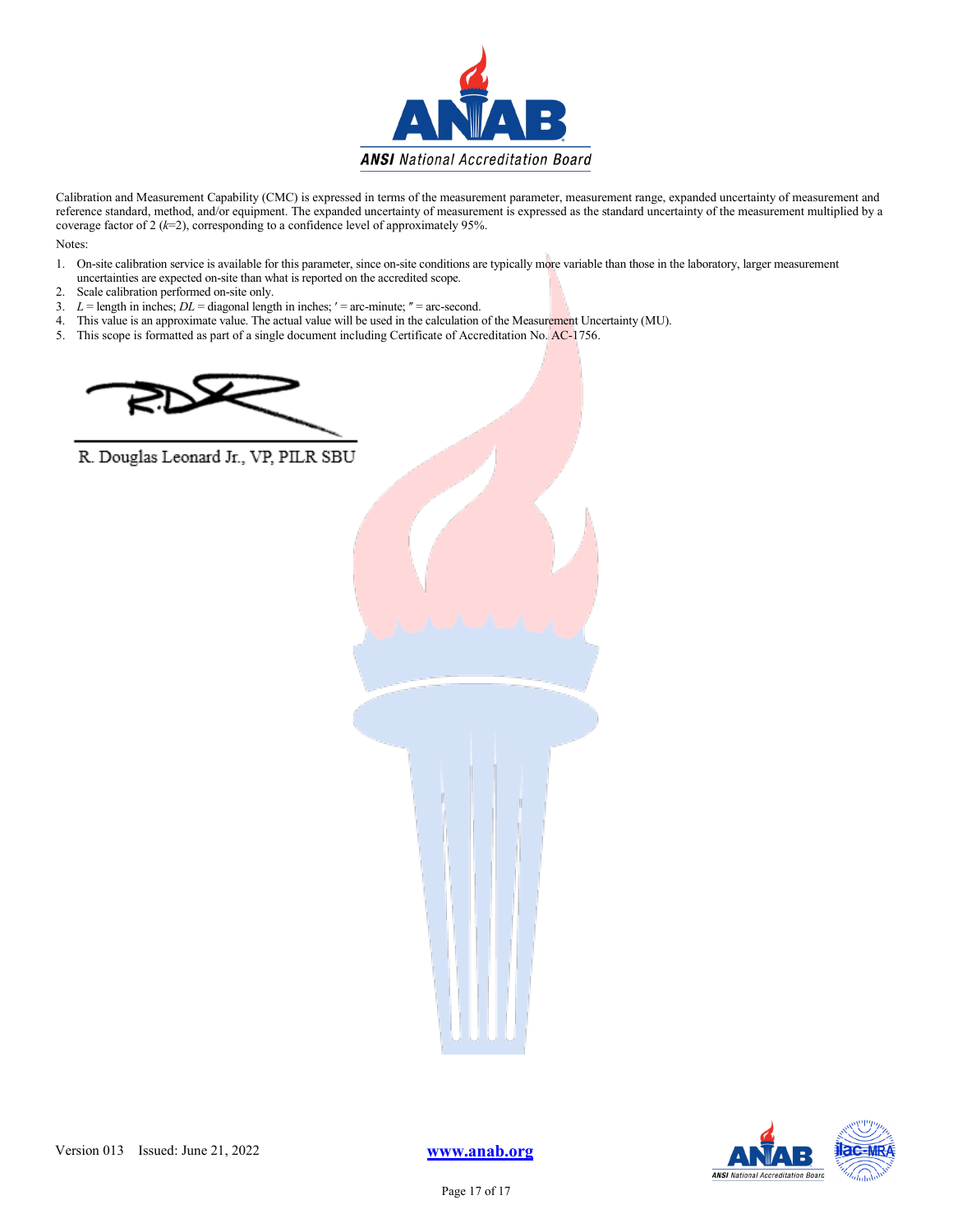

# **CERTIFICATE OF ACCREDITATION**

## **The ANSI National Accreditation Board**

Hereby attests that

### **System Scale Corporation 4808 Alma Highway Van Buren, AR 72956**

Fulfills the requirements of

## **ISO/IEC 17025:2017**

and national standard

**ANSI/NCSL Z540-1-1994 (R2002)**

In the field of

## **CALIBRATION**

This certificate is valid only when accompanied by a current scope of accreditation document. The current scope of accreditation can be verified at [www.anab.org.](http://www.anab.org/)







**\_\_\_\_\_\_\_\_\_\_\_\_\_\_\_\_\_\_\_\_\_\_\_\_\_\_\_\_\_\_** R. Douglas Leonard Jr., VP, PILR SBU

 Expiry Date: 01 February 2023 Certificate Number: AC-1756.01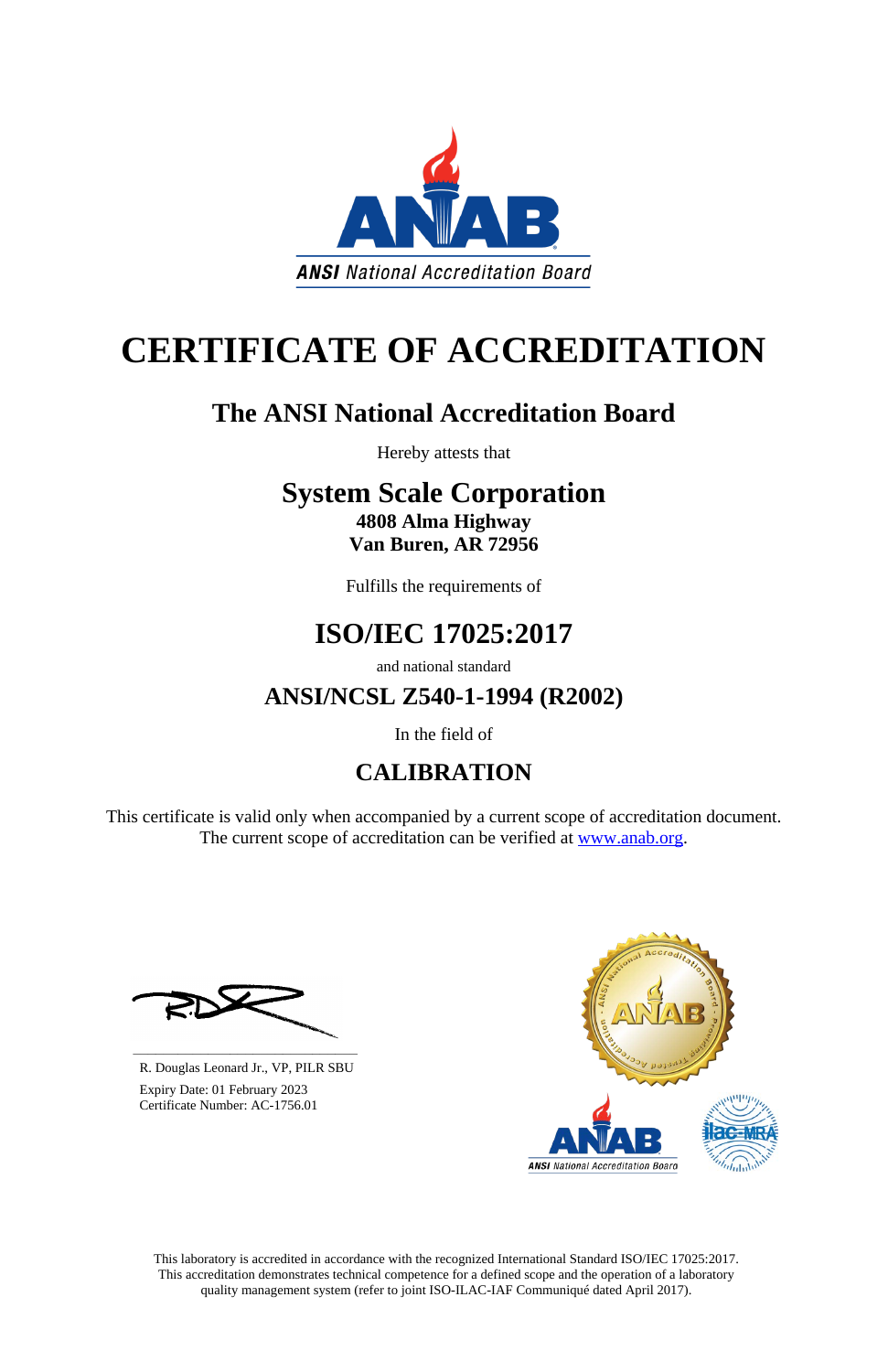

### **SCOPE OF ACCREDITATION TO ISO/IEC 17025:2017 AND ANSI/NCSL Z540-1-1994 (R2002)**

### **System Scale Corporation**

4808 Alma Highway Van Buren, AR 72956 Sean Rainey 501-562-2900 srainey@system-scale.com

### **CALIBRATION**

Valid to: **February 1, 2023** Certificate Number: **AC-1756.01** 

ĥ.

| Parameter/Equipment       | Range                 | <b>Expanded Uncertainty of</b><br>Measurement (+/-) | Reference Standard,<br>Method, and/or<br>Equipment |
|---------------------------|-----------------------|-----------------------------------------------------|----------------------------------------------------|
| Balances <sup>1</sup>     |                       |                                                     |                                                    |
| $(0.000 01$ g resolution) | Up to $210 g$         | $0.69$ mg                                           |                                                    |
| $(0.0001)$ g resolution)  | Up to $100 g$         | $0.33$ mg                                           |                                                    |
|                           | Up to $210 g$         | $0.69$ mg                                           |                                                    |
|                           | Up to $320 g$         | $1.1 \text{ mg}$                                    |                                                    |
|                           |                       |                                                     |                                                    |
| $(0.001$ g resolution)    | Up to $100 g$         | $1.1 \text{ mg}$                                    |                                                    |
|                           | Up to $500 g$         | $2 \text{ mg}$                                      |                                                    |
|                           | Up to $1 \text{ kg}$  | 3.7 <sub>mg</sub>                                   | <b>ASTM E617 Class 1</b>                           |
|                           | Up to $5 \text{ kg}$  | $15 \text{ mg}$                                     | Weights and NIST                                   |
|                           |                       |                                                     | Handbook 44 utilized for                           |
| $(0.01$ g resolution)     | Up to $100 g$         | 9 <sub>mg</sub>                                     | the calibration of the                             |
|                           | Up to $500 g$         | $9.9 \text{ mg}$                                    | weighing system.                                   |
|                           | Up to $2$ kg          | $15 \text{ mg}$                                     |                                                    |
|                           | Up to $6 \text{ kg}$  | $25 \text{ mg}$                                     |                                                    |
|                           |                       |                                                     |                                                    |
| $(0.1$ g resolution)      | Up to $1 \text{ kg}$  | 98 mg                                               |                                                    |
|                           | Up to $5 \text{ kg}$  | 99 mg                                               |                                                    |
|                           | Up to $10 \text{ kg}$ | $0.11$ g                                            |                                                    |
|                           |                       |                                                     |                                                    |
| $(1$ g resolution)        | Up to $2 \text{ kg}$  | 1.2 <sub>g</sub>                                    |                                                    |
|                           | Up to $6 \text{ kg}$  | 1.5 g                                               |                                                    |
|                           |                       |                                                     |                                                    |

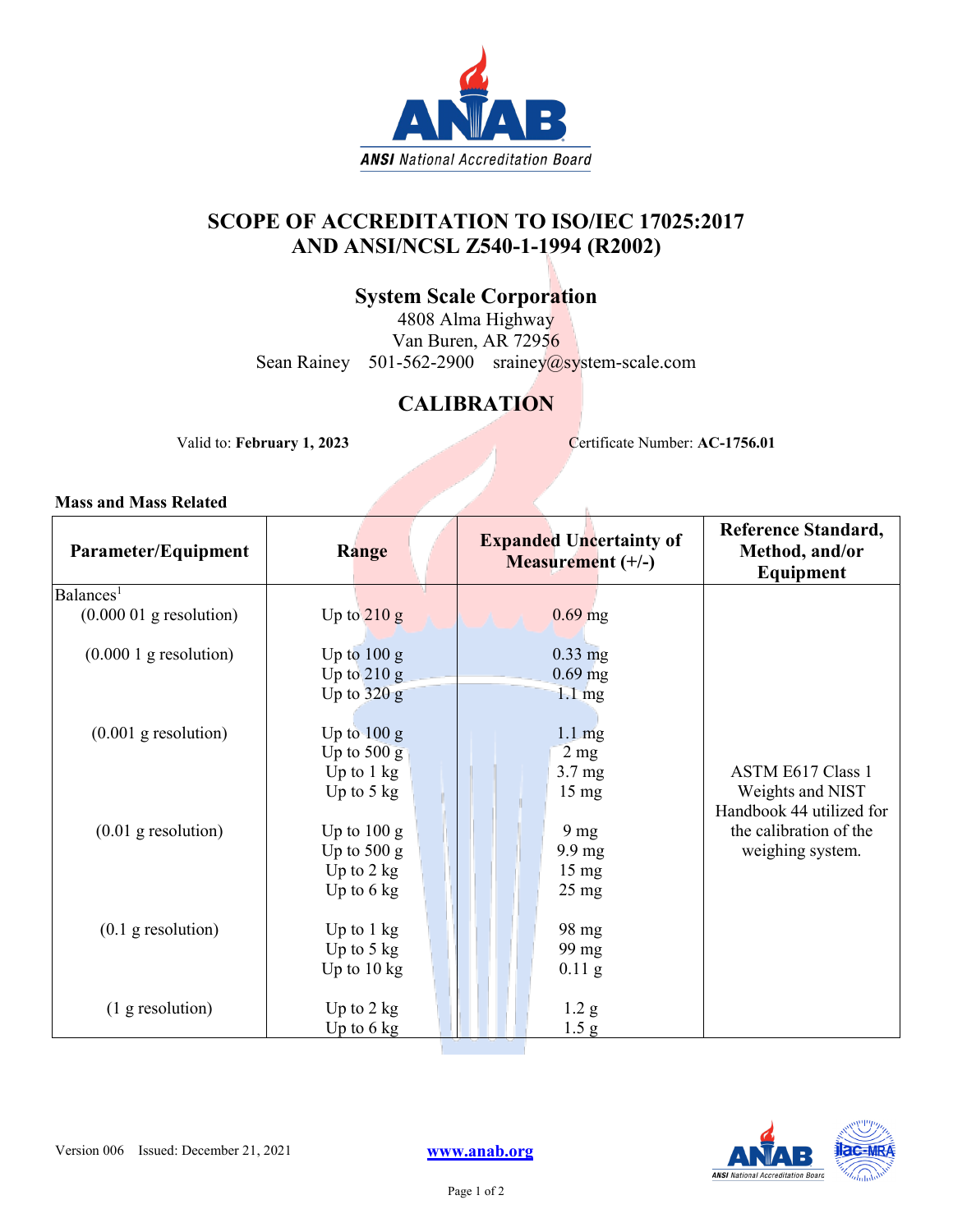

| Parameter/Equipment     | Range                 | <b>Expanded Uncertainty of</b><br>Measurement $(+/-)$ | <b>Reference Standard,</b><br>Method, and/or<br>Equipment |
|-------------------------|-----------------------|-------------------------------------------------------|-----------------------------------------------------------|
| Balances <sup>1,2</sup> |                       |                                                       | NIST Class F Weights and                                  |
| $(0.1$ g resolution)    | Up to $24$ kg         | 2.8 g                                                 | NIST Handbook 44 utilized                                 |
|                         |                       |                                                       | for the calibration of the                                |
| (1 g resolution)        | Up to $35 \text{ kg}$ | 2.8 g                                                 | weighing system.                                          |
| Scales <sup>1</sup>     |                       |                                                       |                                                           |
| $(0.001$ lb resolution) | Up to $50$ lb         | 0.00741                                               |                                                           |
|                         | Up to $100$ lb        | $0.016$ lb                                            |                                                           |
| $(0.01$ lb resolution)  | Up to $50$ lb         | $0.017$ lb                                            |                                                           |
|                         | Up to 100 lb          | $0.022$ lb                                            |                                                           |
|                         | Up to 300 lb          | $0.052$ lb                                            |                                                           |
|                         |                       |                                                       |                                                           |
|                         | Up to $50$ lb         | $0.082$ lb                                            |                                                           |
|                         | Up to 300 lb          | $0.11$ lb                                             | ASTM E617 Class 6                                         |
|                         | Up to 500 lb          | $0.12$ lb                                             | weights, NIST Class F                                     |
|                         | Up to 1 000 lb        | $0.2$ lb                                              | weights and NIST                                          |
|                         | Up to $5000$ lb       | 0.7 <sub>lb</sub>                                     | Handbook 44 utilized for<br>the calibration of the        |
| (1 lb resolution)       | Up to 500 lb          | $0.82$ lb                                             | weighing system.                                          |
|                         | Up to $1000$ lb       | $1.4$ lb                                              |                                                           |
|                         | Up to $5000$ lb       | $1.4$ lb                                              |                                                           |
|                         | Up to 10 000 lb       | 1.7 <sub>lb</sub>                                     |                                                           |
|                         |                       |                                                       |                                                           |
| (10 lb resolution)      | Up to 20 000 lb       | 8.3 lb                                                |                                                           |
|                         | Up to 100 000 lb      | 8.7 lb                                                |                                                           |
| (20 lb resolution)      | Up to 200 000 lb      | 24 lb                                                 |                                                           |

Calibration and Measurement Capability (CMC) is expressed in terms of the measurement parameter, measurement range, expanded uncertainty of measurement and reference standard, method, and/or equipment. The expanded uncertainty of measurement is expressed as the standard uncertainty of the measurement multiplied by a coverage factor of 2 (*k*=2), corresponding to a confidence level of approximately 95%.

Notes:

- 1. On-site calibration service is available for this parameter, since on-site conditions are typically more variable than those in the laboratory, larger measurement uncertainties are expected on-site than what is reported on the accredited scope.
- 2. This scope is formatted as part of a single document including Certificate of Accreditation No. AC-1756.01.



R. Douglas Leonard Jr., VP, PILR SBU

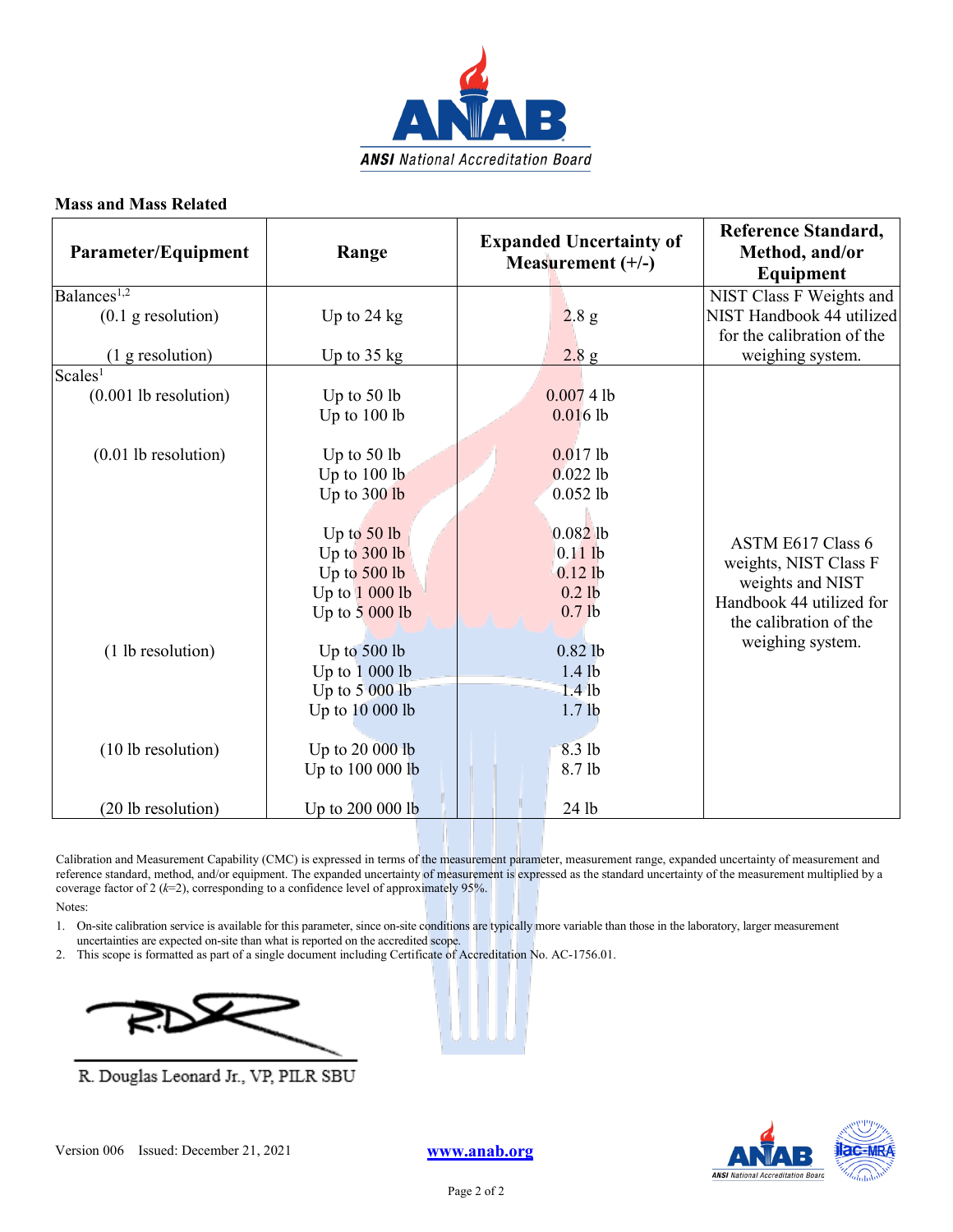

# **CERTIFICATE OF ACCREDITATION**

## **The ANSI National Accreditation Board**

Hereby attests that

## **System Scale Corporation 2212 N. Yellowood Avenue**

**Broken Arrow, OK 74012**

Fulfills the requirements of

## **ISO/IEC 17025:2017**

and national standard

**ANSI/NCSL Z540-1-1994 (R2002)**

In the field of

## **CALIBRATION**

This certificate is valid only when accompanied by a current scope of accreditation document. The current scope of accreditation can be verified at [www.anab.org.](http://www.anab.org/)







**\_\_\_\_\_\_\_\_\_\_\_\_\_\_\_\_\_\_\_\_\_\_\_\_\_\_\_\_\_\_** R. Douglas Leonard Jr., VP, PILR SBU

 Expiry Date: 01 February 2023 Certificate Number: AC-1756.02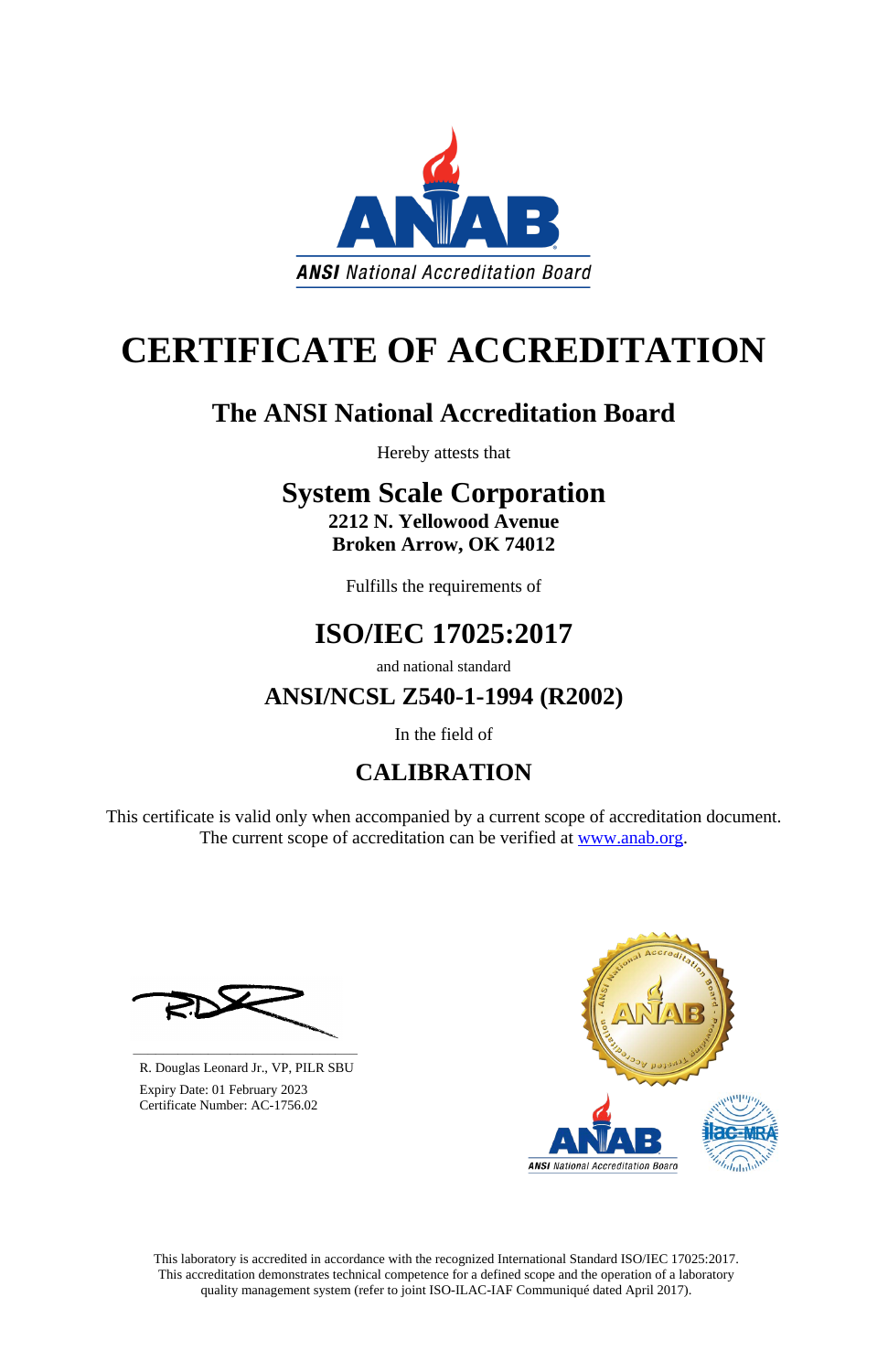

### **SCOPE OF ACCREDITATION TO ISO/IEC 17025:2017 AND ANSI/NCSL Z540-1-1994 (R2002)**

### **System Scale Corporation**

2212 N. Yellowood Avenue Broken Arrow, OK 74012 Sean Rainey 501-562-2900 srainey@system-scale.com

### **CALIBRATION**

Valid to: **February 1, 2023** Certificate Number: **AC-1756.02** 

ĥ.

| Parameter/Equipment                | Range                 | <b>Expanded Uncertainty of</b><br>Measurement (+/-) | Reference Standard,<br>Method, and/or<br>Equipment |
|------------------------------------|-----------------------|-----------------------------------------------------|----------------------------------------------------|
| Balances <sup><math>1</math></sup> |                       |                                                     |                                                    |
| $(0.000 01$ g resolution)          | Up to $210 g$         | $0.69$ mg                                           |                                                    |
| $(0.0001)$ g resolution)           | Up to $100 g$         | $0.33$ mg                                           |                                                    |
|                                    | Up to $210 g$         | $0.69$ mg                                           |                                                    |
|                                    | Up to $320 g$         | $1.1 \text{ mg}$                                    |                                                    |
|                                    |                       |                                                     |                                                    |
| $(0.001$ g resolution)             | Up to $100 g$         | $1.1 \text{ mg}$                                    |                                                    |
|                                    | Up to $500 g$         | $2 \text{ mg}$                                      |                                                    |
|                                    | Up to $1 \text{ kg}$  | 3.7 <sub>mg</sub>                                   | <b>ASTM E617 Class 1</b>                           |
|                                    | Up to $5 \text{ kg}$  | $15 \text{ mg}$                                     | Weights and NIST                                   |
|                                    |                       |                                                     | Handbook 44 utilized for                           |
| $(0.01$ g resolution)              | Up to $100 g$         | 9 <sub>mg</sub>                                     | the calibration of the                             |
|                                    | Up to $500 g$         | $9.9 \text{ mg}$                                    | weighing system.                                   |
|                                    | Up to $2$ kg          | $15 \text{ mg}$                                     |                                                    |
|                                    | Up to $6 \text{ kg}$  | $25 \text{ mg}$                                     |                                                    |
|                                    |                       |                                                     |                                                    |
| $(0.1$ g resolution)               | Up to $1 \text{ kg}$  | 98 mg                                               |                                                    |
|                                    | Up to $5 \text{ kg}$  | 99 mg                                               |                                                    |
|                                    | Up to $10 \text{ kg}$ | $0.11$ g                                            |                                                    |
|                                    |                       |                                                     |                                                    |
| $(1$ g resolution)                 | Up to $2 \text{ kg}$  | 1.2 <sub>g</sub>                                    |                                                    |
|                                    | Up to $6 \text{ kg}$  | 1.5 g                                               |                                                    |

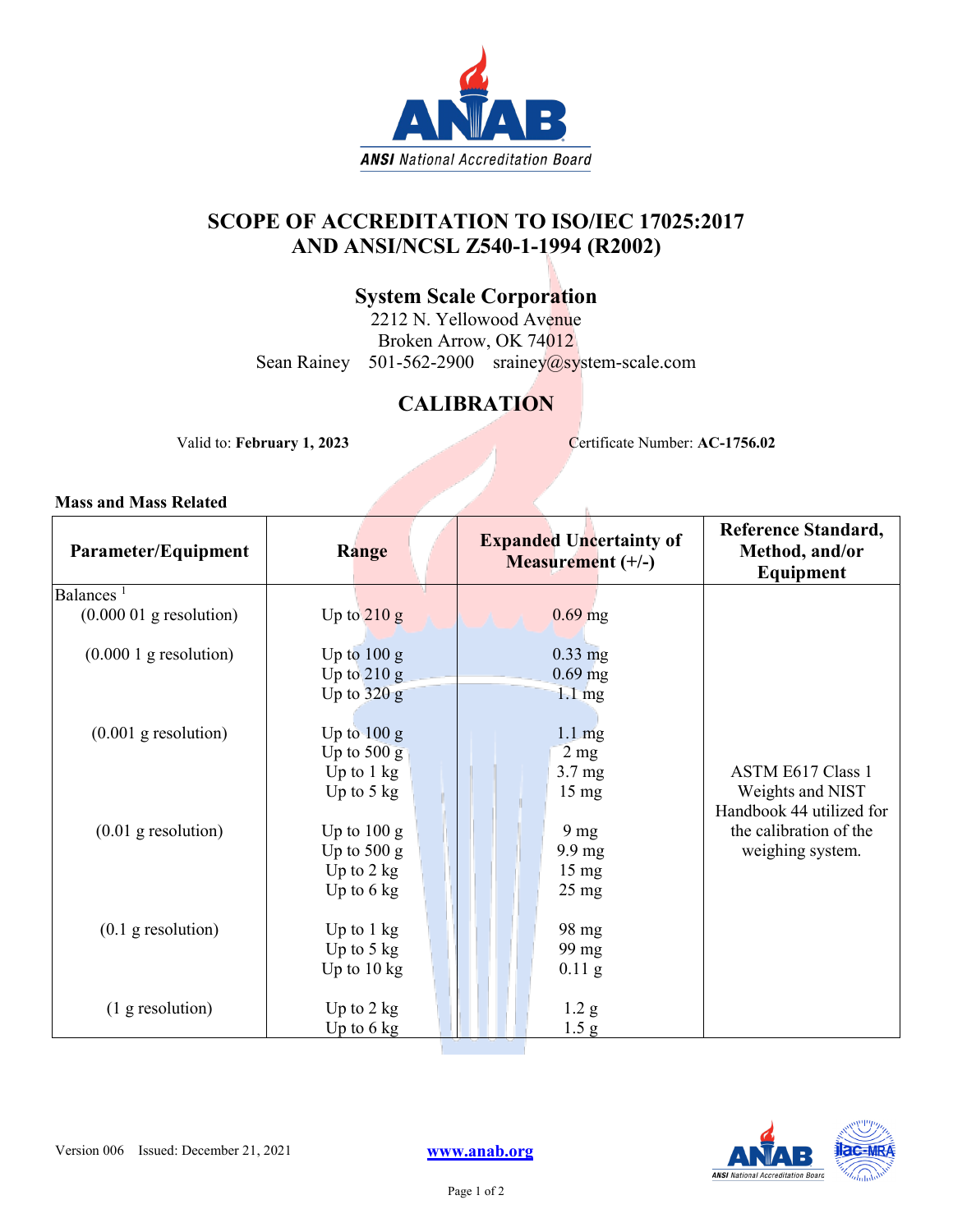

| Parameter/Equipment     | Range                 | <b>Expanded Uncertainty of</b><br>Measurement $(+/-)$ | <b>Reference Standard,</b><br>Method, and/or<br>Equipment |
|-------------------------|-----------------------|-------------------------------------------------------|-----------------------------------------------------------|
| Balances <sup>1</sup>   |                       |                                                       | NIST Class F Weights and                                  |
| $(0.1$ g resolution)    | Up to $24$ kg         | 2.8 g                                                 | NIST Handbook 44 utilized                                 |
|                         |                       |                                                       | for the calibration of the                                |
| (1 g resolution)        | Up to $35 \text{ kg}$ | 2.8 g                                                 | weighing system.                                          |
| Scales <sup>1</sup>     |                       |                                                       |                                                           |
| $(0.001$ lb resolution) | Up to $50$ lb         | 0.00741                                               |                                                           |
|                         | Up to 100 lb          | 0.0161                                                |                                                           |
| $(0.01$ lb resolution)  | Up to $50$ lb         | $0.017$ lb                                            |                                                           |
|                         | Up to $100$ lb        | $0.022$ lb                                            |                                                           |
|                         | Up to 300 lb          | $0.052$ lb                                            |                                                           |
|                         |                       |                                                       |                                                           |
|                         | Up to $50$ lb         | $0.082$ lb                                            | ASTM E617 Class 6                                         |
|                         | Up to 300 lb          | $0.11$ lb                                             | weights, NIST Class F                                     |
|                         | Up to $500$ lb        | $0.12$ lb                                             | weights and NIST                                          |
|                         | Up to $1000$ lb       | $0.2$ lb                                              | Handbook 44 utilized for                                  |
|                         | Up to $5000$ lb       | 0.7 <sub>lb</sub>                                     | the calibration of the                                    |
| (1 lb resolution)       | Up to 500 lb          | $0.82$ lb                                             | weighing system.                                          |
|                         | Up to $1000$ lb       | $1.4$ lb                                              |                                                           |
|                         | Up to $5000$ lb       | $1.4$ lb                                              |                                                           |
|                         | Up to 10 000 lb       | $1.7$ lb                                              |                                                           |
| (10 lb resolution)      | Up to 20 000 lb       | 8.3 lb                                                |                                                           |
|                         | Up to 100 000 lb      | 8.7 lb                                                |                                                           |
|                         |                       |                                                       |                                                           |
| (20 lb resolution)      | Up to 200 000 lb      | 24 lb                                                 |                                                           |

Calibration and Measurement Capability (CMC) is expressed in terms of the measurement parameter, measurement range, expanded uncertainty of measurement and reference standard, method, and/or equipment. The expanded uncertainty of measurement is expressed as the standard uncertainty of the measurement multiplied by a coverage factor of 2 (*k*=2), corresponding to a confidence level of approximately 95%.

Notes:

- 1. On-site calibration service is available for this parameter, since on-site conditions are typically more variable than those in the laboratory, larger measurement uncertainties are expected on-site than what is reported on the accredited scope.
- 2. This scope is formatted as part of a single document including Certificate of Accreditation No. AC-1756.02.



R. Douglas Leonard Jr., VP, PILR SBU

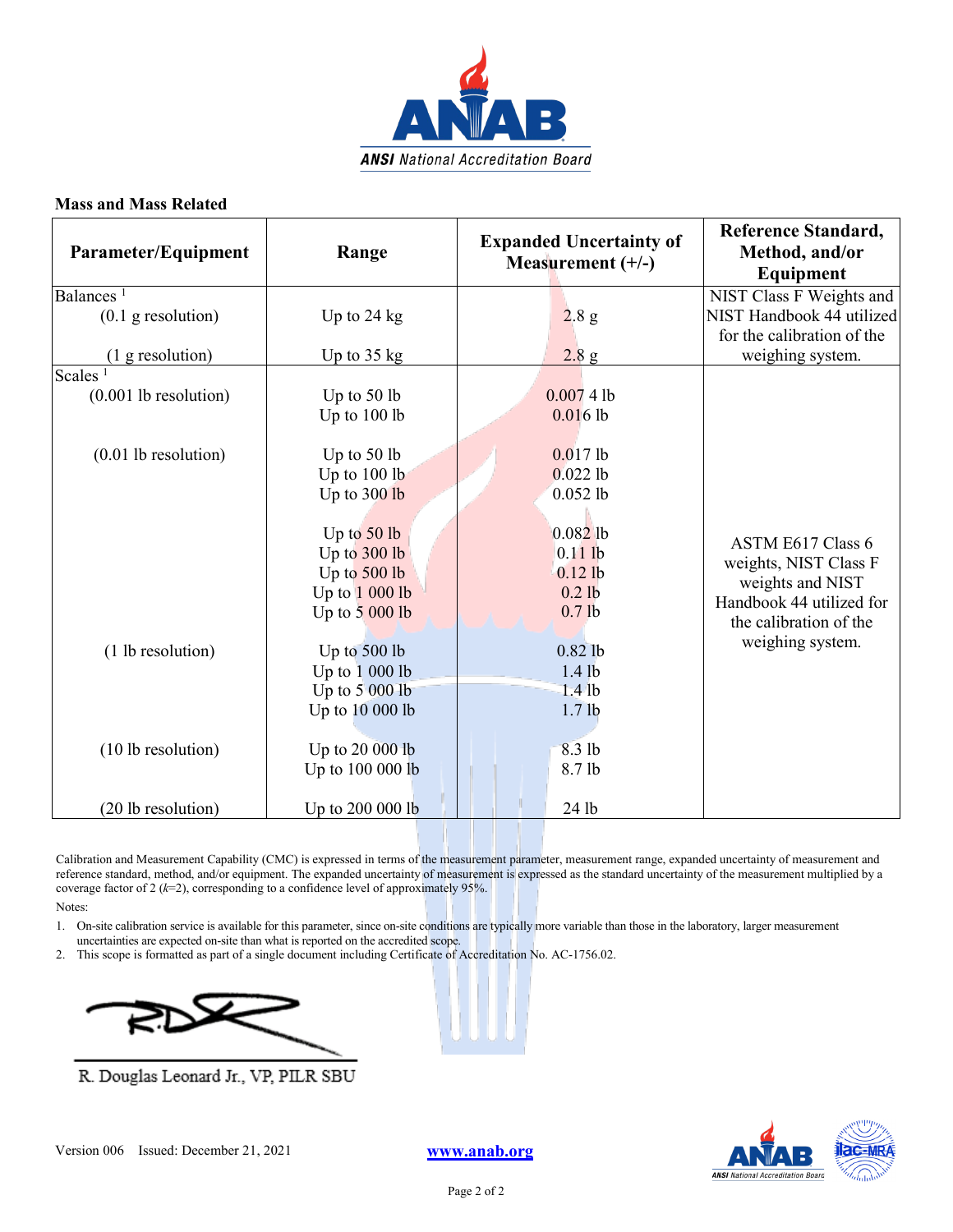

# **CERTIFICATE OF ACCREDITATION**

## **The ANSI National Accreditation Board**

Hereby attests that

### **System Scale Corporation 6759 Reese Road Memphis, TN 38133**

Fulfills the requirements of

## **ISO/IEC 17025:2017**

and national standard

**ANSI/NCSL Z540-1-1994 (R2002)**

In the field of

## **CALIBRATION**

This certificate is valid only when accompanied by a current scope of accreditation document. The current scope of accreditation can be verified at [www.anab.org.](http://www.anab.org/)







**\_\_\_\_\_\_\_\_\_\_\_\_\_\_\_\_\_\_\_\_\_\_\_\_\_\_\_\_\_\_** R. Douglas Leonard Jr., VP, PILR SBU

 Expiry Date: 01 February 2023 Certificate Number: AC-1756.04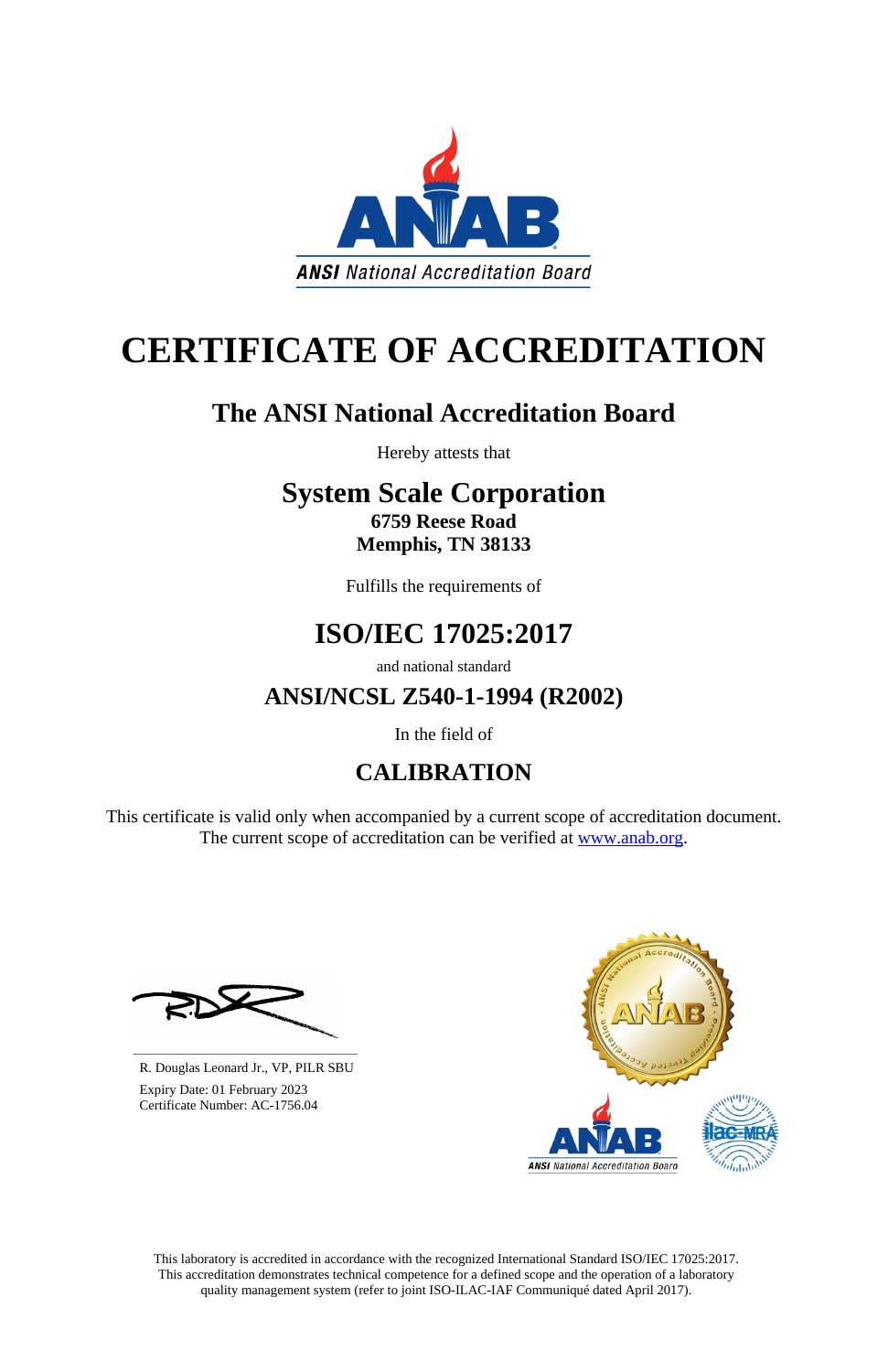

### **SCOPE OF ACCREDITATION TO ISO/IEC 17025:2017 AND ANSI/NCSL Z540-1-1994 (R2002)**

### **System Scale Corporation**

6759 Reese Road Memphis, TN 38133 Sean Rainey 501-562-2900 srainey@system-scale.com

### **CALIBRATION**

Valid to: **February 1, 2023** Certificate Number: **AC-1756.04** 

ĥ.

| Parameter/Equipment       | Range                 | <b>Expanded Uncertainty of</b><br>Measurement (+/-) | <b>Reference Standard,</b><br>Method, and/or<br>Equipment |
|---------------------------|-----------------------|-----------------------------------------------------|-----------------------------------------------------------|
| Balances <sup>1</sup>     |                       |                                                     |                                                           |
| $(0.000 01$ g resolution) | Up to $210 g$         | $0.69$ mg                                           |                                                           |
| $(0.0001)$ g resolution)  | Up to $100 g$         | $0.33$ mg                                           |                                                           |
|                           | Up to $210 g$         | $0.69$ mg                                           |                                                           |
|                           | Up to $320 g$         | $1.1 \text{ mg}$                                    |                                                           |
|                           |                       |                                                     |                                                           |
| $(0.001$ g resolution)    | Up to $100 g$         | $1.1 \text{ mg}$                                    |                                                           |
|                           | Up to $500 g$         | $2 \text{ mg}$                                      |                                                           |
|                           | Up to $1 \text{ kg}$  | 3.7 <sub>mg</sub>                                   | <b>ASTM E617 Class 1</b>                                  |
|                           | Up to $5 \text{ kg}$  | $15 \text{ mg}$                                     | Weights and NIST                                          |
|                           |                       |                                                     | Handbook 44 utilized for                                  |
| $(0.01$ g resolution)     | Up to $100 g$         | 9 <sub>mg</sub>                                     | the calibration of the                                    |
|                           | Up to $500 g$         | $9.9 \text{ mg}$                                    | weighing system.                                          |
|                           | Up to $2 \text{ kg}$  | $15 \text{ mg}$                                     |                                                           |
|                           | Up to $6 \text{ kg}$  | $25 \text{ mg}$                                     |                                                           |
|                           |                       |                                                     |                                                           |
| $(0.1$ g resolution)      | Up to 1 kg            | 98 mg                                               |                                                           |
|                           | Up to $5 \text{ kg}$  | 99 mg                                               |                                                           |
|                           | Up to $10 \text{ kg}$ | $0.11$ g                                            |                                                           |
| $(1$ g resolution)        | Up to $2 \text{ kg}$  | 1.2 <sub>g</sub>                                    |                                                           |
|                           | Up to $6 \text{ kg}$  | 1.5 <sub>g</sub>                                    |                                                           |
|                           |                       |                                                     |                                                           |

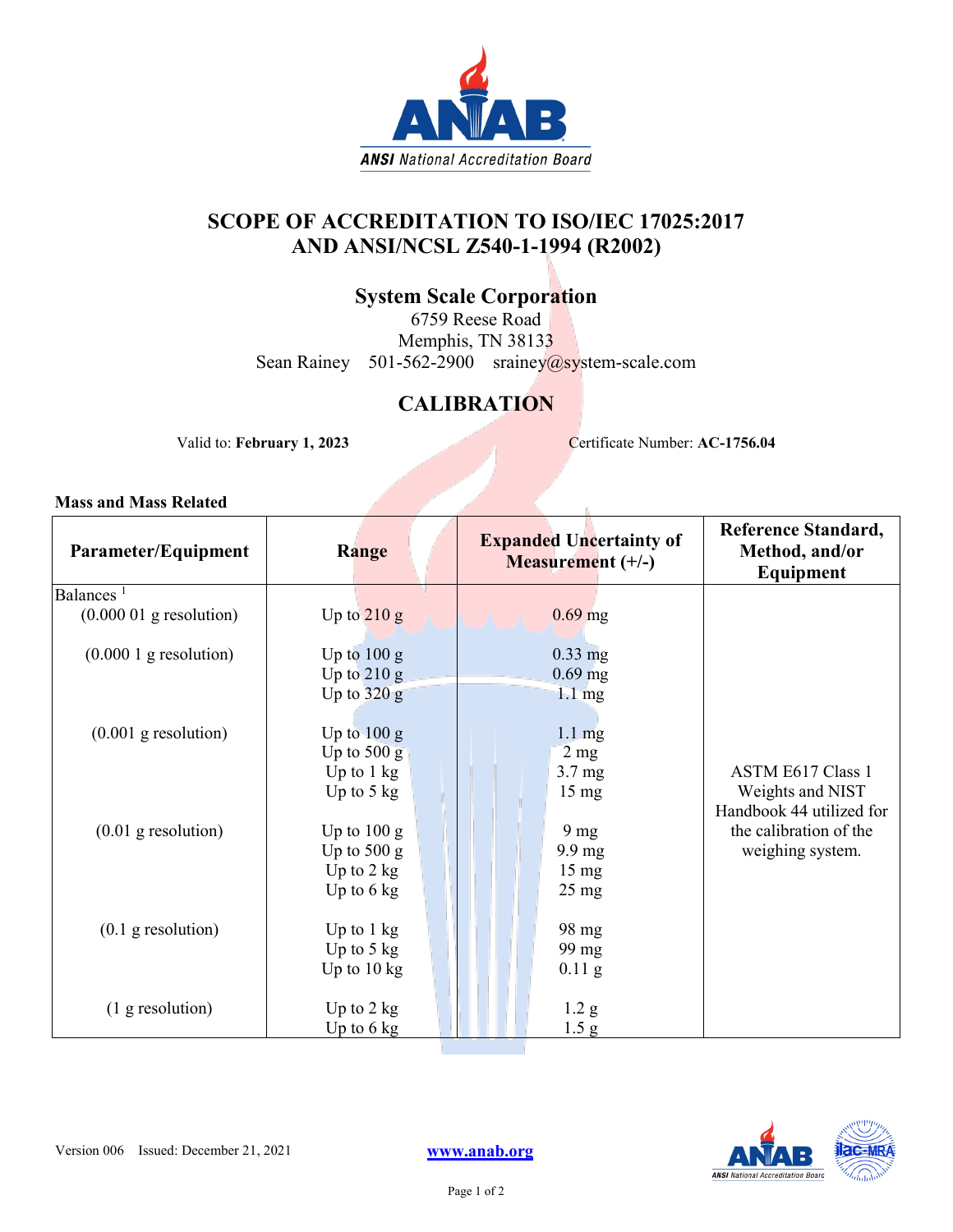

| Parameter/Equipment              | Range                 | <b>Expanded Uncertainty of</b><br>Measurement $(+/-)$ | <b>Reference Standard,</b><br>Method, and/or<br>Equipment |
|----------------------------------|-----------------------|-------------------------------------------------------|-----------------------------------------------------------|
| Balances <sup>1</sup>            |                       |                                                       | NIST Class F Weights and                                  |
| $(0.1$ g resolution)             | Up to $24$ kg         | 2.8 g                                                 | NIST Handbook 44 utilized                                 |
|                                  |                       |                                                       | for the calibration of the                                |
| (1 g resolution)                 | Up to $35 \text{ kg}$ | 2.8 g                                                 | weighing system.                                          |
| Scales <sup><math>1</math></sup> |                       |                                                       |                                                           |
| $(0.001$ lb resolution)          | Up to $50$ lb         | 0.00741                                               |                                                           |
|                                  | Up to $100$ lb        | $0.016$ lb                                            |                                                           |
| $(0.01$ lb resolution)           | Up to $50$ lb         | $0.017$ lb                                            |                                                           |
|                                  | Up to 100 lb          | $0.022$ lb                                            |                                                           |
|                                  | Up to 300 lb          | $0.052$ lb                                            |                                                           |
|                                  |                       |                                                       |                                                           |
|                                  | Up to $50$ lb         | $0.082$ lb                                            | ASTM E617 Class 6                                         |
|                                  | Up to 300 lb          | $0.11$ lb                                             | weights, NIST Class F                                     |
|                                  | Up to 500 lb          | $0.12$ lb                                             | weights and NIST                                          |
|                                  | Up to 1 000 lb        | $0.2$ lb                                              | Handbook 44 utilized for                                  |
|                                  | Up to $5000$ lb       | 0.7 <sub>lb</sub>                                     | the calibration of the                                    |
| (1 lb resolution)                | Up to 500 lb          | $0.82$ lb                                             | weighing system.                                          |
|                                  | Up to $1000$ lb       | $1.4$ lb                                              |                                                           |
|                                  | Up to $5000$ lb       | $1.4$ lb                                              |                                                           |
|                                  | Up to 10 000 lb       | 1.7 <sub>lb</sub>                                     |                                                           |
| (10 lb resolution)               | Up to 20 000 lb       | 8.3 lb                                                |                                                           |
|                                  | Up to 100 000 lb      | 8.7 lb                                                |                                                           |
|                                  |                       |                                                       |                                                           |
| (20 lb resolution)               | Up to 200 000 lb      | 24 lb                                                 |                                                           |

Calibration and Measurement Capability (CMC) is expressed in terms of the measurement parameter, measurement range, expanded uncertainty of measurement and reference standard, method, and/or equipment. The expanded uncertainty of measurement is expressed as the standard uncertainty of the measurement multiplied by a coverage factor of 2 (*k*=2), corresponding to a confidence level of approximately 95%.

Notes:

- 1. On-site calibration service is available for this parameter, since on-site conditions are typically more variable than those in the laboratory, larger measurement uncertainties are expected on-site than what is reported on the accredited scope.
- 2. This scope is formatted as part of a single document including Certificate of Accreditation No. AC-1756.04.



R. Douglas Leonard Jr., VP, PILR SBU

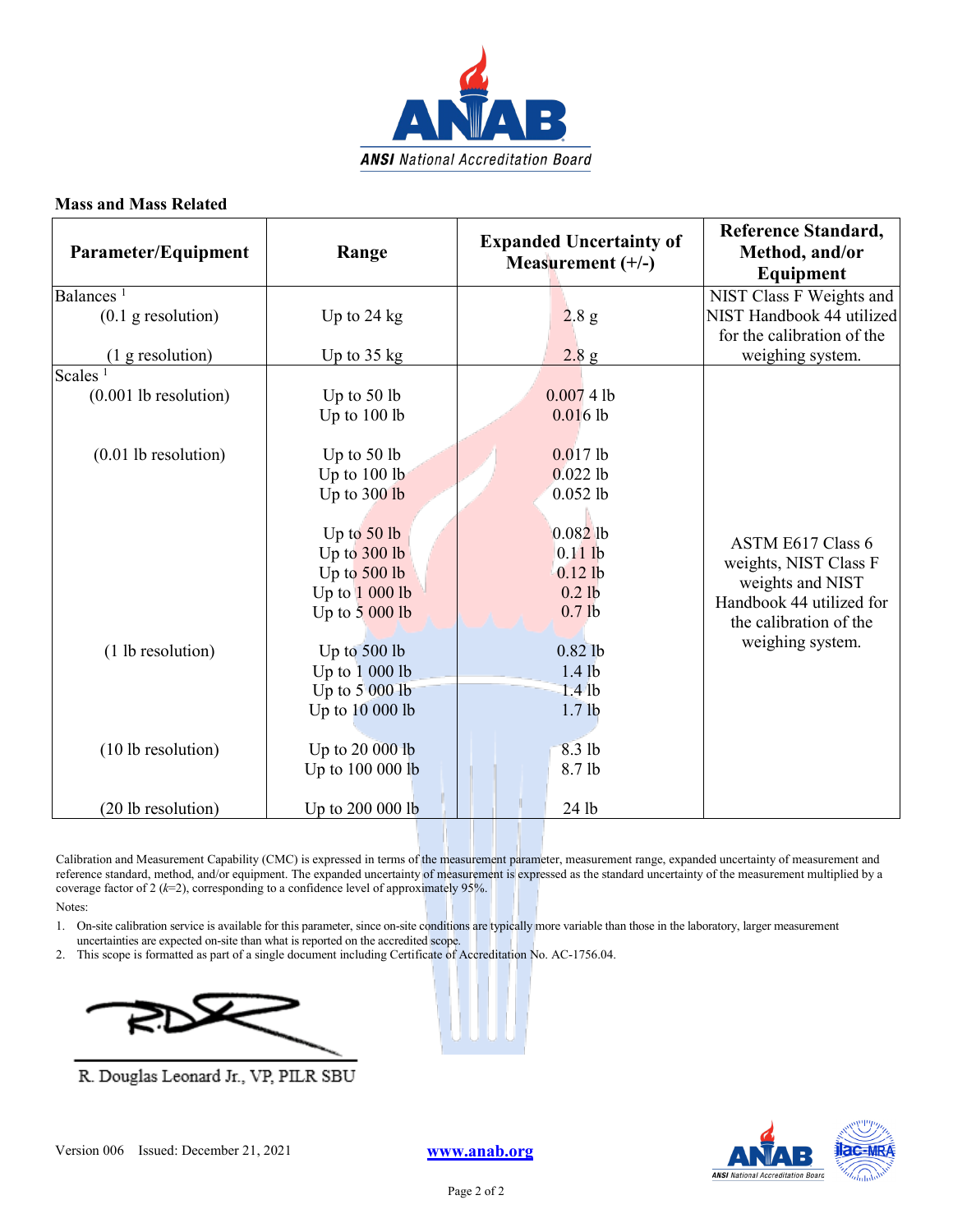

# **CERTIFICATE OF ACCREDITATION**

## **The ANSI National Accreditation Board**

Hereby attests that

### **System Scale Corporation 1420 Donelson Pike, Suite B7 Nashville, TN 37217**

Fulfills the requirements of

## **ISO/IEC 17025:2017**

and national standard

**ANSI/NCSL Z540-1-1994 (R2002)**

In the field of

## **CALIBRATION**

This certificate is valid only when accompanied by a current scope of accreditation document. The current scope of accreditation can be verified at [www.anab.org.](http://www.anab.org/)







**\_\_\_\_\_\_\_\_\_\_\_\_\_\_\_\_\_\_\_\_\_\_\_\_\_\_\_\_\_\_** R. Douglas Leonard Jr., VP, PILR SBU

 Expiry Date: 01 February 2023 Certificate Number: AC-1756.05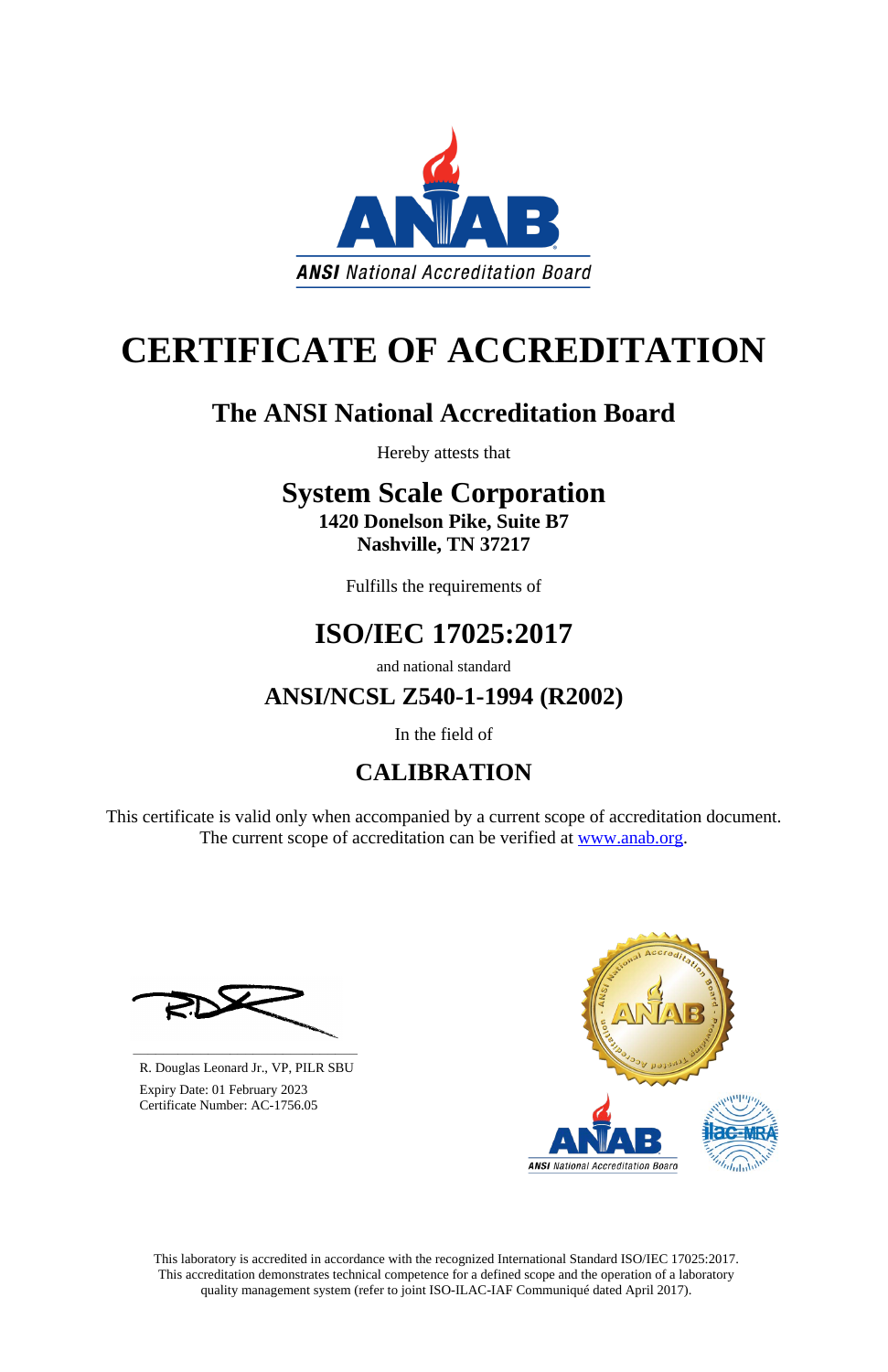

### **SCOPE OF ACCREDITATION TO ISO/IEC 17025:2017 AND ANSI/NCSL Z540-1-1994 (R2002)**

### **System Scale Corporation**

1420 Donelson Pike, Suite B7 Nashville, TN 37217 Sean Rainey 501-562-2900 srainey@system-scale.com

### **CALIBRATION**

Valid to: **February 1, 2023** Certificate Number: **AC-1756.05** 

b.

| Parameter/Equipment       | Range                 | <b>Expanded Uncertainty of</b><br>Measurement (+/-) | <b>Reference Standard,</b><br>Method, and/or<br>Equipment |
|---------------------------|-----------------------|-----------------------------------------------------|-----------------------------------------------------------|
| Balances <sup>1</sup>     |                       |                                                     |                                                           |
| $(0.000 01$ g resolution) | Up to $210 g$         | $0.69$ mg                                           |                                                           |
| $(0.0001)$ g resolution)  | Up to $100 g$         | $0.33$ mg                                           |                                                           |
|                           | Up to $210 g$         | $0.69$ mg                                           |                                                           |
|                           | Up to $320 g$         | $1.1 \text{ mg}$                                    |                                                           |
|                           |                       |                                                     |                                                           |
| $(0.001$ g resolution)    | Up to $100 g$         | $1.1 \text{ mg}$                                    |                                                           |
|                           | Up to $500 g$         | $2 \text{ mg}$                                      |                                                           |
|                           | Up to $1 \text{ kg}$  | 3.7 <sub>mg</sub>                                   | <b>ASTM E617 Class 1</b>                                  |
|                           | Up to $5 \text{ kg}$  | $15 \text{ mg}$                                     | Weights and NIST                                          |
|                           |                       |                                                     | Handbook 44 utilized for                                  |
| $(0.01$ g resolution)     | Up to $100 g$         | 9 <sub>mg</sub>                                     | the calibration of the                                    |
|                           | Up to $500 g$         | $9.9 \text{ mg}$                                    | weighing system.                                          |
|                           | Up to $2 \text{ kg}$  | $15 \text{ mg}$                                     |                                                           |
|                           | Up to $6 \text{ kg}$  | $25 \text{ mg}$                                     |                                                           |
|                           |                       |                                                     |                                                           |
| $(0.1$ g resolution)      | Up to 1 kg            | 98 mg                                               |                                                           |
|                           | Up to $5 \text{ kg}$  | 99 mg                                               |                                                           |
|                           | Up to $10 \text{ kg}$ | $0.11$ g                                            |                                                           |
| $(1$ g resolution)        | Up to $2 \text{ kg}$  | 1.2 <sub>g</sub>                                    |                                                           |
|                           | Up to $6 \text{ kg}$  | 1.5 <sub>g</sub>                                    |                                                           |
|                           |                       |                                                     |                                                           |

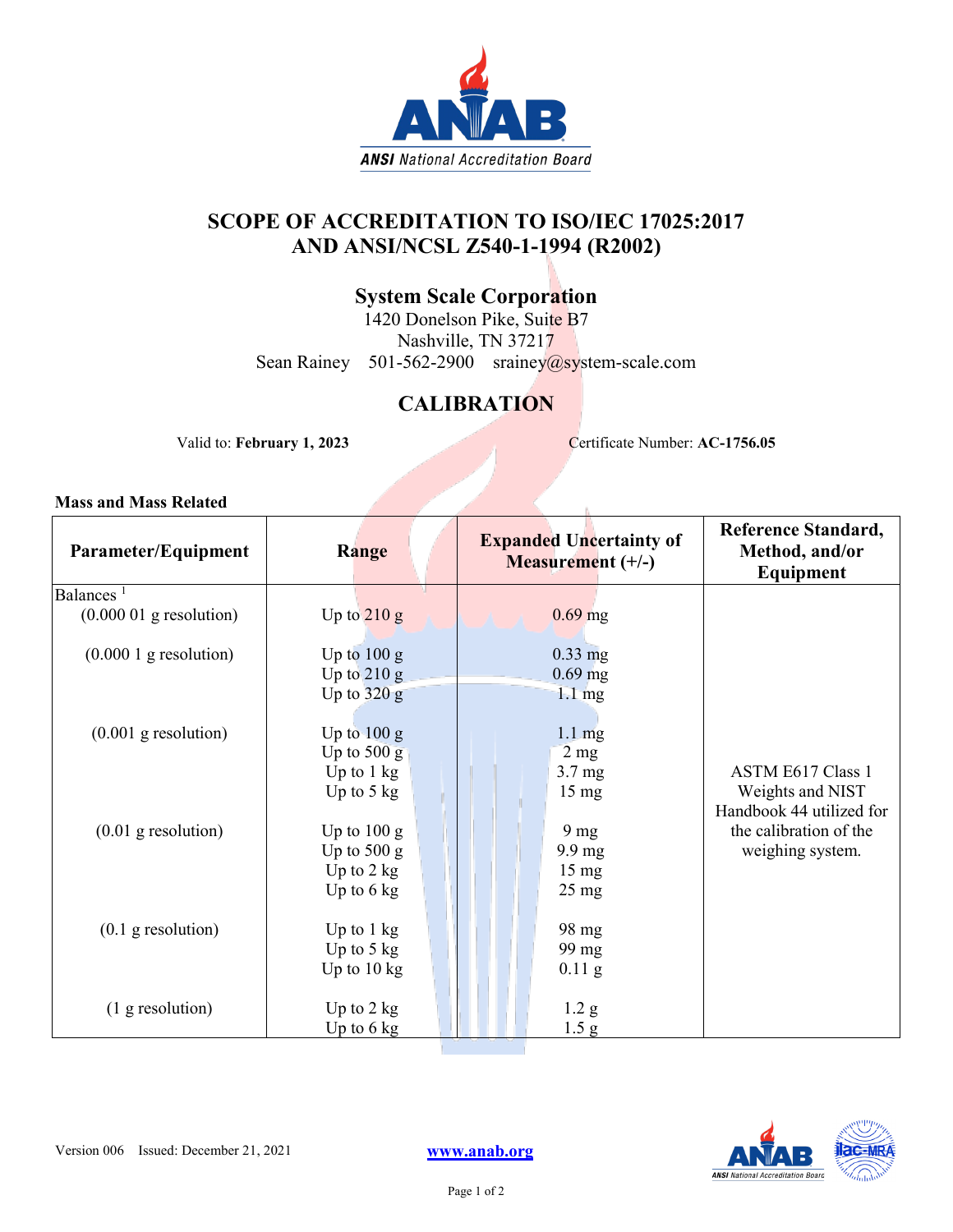

| Parameter/Equipment              | Range                 | <b>Expanded Uncertainty of</b><br>Measurement $(+/-)$ | <b>Reference Standard,</b><br>Method, and/or<br>Equipment |
|----------------------------------|-----------------------|-------------------------------------------------------|-----------------------------------------------------------|
| Balances <sup>1</sup>            |                       |                                                       | NIST Class F Weights and                                  |
| $(0.1$ g resolution)             | Up to $24$ kg         | 2.8 g                                                 | NIST Handbook 44 utilized                                 |
|                                  |                       |                                                       | for the calibration of the                                |
| (1 g resolution)                 | Up to $35 \text{ kg}$ | 2.8 g                                                 | weighing system.                                          |
| Scales <sup><math>1</math></sup> |                       |                                                       |                                                           |
| $(0.001$ lb resolution)          | Up to $50$ lb         | 0.00741                                               |                                                           |
|                                  | Up to $100$ lb        | $0.016$ lb                                            |                                                           |
| $(0.01$ lb resolution)           | Up to $50$ lb         | $0.017$ lb                                            |                                                           |
|                                  | Up to 100 lb          | $0.022$ lb                                            |                                                           |
|                                  | Up to 300 lb          | $0.052$ lb                                            |                                                           |
|                                  |                       |                                                       |                                                           |
|                                  | Up to $50$ lb         | $0.082$ lb                                            | ASTM E617 Class 6                                         |
|                                  | Up to 300 lb          | $0.11$ lb                                             | weights, NIST Class F                                     |
|                                  | Up to 500 lb          | $0.12$ lb                                             | weights and NIST                                          |
|                                  | Up to 1 000 lb        | $0.2$ lb                                              | Handbook 44 utilized for                                  |
|                                  | Up to $5000$ lb       | 0.7 <sub>lb</sub>                                     | the calibration of the                                    |
| (1 lb resolution)                | Up to 500 lb          | $0.82$ lb                                             | weighing system.                                          |
|                                  | Up to $1000$ lb       | $1.4$ lb                                              |                                                           |
|                                  | Up to $5000$ lb       | $1.4$ lb                                              |                                                           |
|                                  | Up to 10 000 lb       | 1.7 <sub>lb</sub>                                     |                                                           |
| (10 lb resolution)               | Up to 20 000 lb       | 8.3 lb                                                |                                                           |
|                                  | Up to 100 000 lb      | 8.7 lb                                                |                                                           |
|                                  |                       |                                                       |                                                           |
| (20 lb resolution)               | Up to 200 000 lb      | 24 lb                                                 |                                                           |

Calibration and Measurement Capability (CMC) is expressed in terms of the measurement parameter, measurement range, expanded uncertainty of measurement and reference standard, method, and/or equipment. The expanded uncertainty of measurement is expressed as the standard uncertainty of the measurement multiplied by a coverage factor of 2 (*k*=2), corresponding to a confidence level of approximately 95%.

Notes:

- 1. On-site calibration service is available for this parameter, since on-site conditions are typically more variable than those in the laboratory, larger measurement uncertainties are expected on-site than what is reported on the accredited scope.
- 2. This scope is formatted as part of a single document including Certificate of Accreditation No. AC-1756.05.



R. Douglas Leonard Jr., VP, PILR SBU

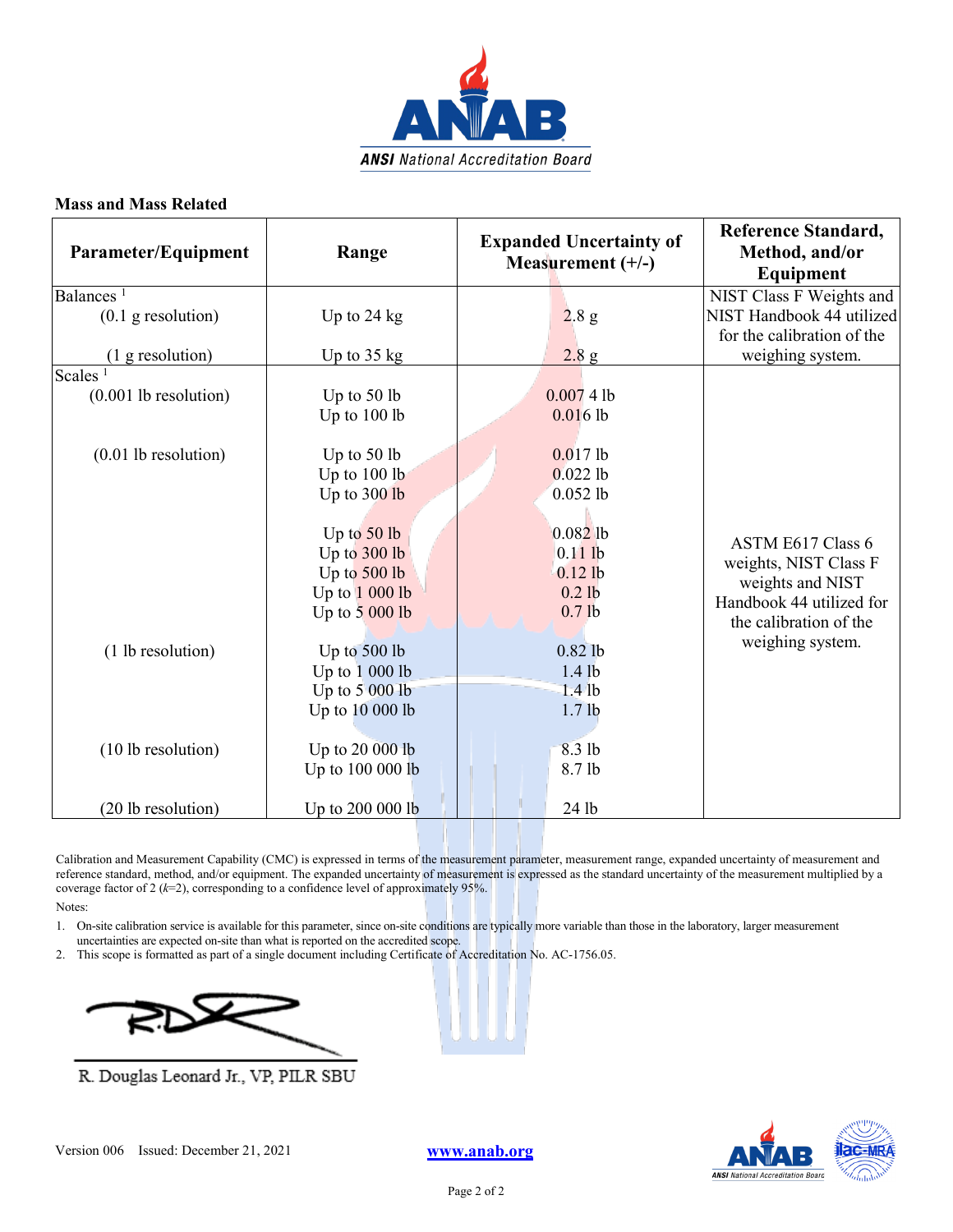This certificate is valid only when accompanied by a current scope of accreditation document. The current scope of accreditation can be verified at [www.anab.org.](http://www.anab.org/)









# **CERTIFICATE OF ACCREDITATION**

## **The ANSI National Accreditation Board**

Hereby attests that

### **System Scale Corporation 595 Pearl Park Plaza Jackson, MS 39208**

Fulfills the requirements of

## **ISO/IEC 17025:2017**

and national standard

**ANSI/NCSL Z540-1-1994 (R2002)**

In the field of

## **CALIBRATION**

**\_\_\_\_\_\_\_\_\_\_\_\_\_\_\_\_\_\_\_\_\_\_\_\_\_\_\_\_\_\_**

 R. Douglas Leonard Jr., VP, PILR SBU Expiry Date: 01 FEBRUARY 2023 Certificate Number: AC-1756.06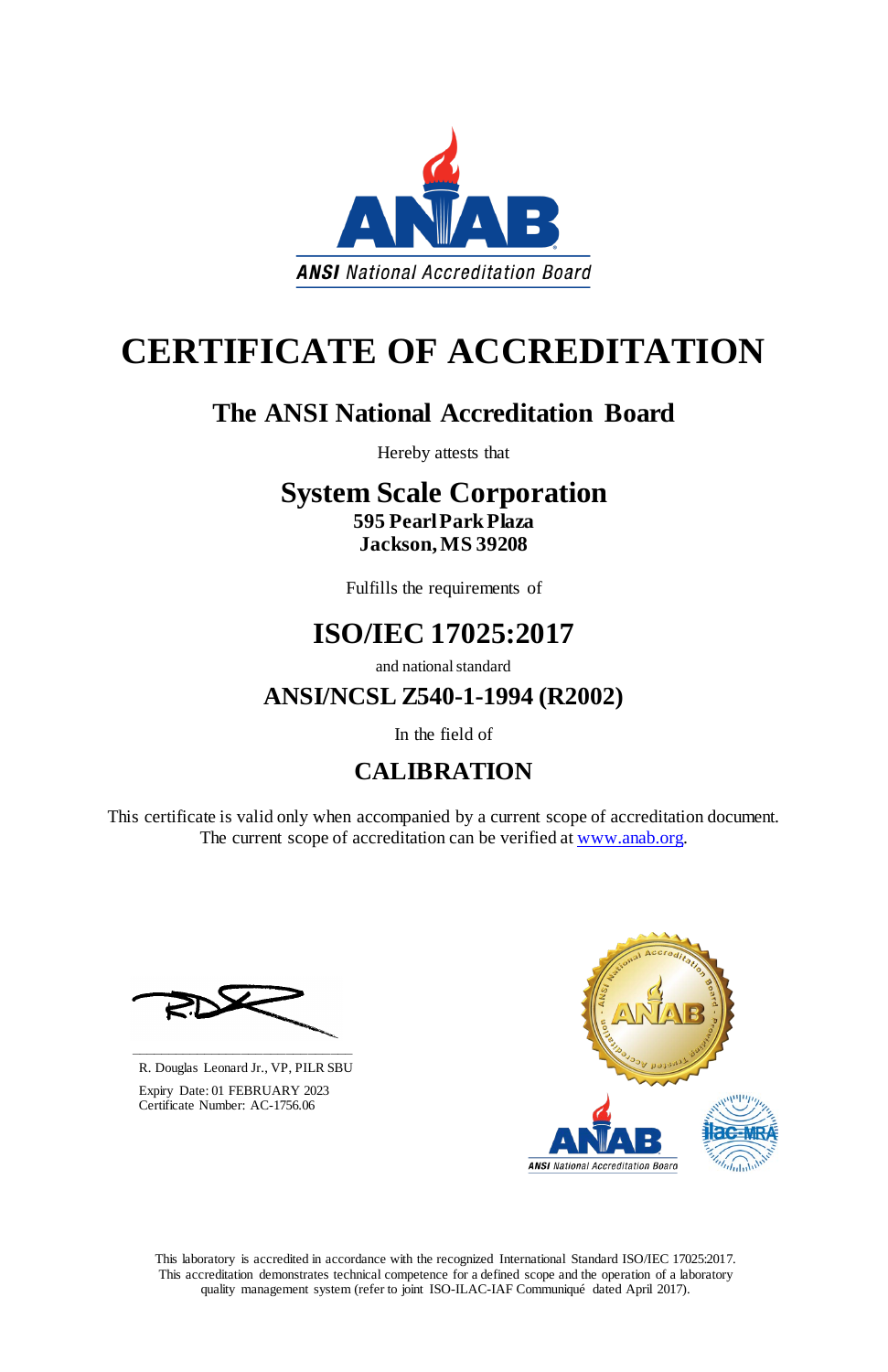

### **SCOPE OF ACCREDITATION TO ISO/IEC 17025:2017 AND ANSI/NCSL Z540-1-1994 (R2002)**

### **System Scale Corporation**

595 Peal Park Plaza Jackson, MS 39208 Sean Rainey 501-562-2900 srainey@system-scale.com

### **CALIBRATION**

Valid to: **February 1, 2023** Certificate Number: **AC-1756.06** 

ĥ.

| Parameter/Equipment                | Range                 | <b>Expanded Uncertainty of</b><br><b>Measurement</b> $(+/-)$ | Reference Standard,<br>Method, and/or<br>Equipment |
|------------------------------------|-----------------------|--------------------------------------------------------------|----------------------------------------------------|
| Balances <sup><math>1</math></sup> |                       |                                                              |                                                    |
| $(0.000 01$ g resolution)          | Up to $210 g$         | $0.69$ mg                                                    |                                                    |
| $(0.0001)$ g resolution)           | Up to $100 g$         | $0.33$ mg                                                    |                                                    |
|                                    | Up to $210 g$         | $0.69$ mg                                                    |                                                    |
|                                    | Up to $320 g$         | $1.1 \text{ mg}$                                             |                                                    |
|                                    |                       |                                                              |                                                    |
| $(0.001$ g resolution)             | Up to $100 g$         | $1.1 \text{ mg}$                                             |                                                    |
|                                    | Up to $500 g$         | $2 \text{ mg}$                                               |                                                    |
|                                    | Up to $1 \text{ kg}$  | $3.7 \text{ mg}$                                             | <b>ASTM E617 Class 1</b>                           |
|                                    | Up to $5 \text{ kg}$  | $15 \text{ mg}$                                              | Weights and NIST                                   |
|                                    |                       |                                                              | Handbook 44 utilized for                           |
| $(0.01$ g resolution)              | Up to $100 g$         | 9 <sub>mg</sub>                                              | the calibration of the                             |
|                                    | Up to $500 g$         | $9.9 \text{ mg}$                                             | weighing system.                                   |
|                                    | Up to $2$ kg          | $15 \text{ mg}$                                              |                                                    |
|                                    | Up to $6 \text{ kg}$  | $25 \text{ mg}$                                              |                                                    |
|                                    |                       |                                                              |                                                    |
| $(0.1$ g resolution)               | Up to $1 \text{ kg}$  | 98 mg                                                        |                                                    |
|                                    | Up to $5 \text{ kg}$  | 99 mg                                                        |                                                    |
|                                    | Up to $10 \text{ kg}$ | $0.11$ g                                                     |                                                    |
|                                    |                       |                                                              |                                                    |
| (1 g resolution)                   | Up to $2 \text{ kg}$  | 1.2 <sub>g</sub>                                             |                                                    |
|                                    | Up to $6$ kg          | 1.5 <sub>g</sub>                                             |                                                    |

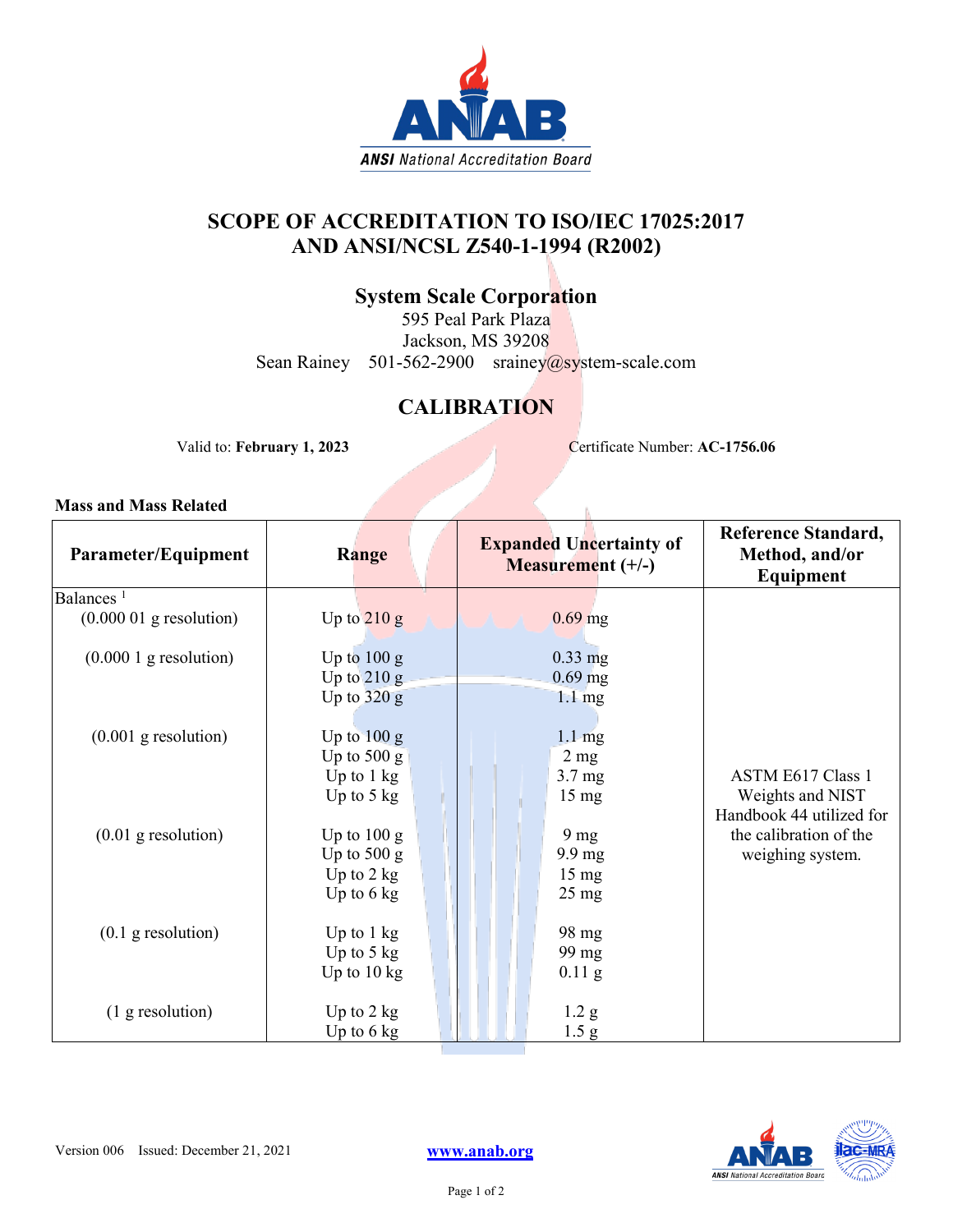

| Parameter/Equipment              | Range                 | <b>Expanded Uncertainty of</b><br>Measurement $(+/-)$ | Reference Standard,<br>Method, and/or<br>Equipment |
|----------------------------------|-----------------------|-------------------------------------------------------|----------------------------------------------------|
| Balances <sup>1</sup>            |                       |                                                       | NIST Class F Weights and                           |
| $(0.1$ g resolution)             | Up to $24$ kg         | 2.8 g                                                 | NIST Handbook 44 utilized                          |
|                                  |                       |                                                       | for the calibration of the                         |
| $(1$ g resolution)               | Up to $35 \text{ kg}$ | 2.8 g                                                 | weighing system.                                   |
| Scales <sup><math>1</math></sup> |                       |                                                       |                                                    |
| $(0.001$ lb resolution)          | Up to $50$ lb         | 0.00741                                               |                                                    |
|                                  | Up to 100 lb          | 0.0161                                                |                                                    |
| $(0.01$ lb resolution)           | Up to $50$ lb         | $0.017$ lb                                            |                                                    |
|                                  | Up to 100 lb          | $0.022$ lb                                            |                                                    |
|                                  | Up to 300 lb          | $0.052$ lb                                            |                                                    |
|                                  |                       |                                                       |                                                    |
| $(0.1$ lb resolution)            | Up to $50$ lb         | $0.082$ lb                                            | ASTM E617 Class 6                                  |
|                                  | Up to 300 lb          | $0.11$ lb                                             | weights, NIST Class F                              |
|                                  | Up to 500 lb          | $0.12$ lb                                             | weights and NIST                                   |
|                                  | Up to $1000$ lb       | $0.2$ lb                                              | Handbook 44 utilized for                           |
|                                  | Up to $5000$ lb       | 0.7 <sub>lb</sub>                                     | the calibration of the                             |
| (1 lb resolution)                | Up to 500 lb          | $0.82$ lb                                             | weighing system.                                   |
|                                  | Up to $1000$ lb       | $1.4$ lb                                              |                                                    |
|                                  | Up to $5000$ lb       | $1.4$ lb                                              |                                                    |
|                                  | Up to 10 000 lb       | 1.7 <sub>lb</sub>                                     |                                                    |
| (10 lb resolution)               | Up to 20 000 lb       | 8.3 lb                                                |                                                    |
|                                  | Up to 100 000 lb      | 8.7 lb                                                |                                                    |
| (20 lb resolution)               | Up to 200 000 lb      | 24 lb                                                 |                                                    |

 Calibration and Measurement Capability (CMC) is expressed in terms of the measurement parameter, measurement range, expanded uncertainty of measurement and reference standard, method, and/or equipment. The expanded uncertainty of measurement is expressed as the standard uncertainty of the measurement multiplied by a coverage factor of 2 (*k*=2), corresponding to a confidence level of approximately 95%.

Notes:

1. On-site calibration service is available for this parameter, since on-site conditions are typically more variable than those in the laboratory, larger measurement uncertainties are expected on-site than what is reported on the accredited scope.

2. This scope is formatted as part of a single document including Certificate of Accreditation No. AC-1756.06.



R. Douglas Leonard Jr., VP, PILR SBU



Version 006 Issued: December 21, 2021 **[www.anab.org](http://anab.org/)**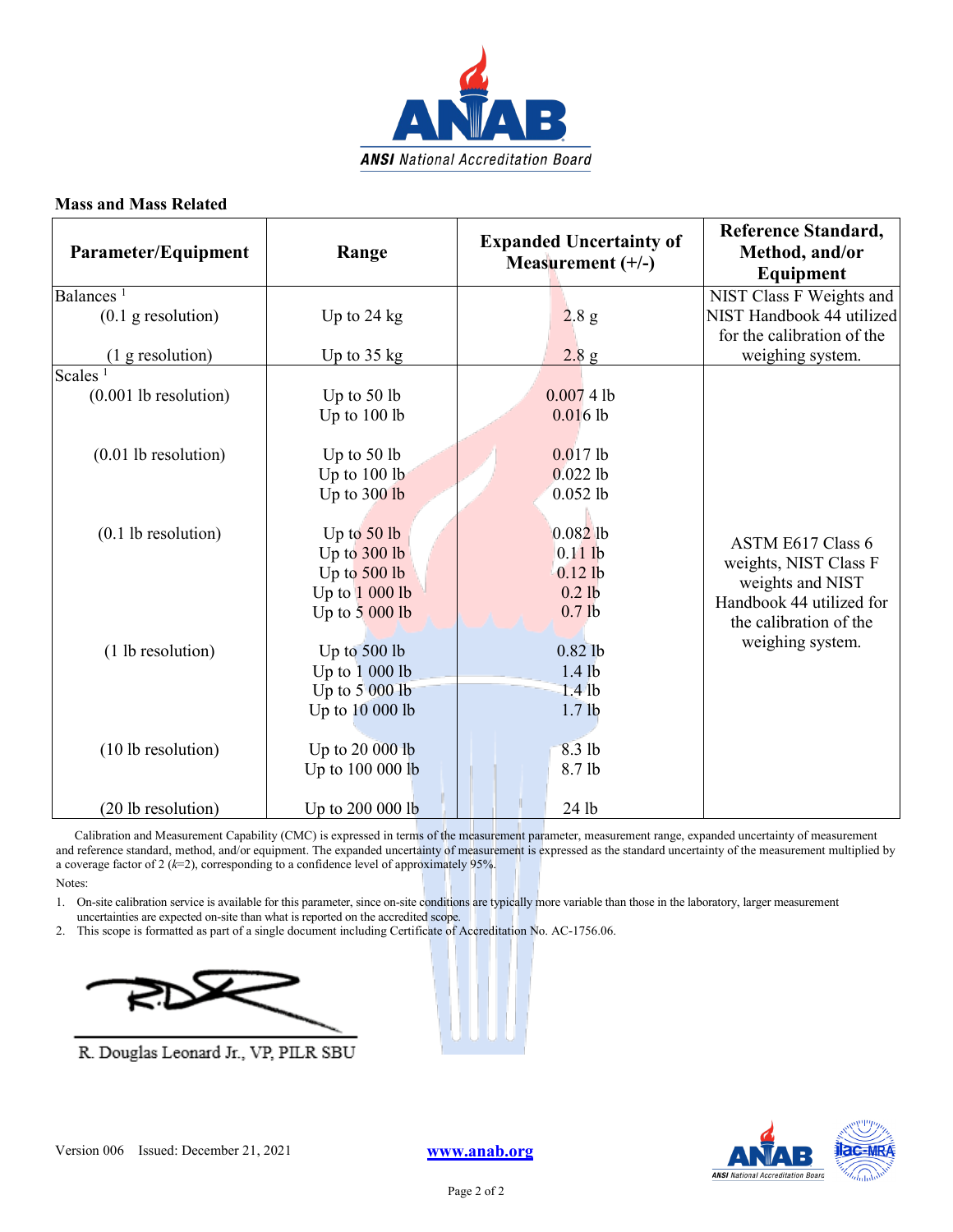This certificate is valid only when accompanied by a current scope of accreditation document. The current scope of accreditation can be verified at [www.anab.org.](http://www.anab.org/)









# **CERTIFICATE OF ACCREDITATION**

## **The ANSI National Accreditation Board**

Hereby attests that

### **System Scale Corporation 6215-120 Rangeline Road Theodore, AL 36582**

Fulfills the requirements of

## **ISO/IEC 17025:2017**

and national standard

**ANSI/NCSL Z540-1-1994 (R2002)**

In the field of

## **CALIBRATION**

**\_\_\_\_\_\_\_\_\_\_\_\_\_\_\_\_\_\_\_\_\_\_\_\_\_\_\_\_\_\_**

 R. Douglas Leonard Jr., VP, PILR SBU Expiry Date: 01 FEBRUARY 2023 Certificate Number: AC-1756.07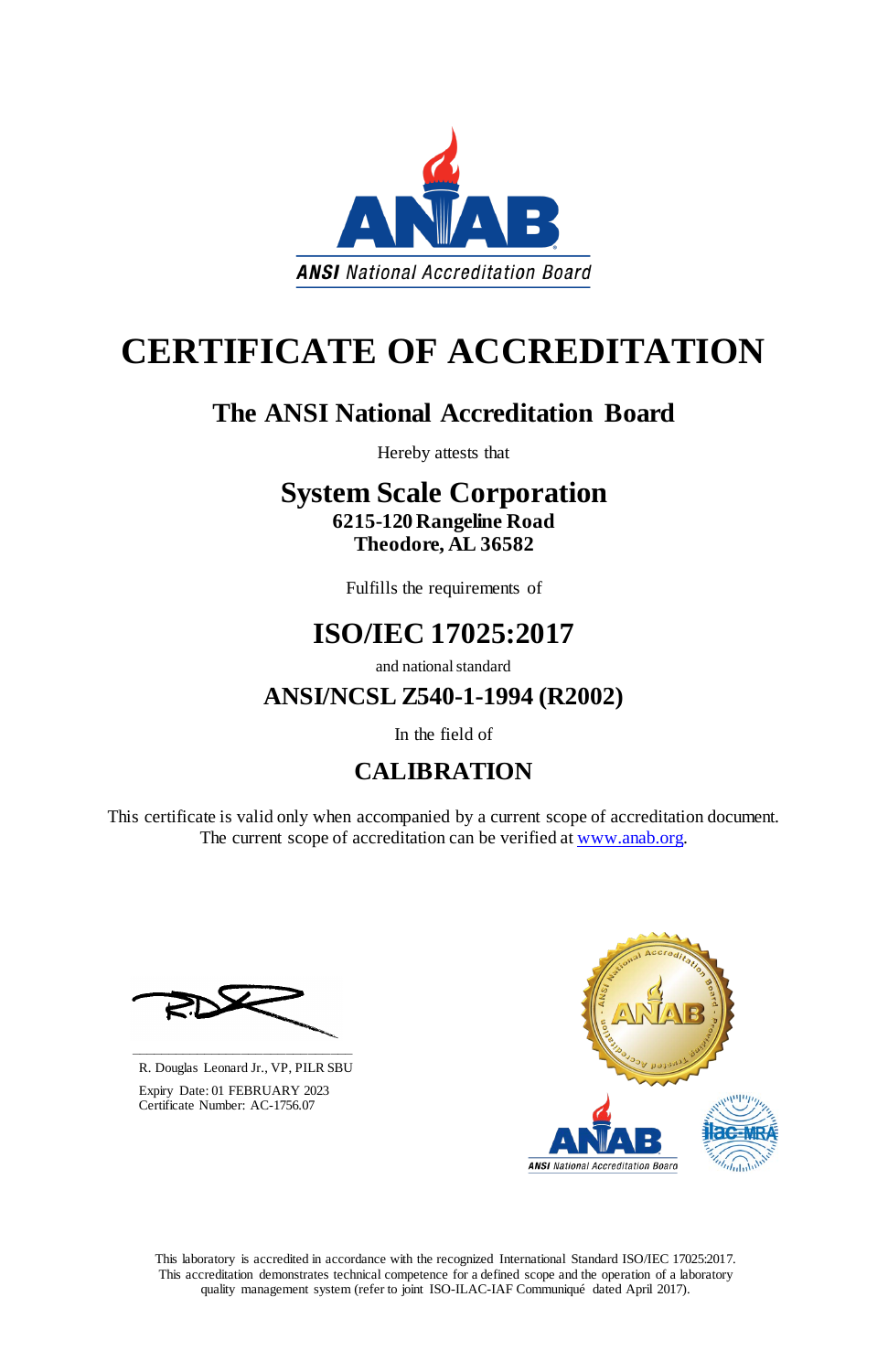

### **SCOPE OF ACCREDITATION TO ISO/IEC 17025:2017 AND ANSI/NCSL Z540-1-1994 (R2002)**

### **System Scale Corporation**

6215-120 Rangeline Road Theodore, AL 36582 Sean Rainey 501-562-2900 srainey@system-scale.com

### **CALIBRATION**

Valid to: **February 1, 2023** Certificate Number: **AC-1756.07** 

| Parameter/Equipment       | Range                 | <b>Expanded Uncertainty of</b><br><b>Measurement</b> $(+/-)$ | Reference Standard,<br>Method, and/or<br>Equipment |
|---------------------------|-----------------------|--------------------------------------------------------------|----------------------------------------------------|
| Balances <sup>1</sup>     |                       |                                                              |                                                    |
| $(0.000 01$ g resolution) | Up to $210 g$         | $0.69$ mg                                                    |                                                    |
| $(0.0001)$ g resolution)  | Up to $100 g$         | $0.33$ mg                                                    |                                                    |
|                           | Up to $210 g$         | $0.69$ mg                                                    |                                                    |
|                           | Up to $320 g$         | $1.1 \text{ mg}$                                             |                                                    |
| $(0.001$ g resolution)    | Up to $100 g$         | $1.1 \text{ mg}$                                             |                                                    |
|                           | Up to $500 \text{ g}$ | $2$ mg                                                       |                                                    |
|                           | Up to $1 \text{ kg}$  | $3.7 \text{ mg}$                                             | <b>ASTM E617 Class 1</b>                           |
|                           | Up to $5 \text{ kg}$  | $15 \text{ mg}$                                              | Weights and NIST                                   |
|                           |                       |                                                              | Handbook 44 utilized for                           |
| $(0.01$ g resolution)     | Up to $100 g$         | 9 <sub>mg</sub>                                              | the calibration of the                             |
|                           | Up to $500 g$         | $9.9 \text{ mg}$                                             | weighing system.                                   |
|                           | Up to $2$ kg          | $15 \text{ mg}$                                              |                                                    |
|                           | Up to $6 \text{ kg}$  | $25 \text{ mg}$                                              |                                                    |
|                           |                       |                                                              |                                                    |
| $(0.1$ g resolution)      | Up to $1 \text{ kg}$  | 98 mg                                                        |                                                    |
|                           | Up to $5 \text{ kg}$  | 99 mg                                                        |                                                    |
|                           | Up to $10 \text{ kg}$ | $0.11$ g                                                     |                                                    |
|                           |                       |                                                              |                                                    |
| $(1$ g resolution)        | Up to $2 \text{ kg}$  | 1.2 <sub>g</sub>                                             |                                                    |
|                           | Up to $6 \text{ kg}$  | 1.5 <sub>g</sub>                                             |                                                    |

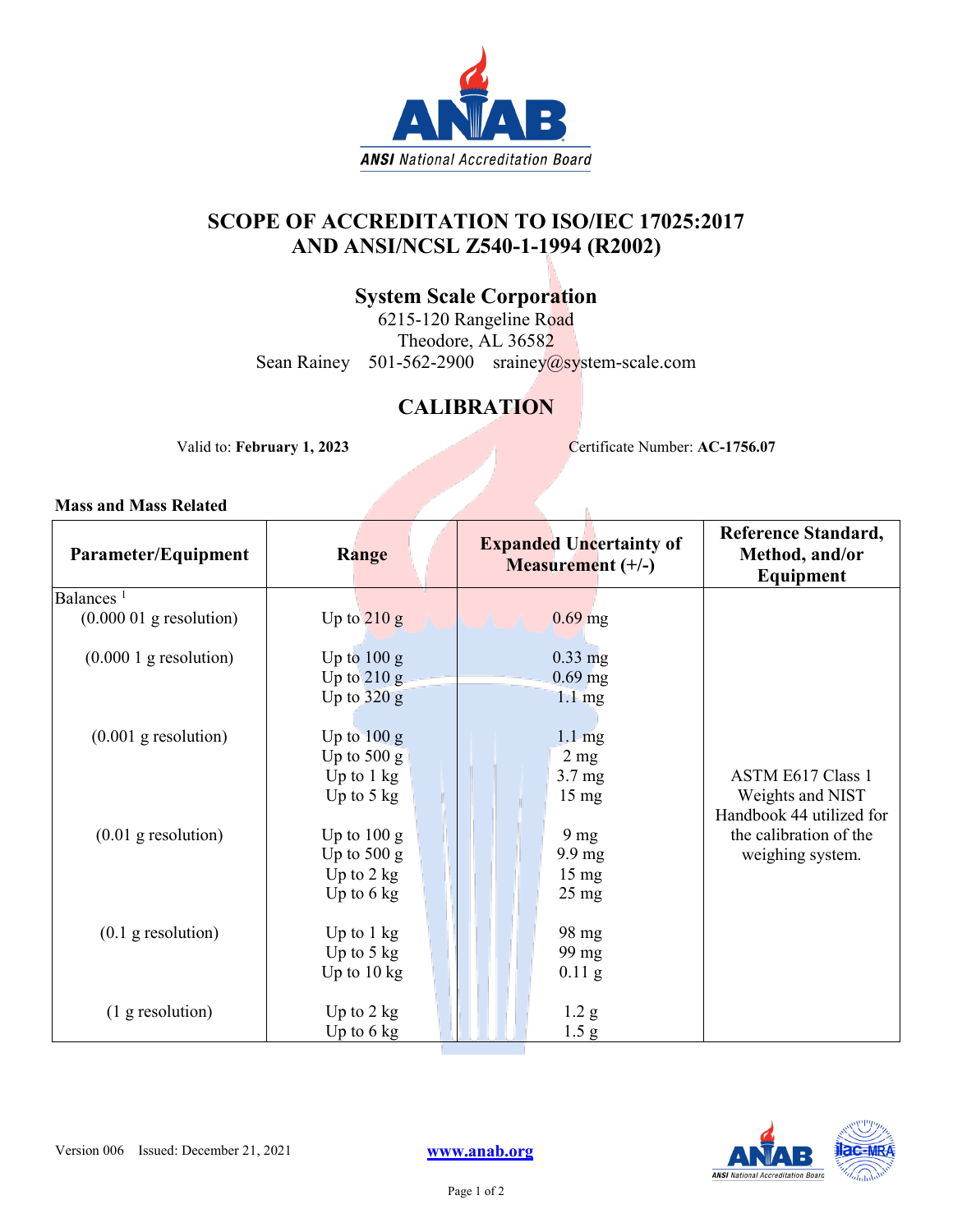

| Parameter/Equipment              | Range                 | <b>Expanded Uncertainty of</b><br>Measurement $(+/-)$ | Reference Standard,<br>Method, and/or<br>Equipment |
|----------------------------------|-----------------------|-------------------------------------------------------|----------------------------------------------------|
| Balances <sup>1</sup>            |                       |                                                       | NIST Class F Weights and                           |
| $(0.1$ g resolution)             | Up to $24$ kg         | 2.8 g                                                 | NIST Handbook 44 utilized                          |
|                                  |                       |                                                       | for the calibration of the                         |
| $(1$ g resolution)               | Up to $35 \text{ kg}$ | 2.8 g                                                 | weighing system.                                   |
| Scales <sup><math>1</math></sup> |                       |                                                       |                                                    |
| $(0.001$ lb resolution)          | Up to $50$ lb         | 0.00741                                               |                                                    |
|                                  | Up to 100 lb          | 0.0161                                                |                                                    |
| $(0.01$ lb resolution)           | Up to $50$ lb         | $0.017$ lb                                            |                                                    |
|                                  | Up to 100 lb          | $0.022$ lb                                            |                                                    |
|                                  | Up to 300 lb          | $0.052$ lb                                            |                                                    |
|                                  |                       |                                                       |                                                    |
| $(0.1$ lb resolution)            | Up to $50$ lb         | $0.082$ lb                                            | ASTM E617 Class 6                                  |
|                                  | Up to 300 lb          | $0.11$ lb                                             | weights, NIST Class F                              |
|                                  | Up to 500 lb          | $0.12$ lb                                             | weights and NIST                                   |
|                                  | Up to $1000$ lb       | $0.2$ lb                                              | Handbook 44 utilized for                           |
|                                  | Up to $5000$ lb       | 0.7 <sub>lb</sub>                                     | the calibration of the                             |
| (1 lb resolution)                | Up to 500 lb          | $0.82$ lb                                             | weighing system.                                   |
|                                  | Up to $1000$ lb       | $1.4$ lb                                              |                                                    |
|                                  | Up to $5000$ lb       | $1.4$ lb                                              |                                                    |
|                                  | Up to 10 000 lb       | 1.7 <sub>lb</sub>                                     |                                                    |
| (10 lb resolution)               | Up to 20 000 lb       | 8.3 lb                                                |                                                    |
|                                  | Up to 100 000 lb      | 8.7 lb                                                |                                                    |
| (20 lb resolution)               | Up to 200 000 lb      | 24 lb                                                 |                                                    |

 Calibration and Measurement Capability (CMC) is expressed in terms of the measurement parameter, measurement range, expanded uncertainty of measurement and reference standard, method, and/or equipment. The expanded uncertainty of measurement is expressed as the standard uncertainty of the measurement multiplied by a coverage factor of 2 (*k*=2), corresponding to a confidence level of approximately 95%.

Notes:

1. On-site calibration service is available for this parameter, since on-site conditions are typically more variable than those in the laboratory, larger measurement uncertainties are expected on-site than what is reported on the accredited scope.

2. This scope is formatted as part of a single document including Certificate of Accreditation No. AC-1756.07.



R. Douglas Leonard Jr., VP, PILR SBU

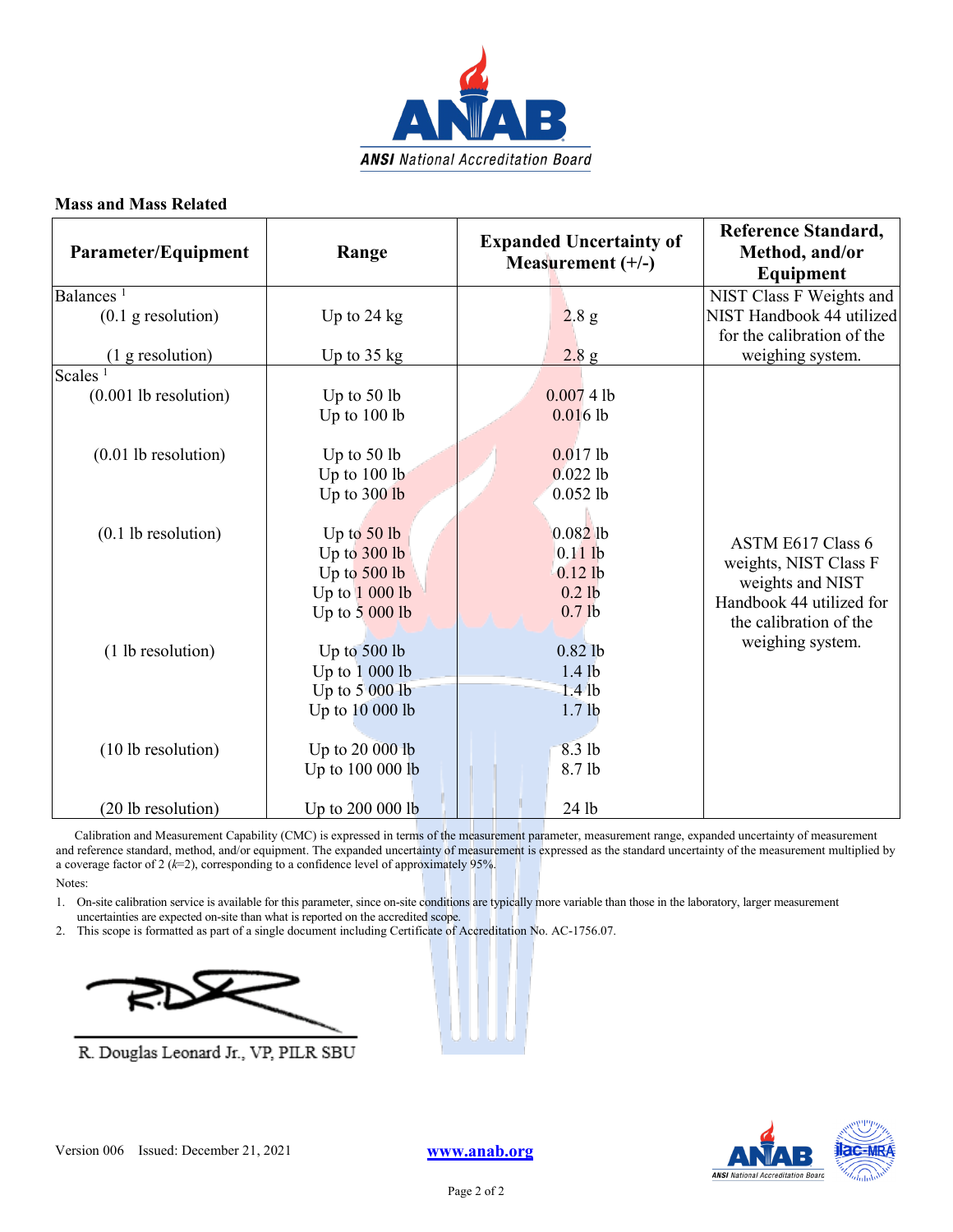This certificate is valid only when accompanied by a current scope of accreditation document. The current scope of accreditation can be verified at [www.anab.org.](http://www.anab.org/)









# **CERTIFICATE OF ACCREDITATION**

## **The ANSI National Accreditation Board**

Hereby attests that

### **System Scale Corporation 4393 West 96th Street Indianapolis, IN 46268**

Fulfills the requirements of

## **ISO/IEC 17025:2017**

and national standard

**ANSI/NCSL Z540-1-1994 (R2002)**

In the field of

## **CALIBRATION**

**\_\_\_\_\_\_\_\_\_\_\_\_\_\_\_\_\_\_\_\_\_\_\_\_\_\_\_\_\_\_**

 R. Douglas Leonard Jr., VP, PILR SBU Expiry Date: 01 FEBRUARY 2023 Certificate Number: AC-1756.08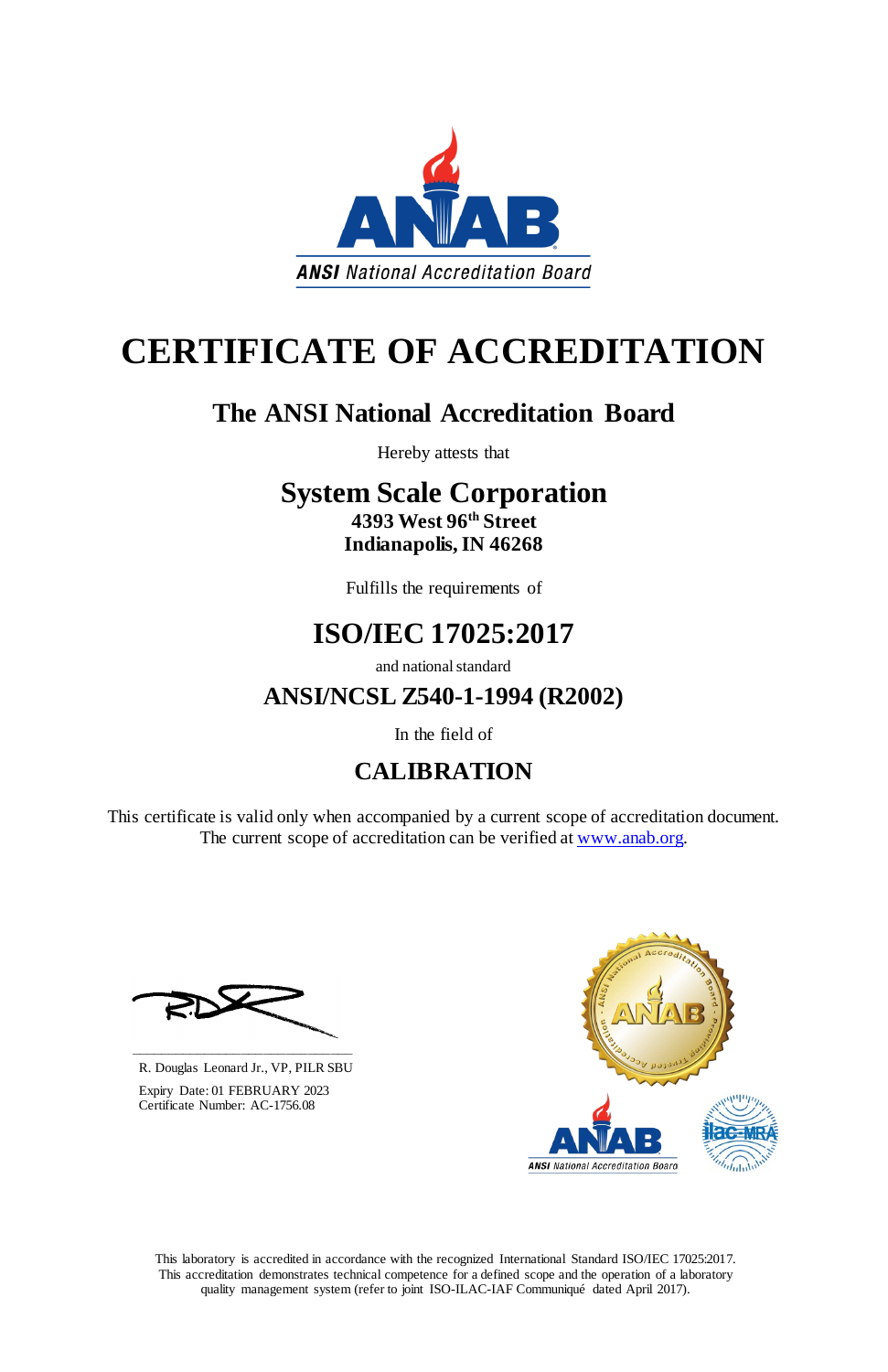

### **SCOPE OF ACCREDITATION TO ISO/IEC 17025:2017 AND ANSI/NCSL Z540-1-1994 (R2002)**

### **System Scale Corporation**

4393 West 96<sup>th</sup> Stree<mark>t</mark> Indianapolis, IN 46268 Sean Rainey 501-562-2900 srainey@system-scale.com

### **CALIBRATION**

Valid to: **February 1, 2023** Certificate Number: **AC-1756.08**

ĥ.

| Parameter/Equipment                | Range                 | <b>Expanded Uncertainty of</b><br><b>Measurement</b> $(+/-)$ | <b>Reference Standard,</b><br>Method, and/or<br>Equipment |
|------------------------------------|-----------------------|--------------------------------------------------------------|-----------------------------------------------------------|
| Balances <sup><math>1</math></sup> |                       |                                                              |                                                           |
| $(0.000 01$ g resolution)          | Up to $210 g$         | $0.69$ mg                                                    |                                                           |
| $(0.0001)$ g resolution)           | Up to $100 g$         | $0.33$ mg                                                    |                                                           |
|                                    | Up to $210 g$         | $0.69$ mg                                                    |                                                           |
|                                    | Up to $320 g$         | $1.1 \text{ mg}$                                             |                                                           |
| $(0.001$ g resolution)             | Up to $100 g$         | $1.1 \text{ mg}$                                             |                                                           |
|                                    | Up to $500 g$         | 2 <sub>mg</sub>                                              |                                                           |
|                                    | Up to 1 kg            | $3.7 \text{ mg}$                                             | <b>ASTM E617 Class 1</b>                                  |
|                                    | Up to $5 \text{ kg}$  | $15 \text{ mg}$                                              | Weights and NIST                                          |
|                                    |                       |                                                              | Handbook 44 utilized for                                  |
| $(0.01$ g resolution)              | Up to $100 g$         | 9 <sub>mg</sub>                                              | the calibration of the                                    |
|                                    | Up to $500 g$         | 9.9 mg                                                       | weighing system.                                          |
|                                    | Up to $2$ kg          | $15 \text{ mg}$                                              |                                                           |
|                                    | Up to $6 \text{ kg}$  | $25 \text{ mg}$                                              |                                                           |
|                                    |                       |                                                              |                                                           |
| $(0.1$ g resolution)               | Up to $1 \text{ kg}$  | 98 mg                                                        |                                                           |
|                                    | Up to $5 \text{ kg}$  | 99 mg                                                        |                                                           |
|                                    | Up to $10 \text{ kg}$ | $0.11$ g                                                     |                                                           |
|                                    |                       |                                                              |                                                           |
| (1 g resolution)                   | Up to $2 \text{ kg}$  | 1.2 <sub>g</sub>                                             |                                                           |
|                                    | Up to $6$ kg          | 1.5 <sub>g</sub>                                             |                                                           |

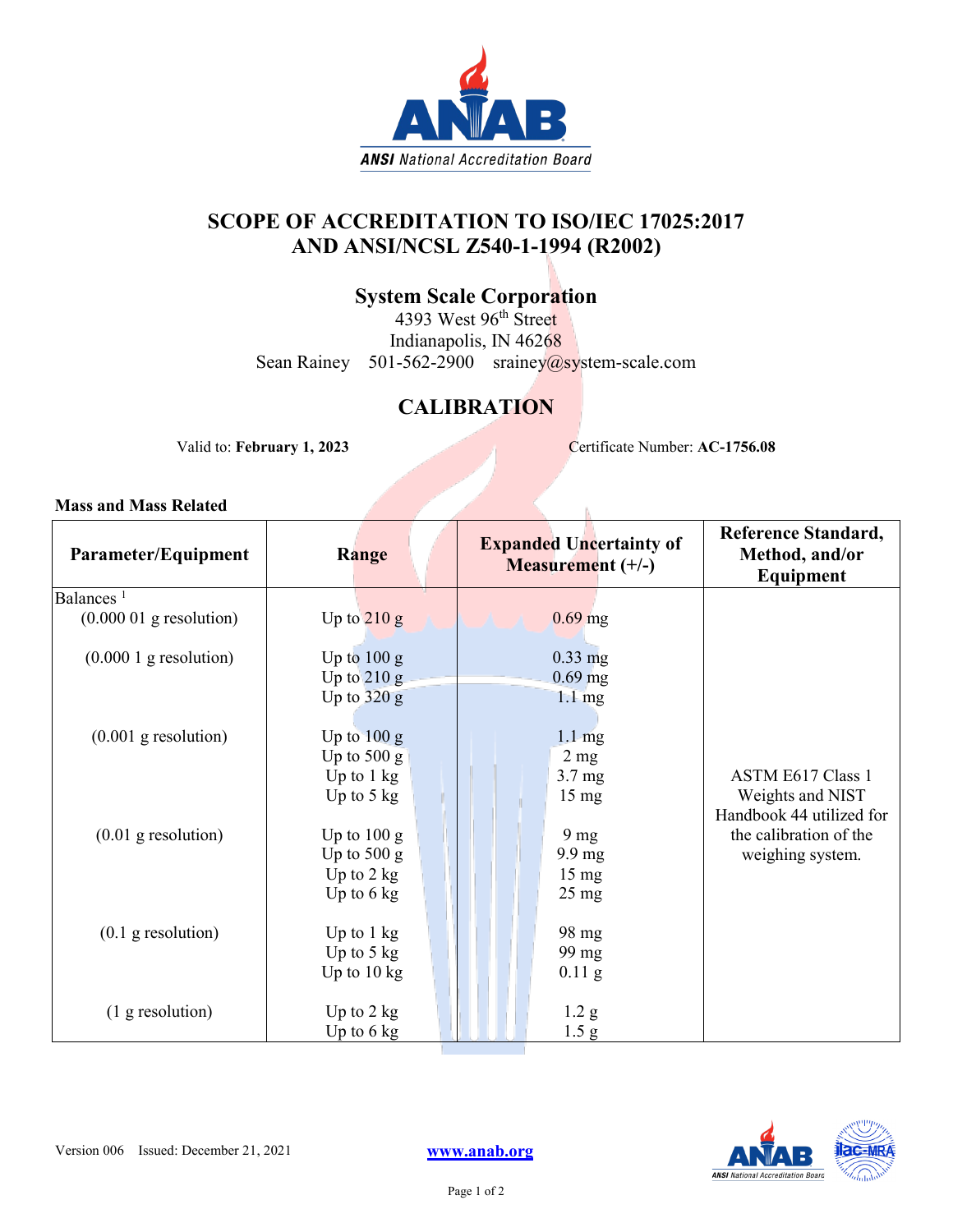

| Parameter/Equipment              | Range                 | <b>Expanded Uncertainty of</b><br>Measurement $(+/-)$ | Reference Standard,<br>Method, and/or<br>Equipment |
|----------------------------------|-----------------------|-------------------------------------------------------|----------------------------------------------------|
| Balances <sup>1</sup>            |                       |                                                       | NIST Class F Weights and                           |
| $(0.1$ g resolution)             | Up to $24$ kg         | 2.8 g                                                 | NIST Handbook 44 utilized                          |
|                                  |                       |                                                       | for the calibration of the                         |
| $(1$ g resolution)               | Up to $35 \text{ kg}$ | 2.8 g                                                 | weighing system.                                   |
| Scales <sup><math>1</math></sup> |                       |                                                       |                                                    |
| $(0.001$ lb resolution)          | Up to $50$ lb         | 0.00741                                               |                                                    |
|                                  | Up to 100 lb          | 0.0161                                                |                                                    |
| $(0.01$ lb resolution)           | Up to $50$ lb         | $0.017$ lb                                            |                                                    |
|                                  | Up to 100 lb          | $0.022$ lb                                            |                                                    |
|                                  | Up to 300 lb          | $0.052$ lb                                            |                                                    |
|                                  |                       |                                                       |                                                    |
| $(0.1$ lb resolution)            | Up to $50$ lb         | $0.082$ lb                                            | ASTM E617 Class 6                                  |
|                                  | Up to 300 lb          | $0.11$ lb                                             | weights, NIST Class F                              |
|                                  | Up to 500 lb          | $0.12$ lb                                             | weights and NIST                                   |
|                                  | Up to $1000$ lb       | $0.2$ lb                                              | Handbook 44 utilized for                           |
|                                  | Up to $5000$ lb       | 0.7 <sub>lb</sub>                                     | the calibration of the                             |
| (1 lb resolution)                | Up to 500 lb          | $0.82$ lb                                             | weighing system.                                   |
|                                  | Up to $1000$ lb       | $1.4$ lb                                              |                                                    |
|                                  | Up to $5000$ lb       | $1.4$ lb                                              |                                                    |
|                                  | Up to 10 000 lb       | 1.7 <sub>lb</sub>                                     |                                                    |
| (10 lb resolution)               | Up to 20 000 lb       | 8.3 lb                                                |                                                    |
|                                  | Up to 100 000 lb      | 8.7 lb                                                |                                                    |
| (20 lb resolution)               | Up to 200 000 lb      | 24 lb                                                 |                                                    |

 Calibration and Measurement Capability (CMC) is expressed in terms of the measurement parameter, measurement range, expanded uncertainty of measurement and reference standard, method, and/or equipment. The expanded uncertainty of measurement is expressed as the standard uncertainty of the measurement multiplied by a coverage factor of 2 (*k*=2), corresponding to a confidence level of approximately 95%.

Notes:

1. On-site calibration service is available for this parameter, since on-site conditions are typically more variable than those in the laboratory, larger measurement uncertainties are expected on-site than what is reported on the accredited scope.

2. This scope is formatted as part of a single document including Certificate of Accreditation No. AC-1756.08.



R. Douglas Leonard Jr., VP, PILR SBU

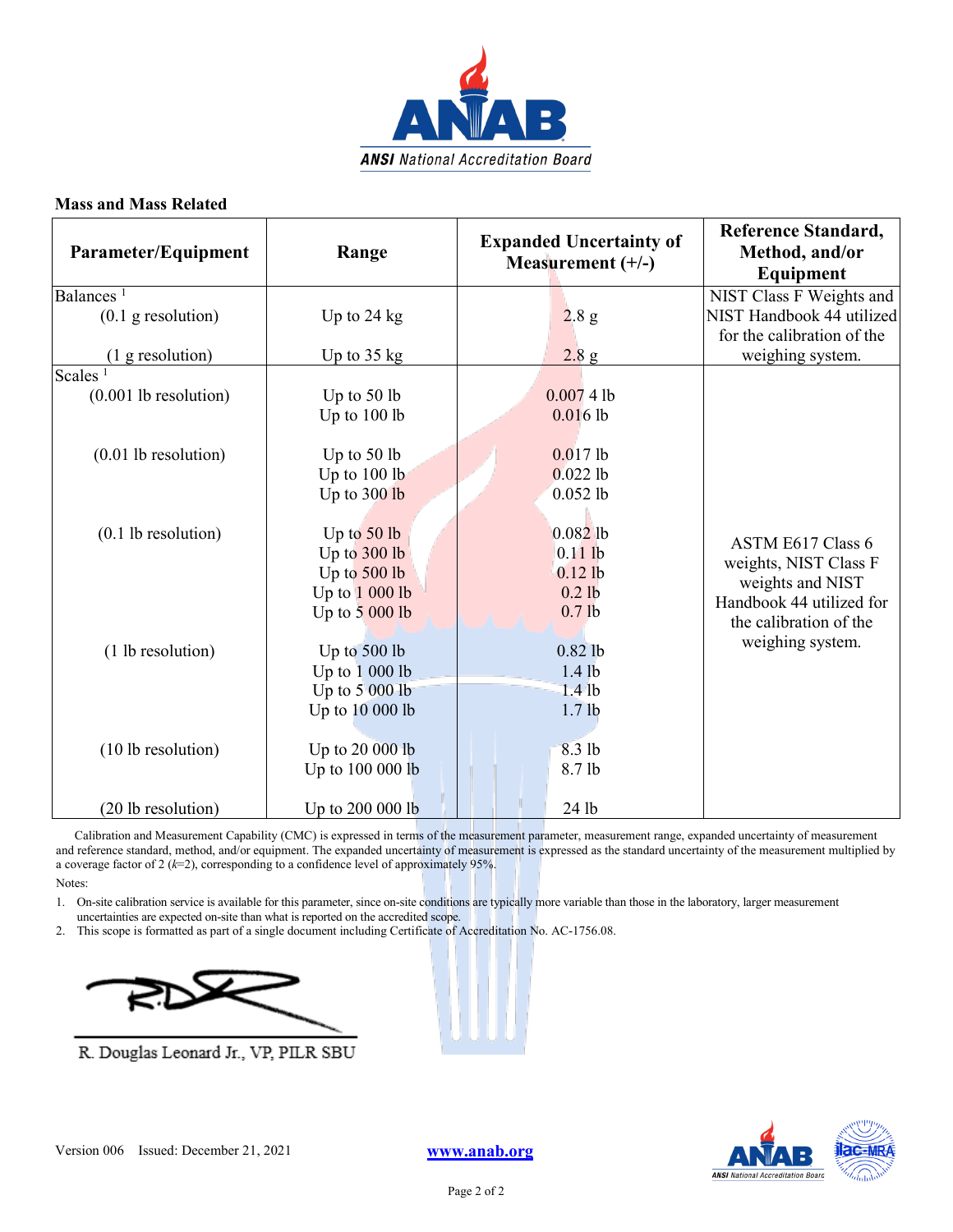This certificate is valid only when accompanied by a current scope of accreditation document. The current scope of accreditation can be verified at [www.anab.org.](http://www.anab.org/)









# **CERTIFICATE OF ACCREDITATION**

## **The ANSI National Accreditation Board**

Hereby attests that

### **System Scale Corporation 10157 Williams Lane Walker, LA 70785**

Fulfills the requirements of

## **ISO/IEC 17025:2017**

and national standard

**ANSI/NCSL Z540-1-1994 (R2002)**

In the field of

## **CALIBRATION**

**\_\_\_\_\_\_\_\_\_\_\_\_\_\_\_\_\_\_\_\_\_\_\_\_\_\_\_\_\_\_**

 R. Douglas Leonard Jr., VP, PILR SBU Expiry Date: 01 FEBRUARY 2023 Certificate Number: AC-1756.09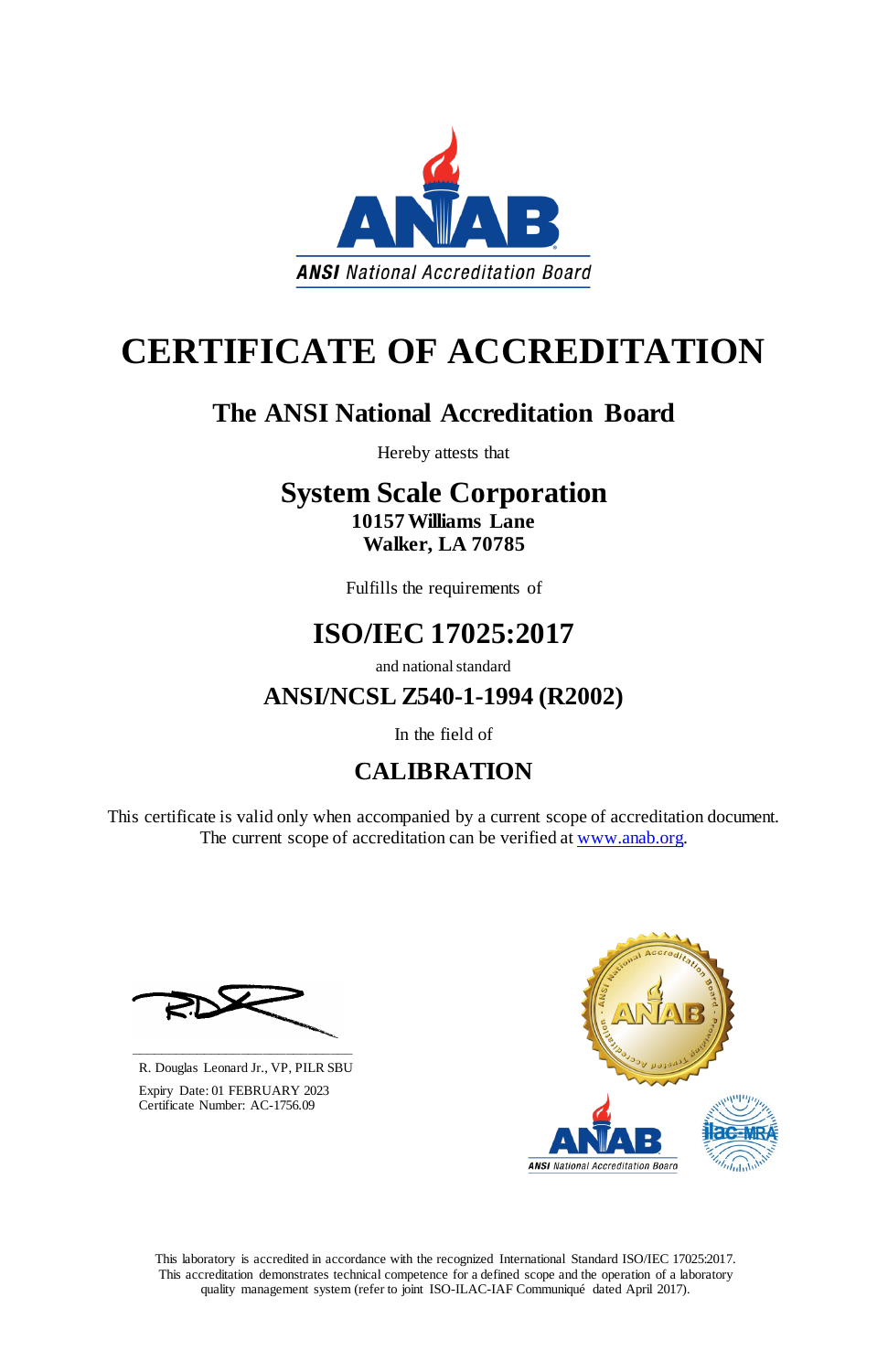

### **SCOPE OF ACCREDITATION TO ISO/IEC 17025:2017 AND ANSI/NCSL Z540-1-1994 (R2002)**

### **System Scale Corporation**

10157 Williams Lane Walker, LA 70785 Sean Rainey 501-562-2900 srainey@system-scale.com

### **CALIBRATION**

Valid to: **February 1, 2023** Certificate Number: **AC-1756.09** 

N

| Parameter/Equipment                | Range                 | <b>Expanded Uncertainty of</b><br><b>Measurement</b> $(+/-)$ | Reference Standard,<br>Method, and/or<br>Equipment |
|------------------------------------|-----------------------|--------------------------------------------------------------|----------------------------------------------------|
| Balances <sup><math>1</math></sup> |                       |                                                              |                                                    |
| $(0.000 01$ g resolution)          | Up to $210 g$         | $0.69$ mg                                                    |                                                    |
| $(0.0001)$ g resolution)           | Up to $100 g$         | $0.33$ mg                                                    |                                                    |
|                                    | Up to $210 g$         | $0.69$ mg                                                    |                                                    |
|                                    | Up to $320 g$         | $1.1 \text{ mg}$                                             |                                                    |
|                                    |                       |                                                              |                                                    |
| $(0.001$ g resolution)             | Up to $100 g$         | $1.1 \text{ mg}$                                             |                                                    |
|                                    | Up to $500 g$         | $2 \text{ mg}$                                               |                                                    |
|                                    | Up to $1 \text{ kg}$  | $3.7 \text{ mg}$                                             | <b>ASTM E617 Class 1</b>                           |
|                                    | Up to $5 \text{ kg}$  | $15 \text{ mg}$                                              | Weights and NIST                                   |
|                                    |                       |                                                              | Handbook 44 utilized for                           |
| $(0.01$ g resolution)              | Up to $100 g$         | 9 <sub>mg</sub>                                              | the calibration of the                             |
|                                    | Up to $500 g$         | $9.9 \text{ mg}$                                             | weighing system.                                   |
|                                    | Up to $2$ kg          | $15 \text{ mg}$                                              |                                                    |
|                                    | Up to $6 \text{ kg}$  | $25 \text{ mg}$                                              |                                                    |
|                                    |                       |                                                              |                                                    |
| $(0.1$ g resolution)               | Up to $1 \text{ kg}$  | 98 mg                                                        |                                                    |
|                                    | Up to $5 \text{ kg}$  | 99 mg                                                        |                                                    |
|                                    | Up to $10 \text{ kg}$ | $0.11$ g                                                     |                                                    |
|                                    |                       |                                                              |                                                    |
| (1 g resolution)                   | Up to $2 \text{ kg}$  | 1.2 <sub>g</sub>                                             |                                                    |
|                                    | Up to $6$ kg          | 1.5 <sub>g</sub>                                             |                                                    |